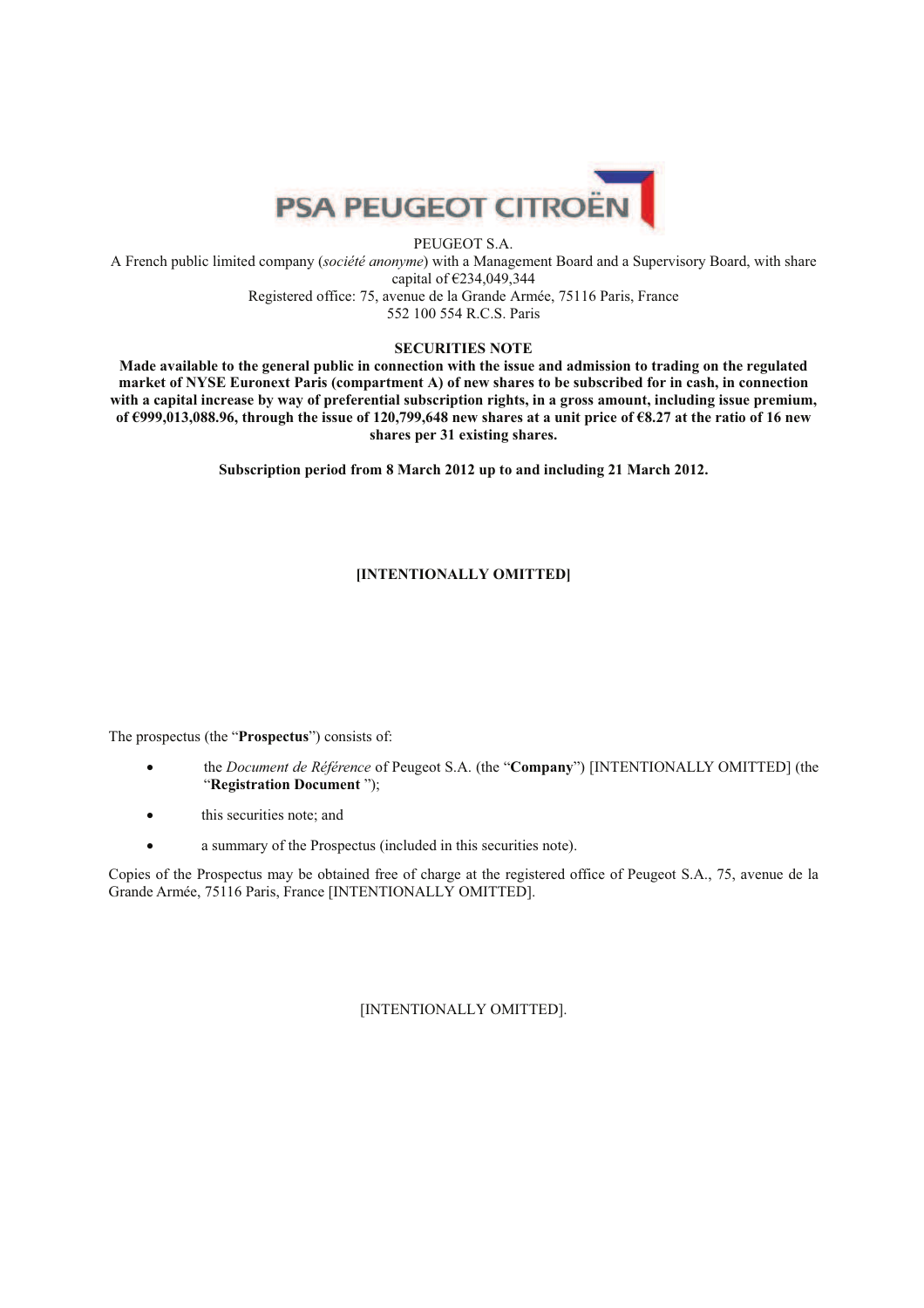| <b>CONTENTS</b> |
|-----------------|
|-----------------|

| 1.           |                                                                                                      |  |
|--------------|------------------------------------------------------------------------------------------------------|--|
| 1.1.         |                                                                                                      |  |
| 1.2.         |                                                                                                      |  |
| 1.3.         |                                                                                                      |  |
| 2.           |                                                                                                      |  |
| 3.           |                                                                                                      |  |
| 3.1.         |                                                                                                      |  |
| 3.2.         |                                                                                                      |  |
| 3.3.         |                                                                                                      |  |
| 3.4.         |                                                                                                      |  |
| $\mathbf{4}$ | INFORMATION ABOUT THE SECURITIES TO BE OFFERED AND ADMITTED TO                                       |  |
|              | TRADING ON THE REGULATED MARKET OF NYSE EURONEXT PARIS20                                             |  |
| 4.1.         |                                                                                                      |  |
| 4.2.         |                                                                                                      |  |
| 4.3.         |                                                                                                      |  |
| 4.4.         |                                                                                                      |  |
| 4.5.         |                                                                                                      |  |
| 4.6.         |                                                                                                      |  |
| 4.7.         |                                                                                                      |  |
| 4.8.         |                                                                                                      |  |
| 4.9.         |                                                                                                      |  |
| 4.10.        | Public takeover bids initiated by third parties for the issuer's share capital during the current or |  |
|              |                                                                                                      |  |
| 4.11.        |                                                                                                      |  |
| 5.           |                                                                                                      |  |
| 5.1.         |                                                                                                      |  |
| 5.2.         |                                                                                                      |  |
| 5.3.         |                                                                                                      |  |
| 5.4.         |                                                                                                      |  |
| 6.           |                                                                                                      |  |
| 6.1.         |                                                                                                      |  |
| 6.2.         |                                                                                                      |  |
| 6.3.         |                                                                                                      |  |
| 6.4.         |                                                                                                      |  |
| 6.5.         |                                                                                                      |  |
| 7.           |                                                                                                      |  |
| 8.<br>9.     |                                                                                                      |  |
| 9.1.         |                                                                                                      |  |
| 9.2.         |                                                                                                      |  |
| 10.          |                                                                                                      |  |
| 10.1.        |                                                                                                      |  |
| 10.2.        |                                                                                                      |  |
| 10.3.        |                                                                                                      |  |
| 10.4.        |                                                                                                      |  |
| 10.5.        |                                                                                                      |  |
| 10.6.        |                                                                                                      |  |
|              |                                                                                                      |  |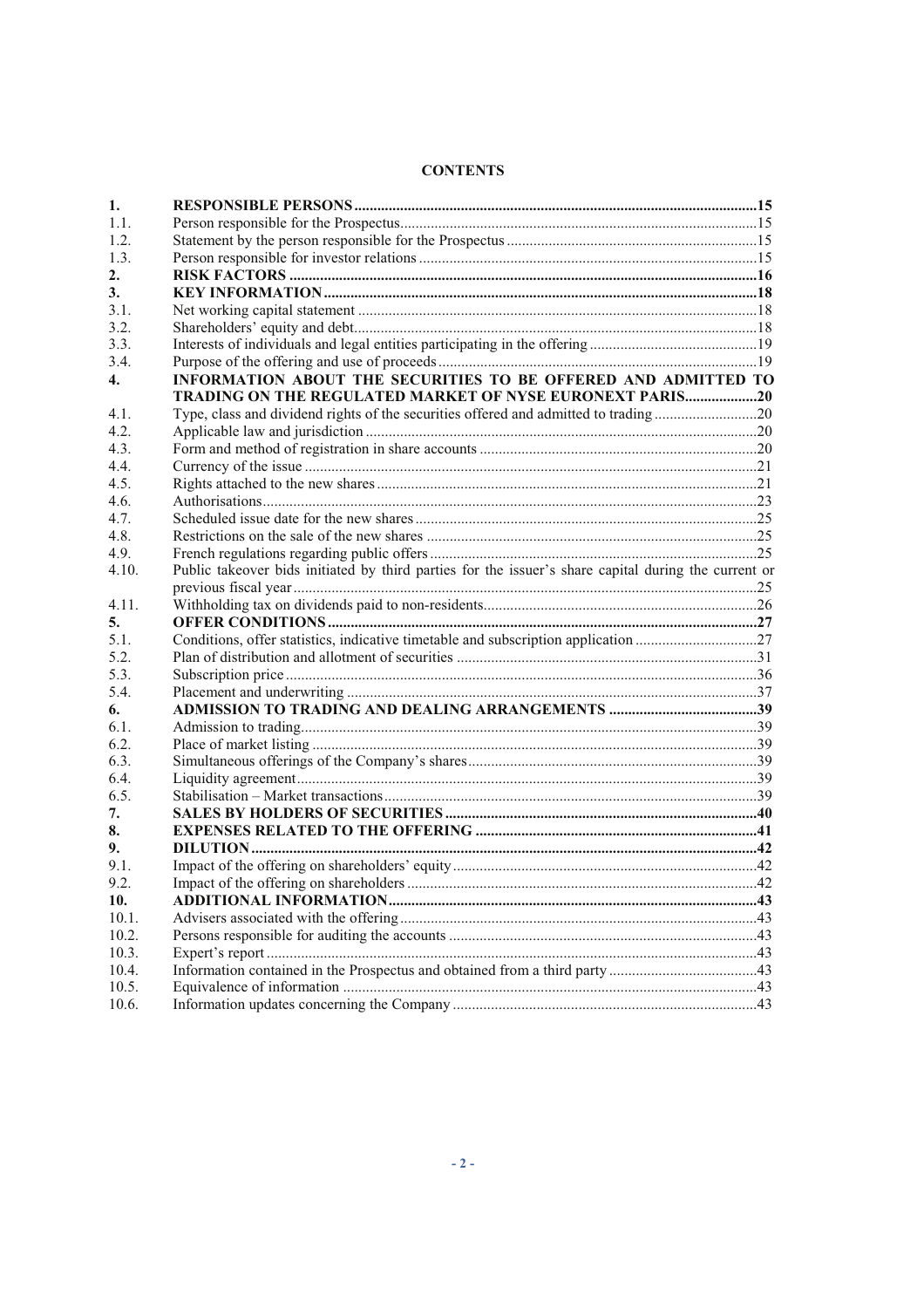#### *SUMMARY OF THE PROSPECTUS*

# **[INTENTIONALLY OMITTED]**

#### **Notice to readers**

**This summary should be read as an introduction to the Prospectus. Any decision to invest in the financial securities issued in connection with this public offering or for which an application is made for admission to trading on a regulated market should be based on a thorough review of the Prospectus. If an action is brought before a court in respect of information contained in this Prospectus, the plaintiff investor may be required to bear the costs of translating the Prospectus prior to the commencement of judicial proceedings, pursuant to the national legislation of the Member States of the European Union or of the parties to the agreement regarding the European Economic Area. The persons who have prepared this summary, including its translation, if any, and who have requested its notification within the meaning of Article 212-41 of the General Regulation ("***Règlement Général***") of the AMF, may be liable only if the contents of the summary are misleading, inaccurate or contradict other parts of the Prospectus.** 

In this Prospectus, the terms "**Peugeot S.A.**" and the "**Company**" refer to the company Peugeot S.A. The terms "**PSA Peugeot Citroën**" and the "**Group**" refer to the Company together with its consolidated subsidiaries. The term "**General Motors**" refers to General Motors Holdings L.L.C., a wholly-owned subsidiary of General Motors Company.

## **A. INFORMATION ABOUT THE ISSUER**

#### **Legal name, business sector and nationality**

Peugeot S.A.

A French *société anonyme* (public limited company) with a Management Board and a Supervisory Board.

ICB sector classification: sector 3000 "Consumer Goods", 3300 "Automobiles and parts", 3350 "Automobiles and parts", and 3353 "Automobiles".

## **Business overview**

PSA Peugeot Citroën is a European manufacturer with international scope, which brings together two innovative brands with differentiated identities: Peugeot and Citroën. The Group has a commercial presence in 160 countries, and more than one third of its sales come from outside Western Europe. The Group is currently focusing on expanding its production facilities close to priority markets, with manufacturing plants in Europe, Latin America, China and Russia.

Apart from its car manufacturing business, the Group includes, in particular, the following companies:

- Faurecia, a subsidiary in which the Group owns a 57.43% stake, is a car part manufacturer operating worldwide;
- Gefco, a wholly-owned subsidiary of the Group, which is a major logistics company;
- Banque PSA Finance, a wholly-owned subsidiary of the Group, which provides financing worldwide to end customers as well as to Peugeot and Citroën's distribution networks; and
- Peugeot Motocycles (PMTC), a wholly-owned subsidiary of the Group, which sells a range of motor scooters, small motorcycles and mopeds.

The business of PSA Peugeot Citroën is described in detail in chapter 6 of the Registration Document.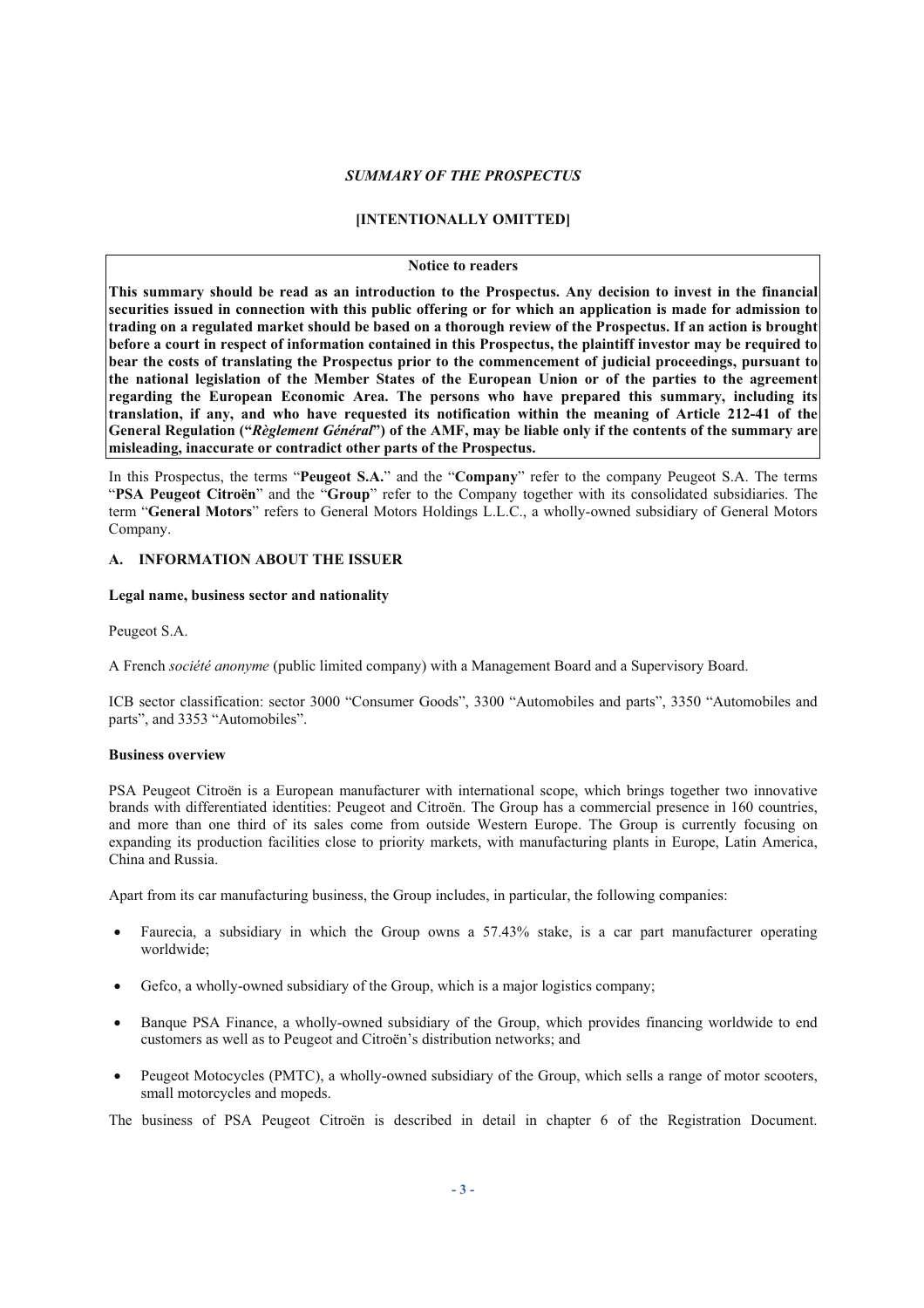# **Selected audited financial information (IFRS)**

# **Consolidated income statements**

|                                                           |                                         | 2011                     |                          |              |                                      | 2010                        |                           |        |
|-----------------------------------------------------------|-----------------------------------------|--------------------------|--------------------------|--------------|--------------------------------------|-----------------------------|---------------------------|--------|
| (in millions of Euros)                                    | Manufacturing<br>and sales<br>companies | <b>Finance companies</b> | <b>Eliminations</b>      | <b>TOTAL</b> | Manufacturing and<br>sales companies | <b>Finance</b><br>companies | <b>Eliminations TOTAL</b> |        |
| Sales and Revenue*                                        | 58,329                                  | 1,902                    | (319)                    | 59,912       | 54,502                               | 1,852                       | (293)                     | 56,061 |
| Recurring operating income                                | 783                                     | 532                      |                          | 1,315        | 1,289                                | 507                         |                           | 1,796  |
| Non-recurring operating income<br>(expense)               | (417)                                   | ٠                        | $\overline{\phantom{a}}$ | (417)        | (87)                                 | 27                          | $\blacksquare$            | (60)   |
| Operating income                                          | 366                                     | 532                      | $\overline{\phantom{a}}$ | 898          | 1,202                                | 534                         | $\sim$                    | 1,736  |
| Consolidated profit                                       | 430                                     | 354                      | 0                        | 784          | 862                                  | 394                         | $\overline{\phantom{a}}$  | 1,256  |
| Attributable to equity holders of<br>the parent           | 238                                     | 345                      | 5                        | 588          | 744                                  | 388                         | $\overline{2}$            | 1,134  |
| Attributable to minority interests                        | 192                                     | 9                        | (5)                      | 196          | 118                                  | 6                           | (2)                       | 122    |
| (in Euros)                                                |                                         |                          |                          |              |                                      |                             |                           |        |
| Basic earnings per $\epsilon$ 1<br>nominal<br>value share |                                         |                          |                          | 2.64         |                                      |                             |                           | 5.00   |

\* including, in 2011, Plastal Germany, Plastal Spain, Madison and Mercurio.

# **Consolidated balance sheets**

| <b>ASSETS</b>            |                                      | 31 December 2011         |                     |              | 31 December 2010                     |                      |                           |                |
|--------------------------|--------------------------------------|--------------------------|---------------------|--------------|--------------------------------------|----------------------|---------------------------|----------------|
| (in millions of Euros)   | Manufacturing and<br>sales companies | <b>Finance companies</b> | <b>Eliminations</b> | <b>TOTAL</b> | Manufacturing and<br>sales companies | Finance<br>companies | <b>Eliminations TOTAL</b> |                |
| Total non-current assets | 25.286                               | 367                      | (25)                | 25.628       | 22.646                               | $362*$               |                           | $(25)$ 22,983  |
| Total current assets     | 16.550                               | 27.431                   | (618)               | 43.363       | 19.710                               | 26.387*              |                           | $(589)$ 45,508 |
| <b>TOTAL ASSETS</b>      | 41.836                               | 27.798                   | (643)               | 68,991       | 42,356                               | 26.749               |                           | (614) 68,491   |

\* as compared to €460 million and €26,289 million, respectively, published in 2010, following the reclassification as "current assets" of securities in the Brazilian government's credit receivables investment fund (FIDC) previously classified as "other non-current assets".

| <b>EQUITY</b><br><b>LIABILITIES</b>          | AND        | 31 December 2011                     |                          |                     | 31 December 2010 |                                      |                      |                           |              |
|----------------------------------------------|------------|--------------------------------------|--------------------------|---------------------|------------------|--------------------------------------|----------------------|---------------------------|--------------|
| (in millions of Euros)                       |            | Manufacturing and<br>sales companies | <b>Finance companies</b> | <b>Eliminations</b> | <b>TOTAL</b>     | Manufacturing and<br>sales companies | Finance<br>companies | <b>Eliminations TOTAL</b> |              |
| Total equity                                 |            |                                      |                          |                     | 14.494           |                                      |                      |                           | 14.303       |
| Total non-current liabilities                |            | 12.184                               | 369                      |                     | 12.553           | 12.225                               | 412                  |                           | $-12.637$    |
| Total current liabilities                    |            | 18.849                               | 23.738                   | (643)               | 41.944           | 19.342                               | 22.823               |                           | (614) 41,551 |
| <b>EQUITY</b><br>TOTAL<br><b>LIABILITIES</b> | <b>AND</b> |                                      |                          |                     | 68,991           |                                      |                      |                           | 68,491       |

#### **Consolidated statements of cash flows**

|                                                         |                                         | 2011              |                          | 2010         |                                      |                             |                           |          |
|---------------------------------------------------------|-----------------------------------------|-------------------|--------------------------|--------------|--------------------------------------|-----------------------------|---------------------------|----------|
| (in millions of Euros)                                  | Manufacturing<br>and sales<br>companies | Finance companies | <b>Eliminations</b>      | <b>TOTAL</b> | Manufacturing and<br>sales companies | <b>Finance</b><br>companies | <b>Eliminations TOTAL</b> |          |
| <b>Consolidated profit (loss)</b>                       | 430                                     | 354               |                          | 784          | 862                                  | 394                         |                           | 1,256    |
| <b>Funds from operations</b>                            | 2,596                                   | 339               |                          | 2,935        | 3,257                                | 350                         | $\blacksquare$            | 3,607    |
| Net cash from (used in) operating<br>activities         | 1,912                                   | 17                | (177)                    | 1,752        | 3,774                                | 154                         | 117                       | 4,045    |
| Net cash from (used in) investing<br>activities         | (3,713)                                 | (19)              | $\overline{\phantom{a}}$ | (3, 732)     | (2,804)                              | (1)                         |                           | 3(2,802) |
| Net cash from (used in) financing<br>activities         | (2,691)                                 | (158)             | 78                       | (2,771)      | 375                                  | (137)                       | (132)                     | 106      |
| Effect of changes in exchange<br>rates                  | 3                                       | (2)               | $\overline{2}$           | 3            | 91                                   | 11                          |                           | 102      |
| Net ilncrease (decrease) in cash<br>and cash equivalent | (4,489)                                 | (162)             | (97)                     | (4,748)      | 1,436                                | 27                          | (12)                      | 1,451    |
| Net cash and cash equivalent at<br>beginning of year    | 9,253                                   | 1,316             | (127)                    | 10,442       | 7,817                                | 1,289                       | (115)                     | 8,991    |
| Net cash and cash equivalent at<br>end of year          | 4,764                                   | 1,154             | (224)                    | 5,694        | 9.253                                | 1,316                       | (127)                     | 10,442   |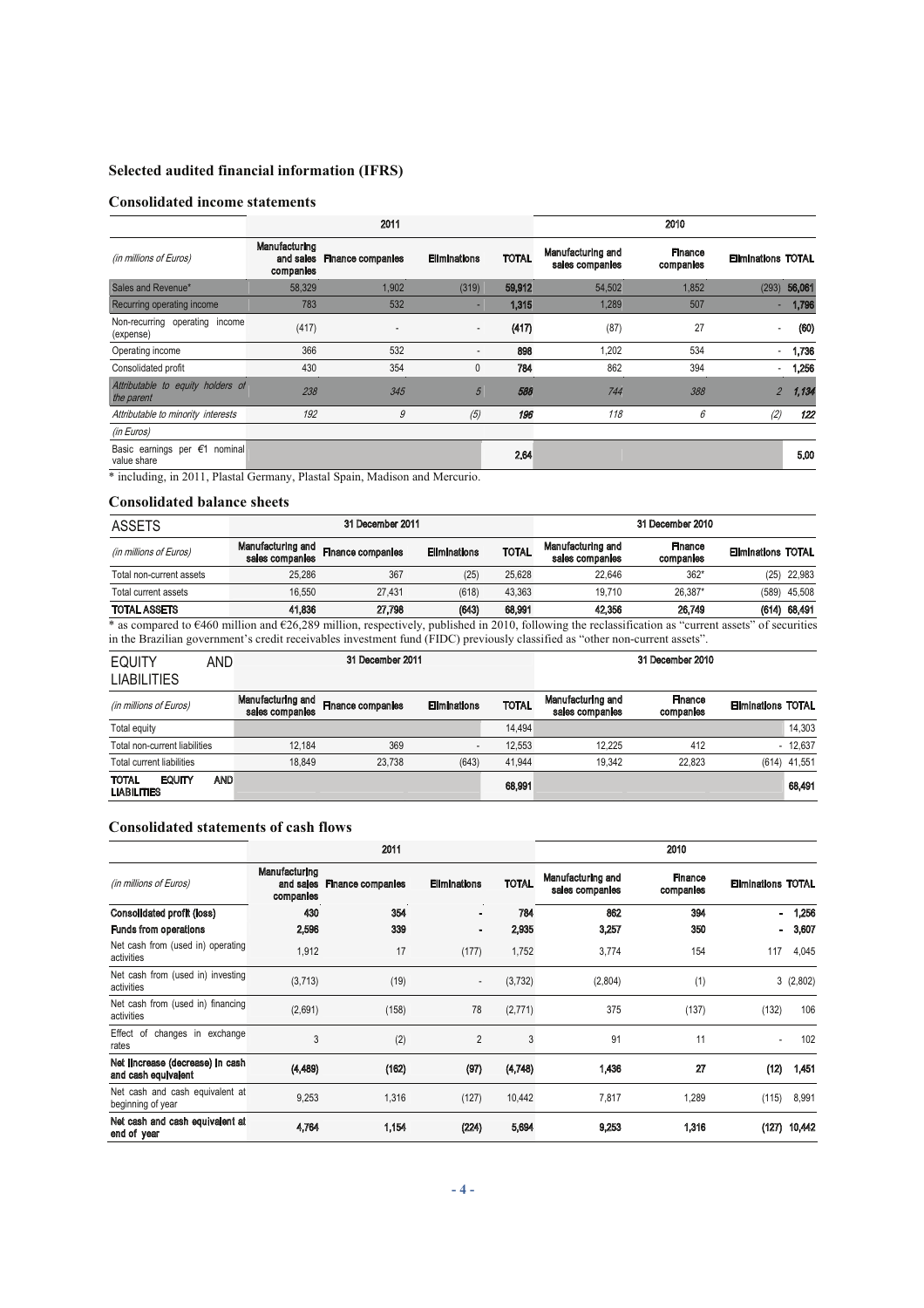#### **Summary table of consolidated shareholders' equity and debt**

In accordance with the recommendations of ESMA (European Securities and Markets Authority) (ESMA/2011/81/section 127), the following table shows consolidated shareholders' equity and net debt as of 31 December 2011. The table was prepared on the basis of data contained in the Company's audited consolidated financial statements as of 31 December 2011 prepared in accordance with IFRS.

The indebtedness data set out below relates to the Group's manufacturing and sales activities. It does not take into account the financing activities of Banque PSA Finance, which does not reflect the Group's indebtedness.

| In millions of Euros                                                         | 31 December 2011 |
|------------------------------------------------------------------------------|------------------|
| (IFRS)                                                                       | (unaudited)      |
| Shareholders' equity and debt<br>1.                                          |                  |
| <b>Total current debt</b>                                                    | 2,210            |
| Subject to bonds or pledges                                                  |                  |
| Guaranteed                                                                   | 48               |
| Not guaranteed and not subject to bonds or pledges                           | 2,162            |
| <b>Total non-current debt</b>                                                | 7,639            |
| Subject to bonds or pledges                                                  |                  |
| Guaranteed                                                                   | 748              |
| Not guaranteed and not subject to bonds or pledges                           | 6,891            |
| Total shareholders' equity <sup>1</sup>                                      | 14,494           |
| Share capital                                                                | 234              |
| Treasury shares                                                              | (502)            |
| Retained earnings                                                            | 28               |
| Retained earnings and other accumulated equity, excluding minority interests | 14,076           |
| Minority interests                                                           | 658              |
| Net debt<br>2.                                                               |                  |
| $A - Cash$ and cash equivalents                                              | 5,190            |
| B - Other non-current financial assets                                       | 1,035            |
| $C$ – Current financial assets                                               | 265              |
| $D - Liquidities (A+B+C)$                                                    | 6,490            |
| $E - Short-term debt$ (current financial liabilities)                        | 2,210            |
| F - Medium and long-term debt (non-current financial liabilities)            | 7,639            |
| $G - Net debt (E+F-D)$                                                       | 3,359            |

As of 31 December 2011, non-terminable leasing commitments and off-balance sheet pension commitments amounted to  $\epsilon$ 1,107 million, and  $\epsilon$ 169 million, respectively (see note 37 of the notes to the audited consolidated financial statements as of 31 December 2011).

Since the beginning of 2012, the following significant changes have occurred in gross medium to long-term debt:

in Brazil, Peugeot Citroën do Brasil Automoveis Ltda's gross medium to long term debt increased by BRL70 million between 31 December 2011 and 29 February 2012, which amounts to a  $\epsilon$ 59 million debt increase, based on the variation of the BRL/EUR exchange rate over this period;

Faurecia's gross medium to long term debt increased by  $\epsilon$ 250 million over the same period, consisting of (i) €150.5 million market value, as of the end of February 2012, of the €140 million nominal principal amount of additional notes, issued on 14 February 2012, of Faurecia's 9.375% notes due December 2016 initially issued in November 2011 and (ii) €100 million of additional drawdown, effected as of the end of February, on its syndicated  $€1,150$  million line of credit negotiated at the end of 2011.

<sup>&</sup>lt;sup>1</sup> Consolidated shareholders' equity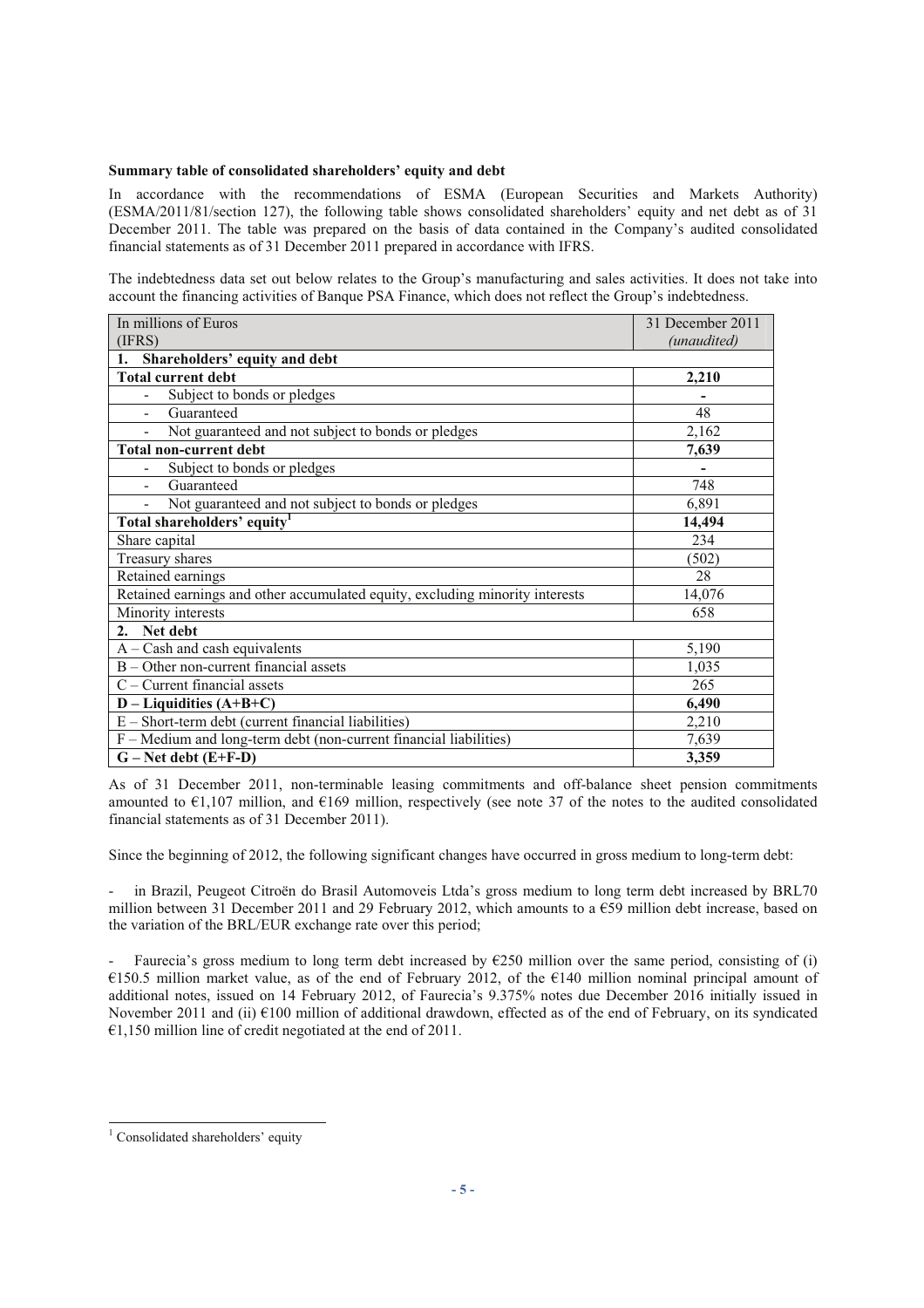#### **Summary of the principal risk factors relating to the Company and its business**

Before making any decision to invest, investors should consider the risks relating to the Company described in chapter 4 of the Registration Document and section 2 of this securities note, and in particular the following risk factors:

- Risks related to the Group's markets and business, and in particular risks associated with the economic and geopolitical environment, risks associated with the development, launch and sale of new vehicles, customer and dealer risks, raw material risks, supplier risks, risks associated with cooperation and risks associated with information systems;
- Industrial and environmental risks: an incident affecting one of the Group's manufacturing sites may compromise the production and sale of many hundred thousand vehicles and generate losses of many hundred million Euros;
- Financial markets risks: the Group is exposed to exchange and interest rate risks and to other market risks, and particularly to risks associated with stock market variations. The Group is also exposed to counterparty, liquidity and credit rating risks;
- Risks relating to the business of Banque PSA Finance, in particular risks associated with the financing of Banque PSA Finance, credit risks and liquidity risks;
- Legal and contractual risks; and
- There are risks related to the strategic alliance between the Company and General Motors.

#### **Recent developments in the financial position and outlook**

#### Recent developments in the financial position

In early 2012, European markets have been affected by the same trends as in the second half of 2011, notably with weak Southern European markets and strong price competition. These trends have had a negative impact on the Group's revenues and cash position, which are also affected by seasonal changes in working capital requirements. These trends were largely expected, and the Group maintains its objective of significantly reducing its net indebtedness between now and 31 December 2012.

#### 2012 outlook in the markets in which the Group operates

The Group is anticipating a downturn, in 2012, of approximately 5% in the Europe 30 automobile markets and of about 10% in the French market. Outside Europe, the Group expects growth of approximately 7% in China, 6% in Latin America and 5% in Russia.

#### The Group's objectives

The Group confirms its globalisation strategy and its strategy of moving upmarket.

For these purposes, the Group has decided to introduce a sustained cash management programme in 2012 in order to improve liquidity and significantly reduce the Group's indebtedness, while continuing to implement its manufacturing and sales strategy. This programme relies on:

- increasing the  $\epsilon$ 800 million cost reduction programme (announced in November 2011) to  $\epsilon$ 1 billion;
- setting up a new sales organisation;
- taking vigorous action to reduce stock volumes to 2010 level;
- prioritising within the investments programmes in order to reduce the automobile division's investment and R&D expenses in 2012; and
- assets sales amounting to approximately  $\epsilon$ 1.5 billion.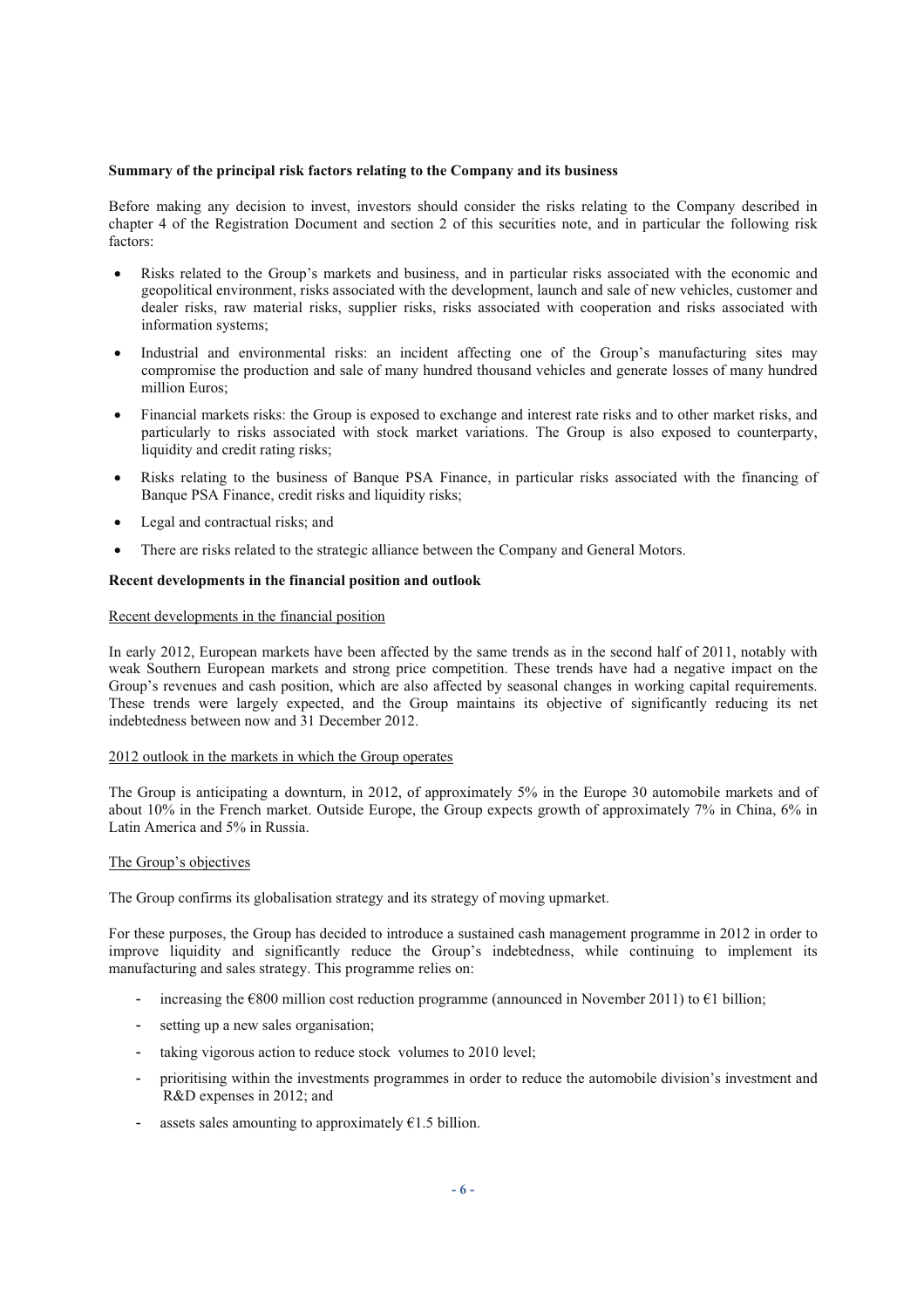#### **B. INFORMATION RELATING TO THE TRANSACTION**

**Purpose of the offering and use of proceeds** The proceeds from the capital increase will be used principally to fund strategic investments related to projects of the global strategic alliance with General Motors. These investments will be used to finance projects in connection with the sharing of certain vehicle platforms, components and modules, which will create synergies with respect to development costs and purchasing. The proceeds from the capital increase will also permit the extension of the alliance to other areas of cooperation beyond the two initial pillars. **Number of new shares to be issued** 120,799,648 shares. **Subscription price for the new shares** €8.27 per share. **Gross issue proceeds** €999,013,088.96. **Estimated net issue proceeds**  $\qquad$  Approximately  $\epsilon$ 967 million. **Entitlement to dividends** The new shares will carry full rights from 1 January 2011. **Preferential subscription rights** The following persons will be granted preferential rights to subscribe for the new shares: holders of existing shares recorded in their securities account at the close of trading on 7 March 2012; and holders of shares resulting from the exercise of stock options prior to 15 March 2012; who will be allocated, together with any transferees, preferential

subscription rights.

Holders of preferential subscription rights will be entitled to subscribe:

- by irrevocable entitlement (*à titre irréductible*), for 16 new shares for every 31 existing shares owned (31 preferential subscription rights will entitle the holder of such rights to subscribe for 16 new shares at a price of  $\epsilon$ 8.27 per share); and
- subject to reduction (*à titre réductible***)** for any additional new shares over and above the number of shares to which they are entitled as part of the exercise of their preferential subscription rights with irrevocable entitlement.

Due to their terms and conditions, the Company's bonds which are convertible or exchangeable into new or existing shares issued by the Company and due in 2016 (the "**OCEANEs**") will not receive shares allowing holders to participate in this offering. The rights of the holders of OCEANEs will be adjusted in accordance with the terms and conditions of the OCEANEs. Holders of OCEANEs who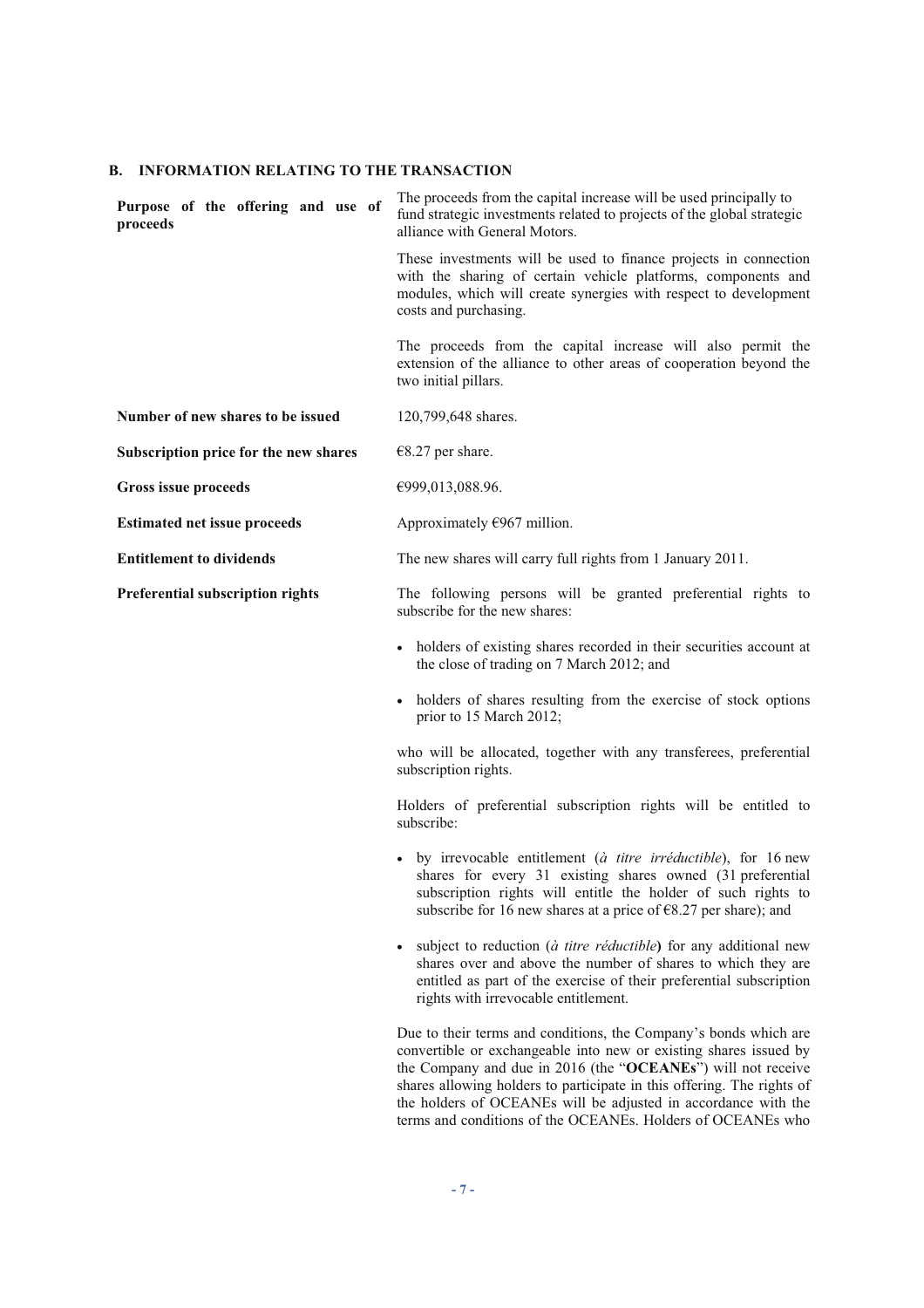|                                                                 | exercise their share allocation rights before 29 February 2012 will<br>receive shares with preferential subscription rights attached.                                                                                                                                                                                                                                                                                                                                                                                                                                                            |
|-----------------------------------------------------------------|--------------------------------------------------------------------------------------------------------------------------------------------------------------------------------------------------------------------------------------------------------------------------------------------------------------------------------------------------------------------------------------------------------------------------------------------------------------------------------------------------------------------------------------------------------------------------------------------------|
| Theoretical value of the preferential<br>subscription rights    | $E2.05$ (based on the volume weighted average of Peugeot S.A.'s<br>share price on 5 March 2012, i.e. €14.2801 (the "Theoretical Value<br>of the Preferential Subscription Right"). The issue price for the<br>new shares reflects a 42.09% discount at face value (on the basis<br>described herein). The theoretical ex-rights value of each share is<br>€12.234. The offering price for the new shares reflects a $32.40\%$<br>discount as compared to the theoretical ex-rights price.                                                                                                        |
|                                                                 | By way of illustration, based on the closing price of Peugeot S.A.'s<br>shares on 5 March 2012, <i>i.e.</i> $\epsilon$ 14.205, the indicative theoretical<br>value of the preferential subscription right would be $\epsilon$ 2.02.                                                                                                                                                                                                                                                                                                                                                              |
| Preferential subscription rights attached<br>to treasury shares | Preferential subscription rights detached from the 17,187,450<br>treasury shares held by the Company, i.e. 7.34% of the share capital<br>as of the date of this Prospectus, and not allocated to the<br>beneficiaries of stock options exercising their options prior to 15<br>March 2012, will be sold on the market prior to the end of the<br>subscription period in accordance with the conditions set forth by<br>Article L. 225-210 of the French Commercial Code. Such 4,398,821<br>preferential subscription rights detached from the treasury shares<br>will be sold to General Motors. |
| Listing of the new shares                                       | The new shares will be listed on the regulated market of NYSE<br>Euronext Paris upon their issuance, which is scheduled for 29<br>March 2012, and will trade under the same ISIN code as the<br>Company's existing shares (ISIN code: FR 0000121501).                                                                                                                                                                                                                                                                                                                                            |
| Subscription undertakings of the main<br>shareholders           | Pursuant to a letter of undertaking dated 29 February 2012,<br>Etablissements Peugeot Frères ("EPF") and FFP, which<br>respectively hold 8.17% and 22.80% of the share capital and<br>12.38% and 33.24% of the voting rights of the Company, have<br>irrevocably undertaken:                                                                                                                                                                                                                                                                                                                     |
|                                                                 | - with respect to EPF: to exercise 6,193,893 preferential<br>subscription rights attached to its shares (i.e. 32.40% of its<br>preferential subscription rights), in order to subscribe by irrevocable<br>entitlement for 3,196,848 new shares (which reflects a subscription<br>amount of $\epsilon$ 26,437,932.96, including premium) (so that this will be<br>a neutral transaction for EPF);                                                                                                                                                                                                 |
|                                                                 | - with respect to FFP: to exercise 26,681,762 preferential<br>subscription rights attached to its shares (i.e. $50\%$ of its preferential<br>subscription rights), in order to subscribe by irrevocable entitlement<br>for 13,771,232 new shares (which reflects a subscription amount of<br>$€113,888,088.64$ , including premium).                                                                                                                                                                                                                                                             |
|                                                                 | EPF and FFP reserve the right to acquire and exercise additional<br>preferential subscription rights and/or exercise subscriptions not<br>subject to reduction.                                                                                                                                                                                                                                                                                                                                                                                                                                  |
|                                                                 | EPF and FFP will sell to General Motors all of the unexercised<br>preferential subscription rights attributed to them, at a price of<br>€2.05 per preferential subscription right, <i>i.e.</i> the Theoretical Value<br>of the Preferential Subscription Right.                                                                                                                                                                                                                                                                                                                                  |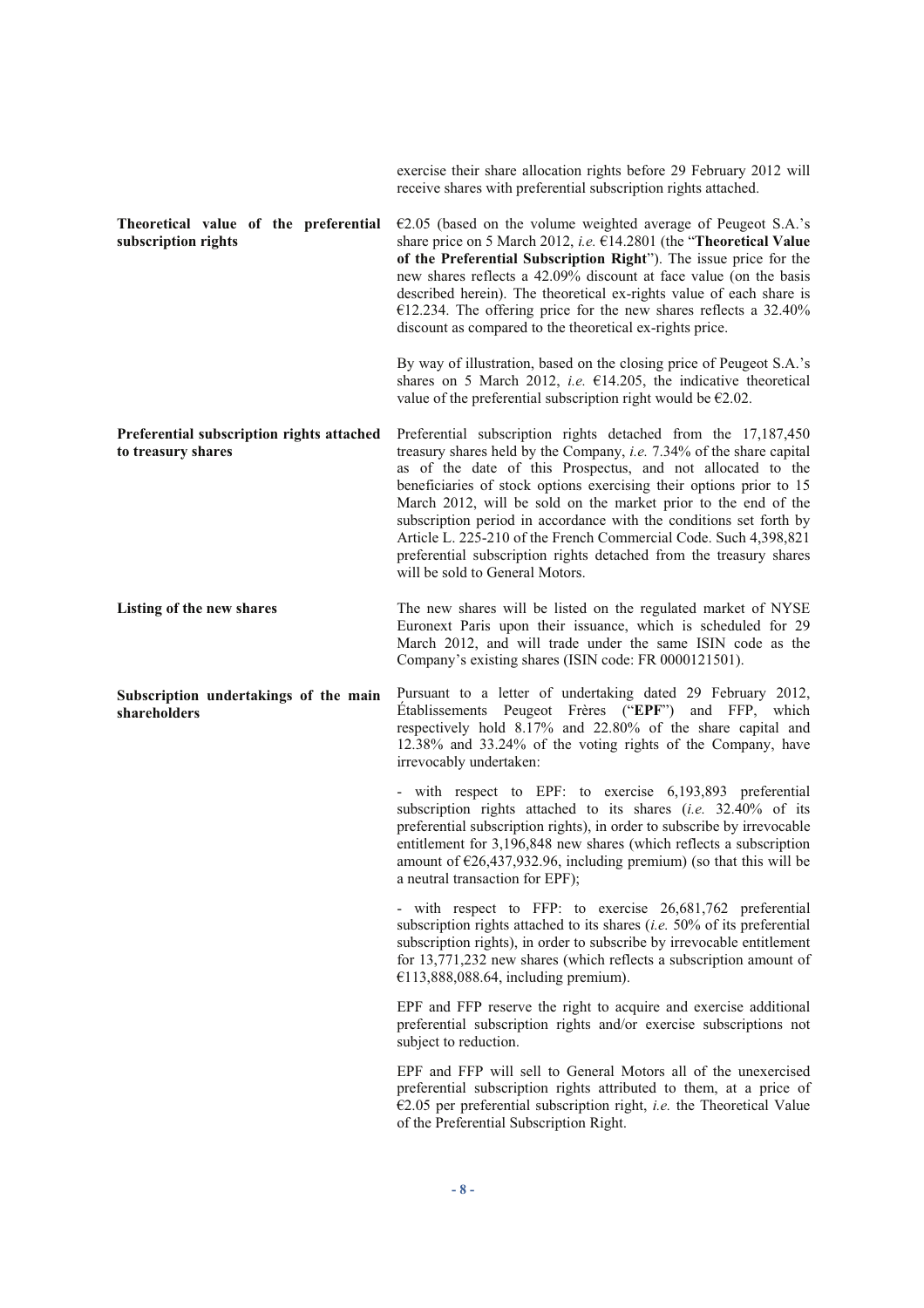**Undertaking by General Motors** Pursuant to the two agreements referred to below, and subject to the share capital increase referred to in this Prospectus being completed no later than 20 April 2012, General Motors has undertaken to acquire preferential subscription rights and treasury shares which will result, following the completion of the transaction, in General Motors owning a 7% stake in the Company's share capital:

- General Motors has undertaken to acquire and exercise, subject to EPF and FFP exercising their preferential subscription rights pursuant to their undertakings (see "Subscription undertakings of the main shareholders" above), all of the preferential subscription rights which it will receive from EPF and FFP. The preferential subscription rights to be acquired by General Motors will be sold by EPF and FFP at a price of  $\epsilon$ 2.05 per preferential subscription right, *i.e.* the Theoretical Value of the Preferential Subscription Right, pursuant to a purchase agreement among EPF, FFP and General Motors dated 29 February 2012. The total price for the acquisition of such preferential subscription rights will amount to €81 million. General Motors' subscription undertaking represents a subscription by irrevocable entitlement of  $\epsilon$ 20,440,608 new shares, *i.e.* 5.76% of the Company's capital after completion of the transaction and a subscription in an amount, including premium, of  $\epsilon$ 169,043,828.16;
- Pursuant to a purchase agreement between the Company and General Motors dated 29 February 2012, General Motors has undertaken to acquire 4,398,821 treasury shares held by the Company (representing 25.59% of the Company's treasury shares and 1.24% of the Company's share capital following the transaction), at a price of  $€12.234$  per share, which reflects the theoretical ex-rights value of the shares; the total price for the acquisition of such treasury shares from the Company will amount to €53.8 million. This purchase will be completed on the date of the settlement of the capital increase (scheduled for 29 March 2012).

General Motors is bound, during a period starting on 29 February 2012 and ending on 29 May 2012, by a lock-up commitment, subject to certain exceptions, as described in section 5.4.3 of this securities note.

General Motors and the Peugeot family group are not acting jointly with regard to the Company. Except for General Motors' lock-up and standstill commitments (described in chapter 22 of the Registration Document), the master agreement governing the alliance does not contain any provisions regarding the governance of the Company, and does not specifically provide any veto or similar right.

General Motors has entered into lock-up and standstill commitments which are described in chapter 22 of the Registration Document.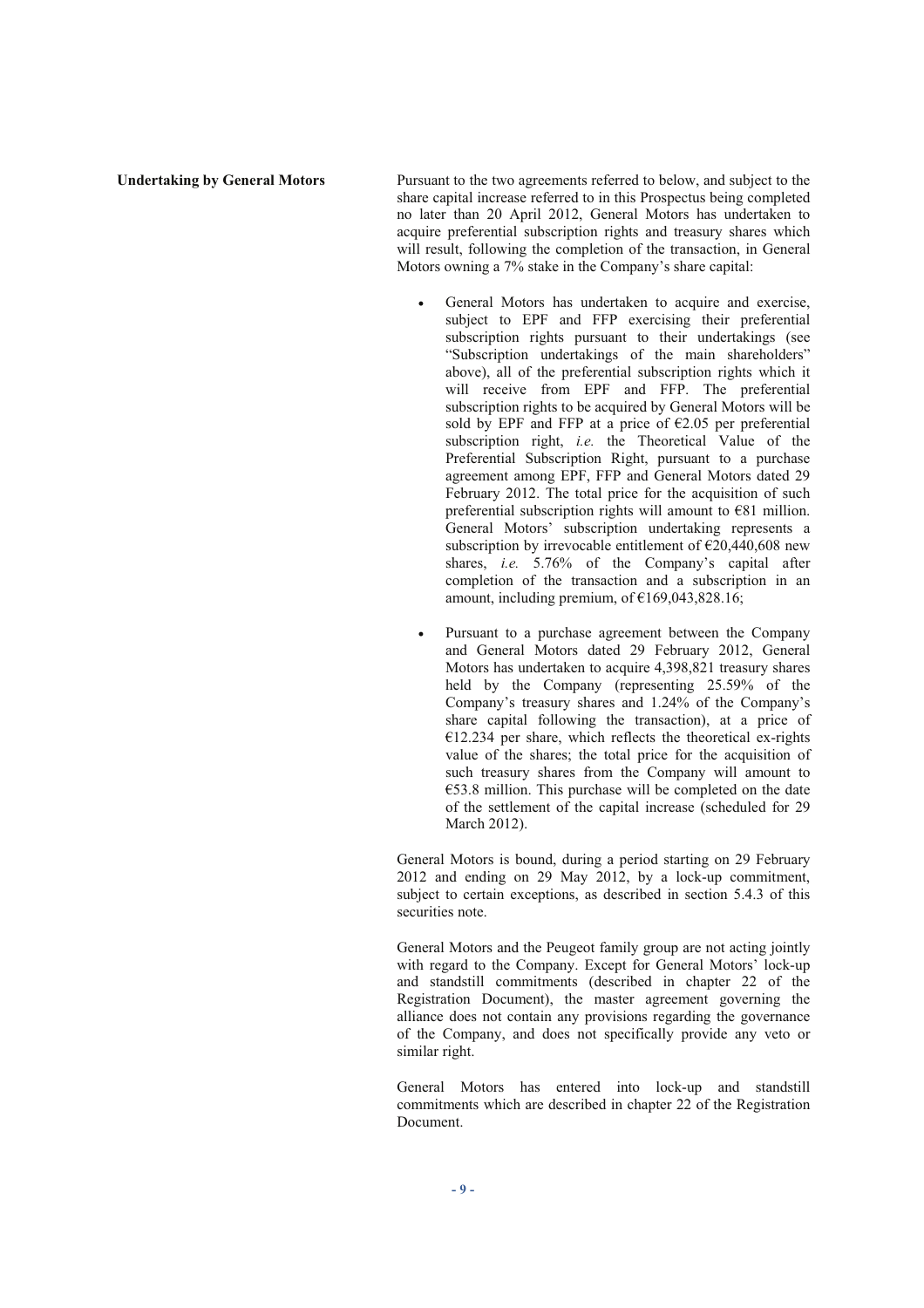| Underwriting                                                                                | Pursuant to an underwriting agreement relating to the new shares<br>entered into on 5 March 2012 among the Company and [a group of<br>Underwriters [INTENTIONALLY OMITTED] (together the<br>"Underwriters"), the Underwriters severally but not jointly<br>undertake to arrange for the subscription of, or, in the event that any<br>new shares remain unsubscribed for at the end of the subscription<br>period, to subscribe for, all the newly issued shares, except for<br>shares subject to EPF and FFP and General Motors' subscription<br>undertakings. The underwriting agreement does not constitute a<br>performance guarantee ( <i>garantie de bonne fin</i> ) within the meaning<br>of Article L. 225-145 of the French Commercial Code. |  |  |  |  |
|---------------------------------------------------------------------------------------------|-------------------------------------------------------------------------------------------------------------------------------------------------------------------------------------------------------------------------------------------------------------------------------------------------------------------------------------------------------------------------------------------------------------------------------------------------------------------------------------------------------------------------------------------------------------------------------------------------------------------------------------------------------------------------------------------------------------------------------------------------------|--|--|--|--|
|                                                                                             | This underwriting agreement may be terminated in certain<br>circumstances as described in section 5.4.3 of this securities note.<br>The capital increase may not be completed and subscriptions may<br>be retroactively cancelled if the underwriting agreement is<br>terminated.                                                                                                                                                                                                                                                                                                                                                                                                                                                                     |  |  |  |  |
| Lock-up commitment of the Company<br>and standstill commitments of the main<br>shareholders | Company: 180 days (subject to certain exceptions).                                                                                                                                                                                                                                                                                                                                                                                                                                                                                                                                                                                                                                                                                                    |  |  |  |  |
|                                                                                             | EPF and FFP: 90 days (subject to certain exceptions).                                                                                                                                                                                                                                                                                                                                                                                                                                                                                                                                                                                                                                                                                                 |  |  |  |  |

**Summary of the principal market risk factors associated with the transaction that may have a significant impact on the new shares offered** 

- The market for preferential subscription rights may only offer limited liquidity and be subject to high volatility.
- Shareholders not exercising their preferential subscription rights will see their ownership stake in the Company's share capital diluted.
- The market price for the Company's shares may fluctuate and fall below the subscription price for shares issued upon exercise of preferential subscription rights.
- The volatility and liquidity of the Company's shares may fluctuate significantly.
- Sales of the Company's shares or preferential subscription rights may occur on the market, during the subscription period in the case of preferential subscription rights, or during or after the subscription period in the case of shares, which may have a negative impact on the market price of the Company's shares or the value of the preferential subscription rights.
- In the event of a decrease in the market price of the Company's shares, the value of preferential subscription rights may decline.
- The underwriting agreement may be terminated. For investors who have acquired preferential subscription rights, this may result in a loss equal to the price paid to acquire such rights.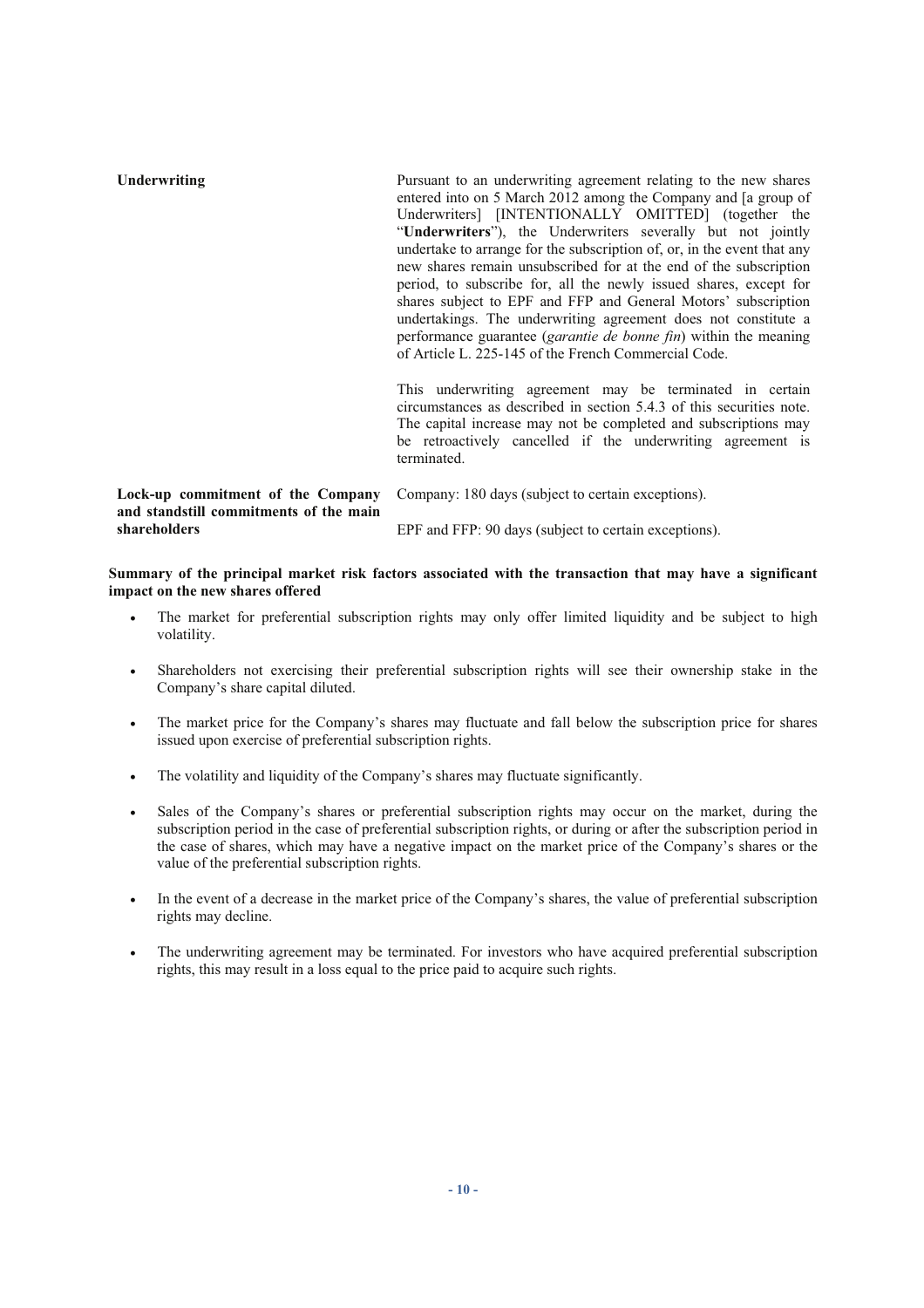# **C. DILUTION AND DISTRIBUTION OF THE SHARE CAPITAL**

As of 31 December 2011, the Company's share capital was €234,049,344, divided into 234,049,344 shares with a nominal value of €1 each.

|                                                         | $31 - Dec-11$                |                           |                                                             |                                                                | $31-Dec-10$                  |                           |                                                             |                                                        |
|---------------------------------------------------------|------------------------------|---------------------------|-------------------------------------------------------------|----------------------------------------------------------------|------------------------------|---------------------------|-------------------------------------------------------------|--------------------------------------------------------|
| Principal identified<br>shareholders (1)                | <b>Shares</b><br>outstanding | $\frac{0}{0}$<br>interest | $\frac{0}{0}$<br>$\sigma$ f<br>exercisable<br>voting rights | $\frac{0}{0}$<br>$\sigma$ f<br>theoretical<br>voting<br>rights | <b>Shares</b><br>outstanding | $\frac{0}{0}$<br>interest | $\frac{0}{0}$<br>$\sigma$ f<br>exercisable<br>voting rights | $\frac{0}{0}$<br>of<br>theoretical<br>voting<br>rights |
| Etablissements<br>Peugeot Frères                        | 19,115,760                   | 8.17                      | 13.11                                                       | 12.38                                                          | 19,115,760                   | 8.17                      | 12.47                                                       | 12.19                                                  |
| <b>FFP</b>                                              | 53, 363, 574                 | 22.80                     | 35.20                                                       | 33.24                                                          | 51,792,738                   | 22.13                     | 33.79                                                       | 33.02                                                  |
| Maillot I                                               | 100                          | 0.00                      | 0.00                                                        | 0.00                                                           | 100                          | 0.00                      | 0.00                                                        | 0.00                                                   |
| Société Anonyme de<br>Participations<br>$(SAPAR)^{(2)}$ | 148,672                      | 0.06                      | 0.05                                                        | 0.05                                                           | $\overline{\phantom{a}}$     | $\blacksquare$            | L,                                                          | $\blacksquare$                                         |
| Peugeot<br>family<br>group                              | 72,628,106                   | 31.03                     | 48.36                                                       | 45.67                                                          | 70,908,598                   | 30.30                     | 46.26                                                       | 45.21                                                  |
| Other individuals                                       | 16,635,083                   | 7.11                      | 5.92                                                        | 5.59                                                           | $18,413,671^{(3)}$           | 7.87                      | 6.15                                                        | 6.00                                                   |
| Employees                                               | 7,638,100                    | 3.26                      | 4.54                                                        | 4.29                                                           | 6,538,348                    | 2.79                      | 3.88                                                        | 3.80                                                   |
| Other<br>French<br>institutions                         | 43,346,051                   | 18.52                     | 14.86                                                       | 14.03                                                          | 43,710,387                   | 18.67                     | 15.08                                                       | 14.73                                                  |
| Other<br>foreign<br>institutions                        | 76,614,552                   | 32.73                     | 26.32                                                       | 24.86                                                          | 87,290,771                   | 37.30                     | 28.63                                                       | 27.97                                                  |
| Treasury shares                                         | 17,187,450                   | 7.34                      | $\overline{\phantom{a}}$                                    | 5.56                                                           | 7,187,450                    | 3.07                      | ÷,                                                          | 2.29                                                   |
| <b>TOTAL</b>                                            | 234,049,344                  | 100                       | 100                                                         | 100                                                            | 234,049,225                  | 100                       | 100                                                         | 10                                                     |

|  | Capital and voting rights structure as of 31 December 2011 and 31 December 2010 |  |  |
|--|---------------------------------------------------------------------------------|--|--|
|  |                                                                                 |  |  |

(1) Source Euroclear TPI 31 December 2011 and Thomson Reuters

(2) Société Anonyme de Participations (SAPAR), a legal entity associated with Thierry Peugeot, Chairman of the Supervisory Board and Marie Hélène Roncoroni, Member of the Supervisory Board.

As declared by SAPAR on 06/12/2011 pursuant to Article L.621-18-2 of the French Monetary and Financial Code

(3) Shares held in individual securities accounts and others (by deduction)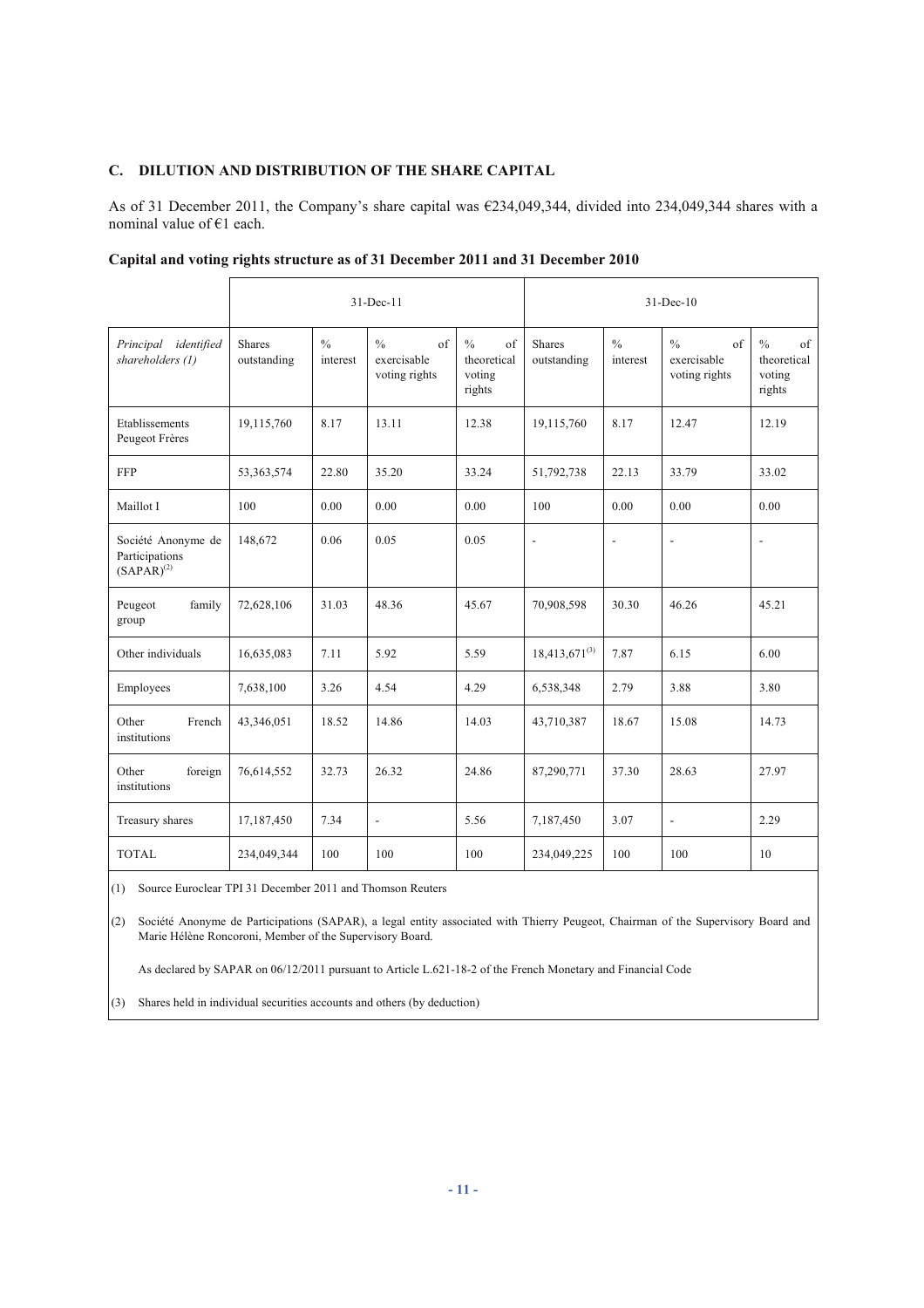|                       | <b>Shares</b><br>outstanding | $%$ interest | <b>Exercisable voting</b><br>rights | % of theoretical<br>voting rights |
|-----------------------|------------------------------|--------------|-------------------------------------|-----------------------------------|
| <b>EPF</b>            | 22,312,608                   | $6.29\%$     | 9.94%                               | $9.64\%$                          |
| <b>FFP</b>            | 67,134,806                   | 18.92%       | 27.93%                              | 27.10%                            |
| <b>General Motors</b> | 24,839,429                   | $7.00\%$     | 5.96%                               | 5.8%                              |
| Treasury shares       | 12,788,623                   | $3.60\%$     | -                                   | $3\%$                             |
| Other                 | 227,773,520                  | 64.19%       | 56.17%                              | 54.5%                             |
| <b>TOTAL</b>          | 354,848,992                  | $100\%$      | $100\%$                             | 100%                              |

**Capital and voting rights of the Company following the completion of the capital increase and the sale of treasury shares to General Motors<sup>2</sup> :**

#### **Dilution**

#### **Impact of the offering on shareholders' equity**

By way of illustration, the impact of the offering on the Group's consolidated shareholders' equity on a per share basis (*calculated on the basis of the Group's consolidated shareholders' equity as of 31 December 2011 – as reported in the consolidated financial statements of 31 December 2011 – and on the basis of the number of shares outstanding on such date net of treasury shares*) would be as follows:

|                                                                               | Share of shareholders' equity |                                          |
|-------------------------------------------------------------------------------|-------------------------------|------------------------------------------|
|                                                                               | per share (in Euros)          |                                          |
|                                                                               | Non-diluted<br><b>basis</b>   | <b>Diluted</b><br>$\textbf{basis}^{(1)}$ |
| Prior to the issuance of new shares pursuant to the capital increase          | 66.84                         | 62.25                                    |
| After the issuance of 120,799,648 new shares pursuant to the capital increase | 45.31                         | 43.66                                    |

<sup>(1)</sup> In the event of the definitive purchase by beneficiaries of all 807,900 performance shares, the exercise of all 4,698,000 stock options and the *conversion of the 22,907,055 unconverted OCEANEs, and taking into account the adjustment of the rights of all holders of stock options and OCEANEs, as the case may be.* 

#### **Impact of the offering on shareholders**

By way of illustration, the impact of the offering on the percentage interest of a holder of 1% of the Company's share capital prior to the issue but who does not subscribe to the offering (*calculated on the basis of the number of shares outstanding as of 31 December 2011*) would be as follows:

|                                                                               | Shareholder interest $(\% )$ |                                 |
|-------------------------------------------------------------------------------|------------------------------|---------------------------------|
|                                                                               | Non-diluted<br><b>basis</b>  | <b>Diluted</b><br>$basis^{(1)}$ |
| Before the issuance of new shares pursuant to the capital increase            | $1\%$                        | $0.909\%$                       |
| After the issuance of 120,799,648 new shares pursuant to the capital increase | $0.66\%$                     | 0.61%                           |

 $\alpha$ <sup>*II</sup> In the event of conversion of the 22,907,055 unconverted OCEANEs and taking into account the adjustment of the rights of all holders of*</sup> *OCEANEs.* 

<sup>&</sup>lt;sup>2</sup> Subject to any potential subscriptions subject to reduction by EPF and FFP.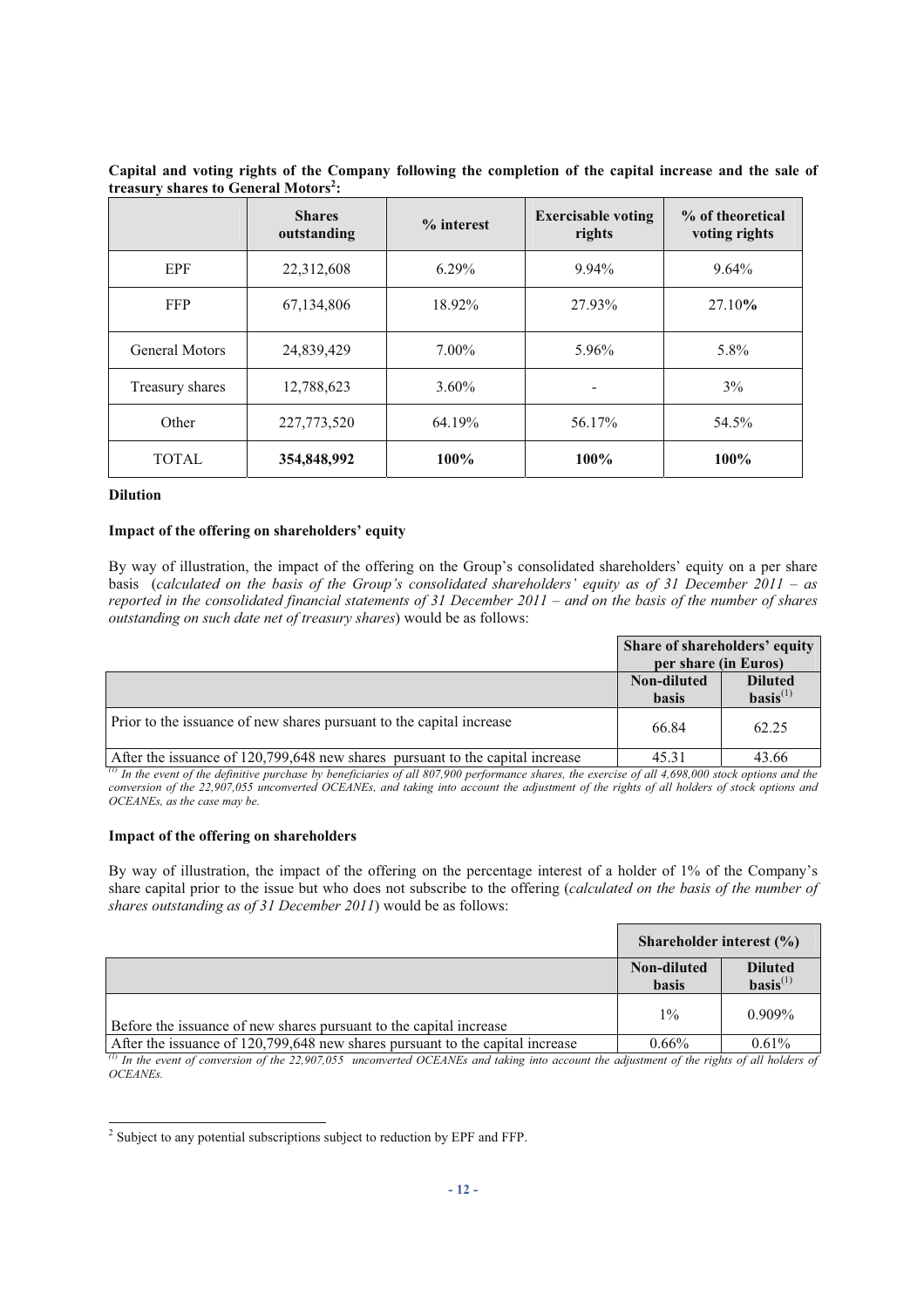#### **D. TERMS OF OFFER**

#### **Indicative timetable of the capital increase**

| 5 March 2012         | [INTENTIONALLY OMITTED]                                                                                                                                                                                         |  |
|----------------------|-----------------------------------------------------------------------------------------------------------------------------------------------------------------------------------------------------------------|--|
|                      | [INTENTIONALLY OMITTED]                                                                                                                                                                                         |  |
| 6 March 2012         | Publication of a press release by the Company describing the main<br>characteristics of the capital increase and the availability of the Prospectus.                                                            |  |
|                      | Publication by Euronext Paris of the notice relating to the issue.                                                                                                                                              |  |
| 7 March 2012         | Publication of a notice in the <i>Bulletin des Annonces Légales Obligatoires</i> with<br>respect to the suspension of the right to exercise stock options and containing<br>information for holders of OCEANEs. |  |
| 8 March 2012         | Opening of the subscription period. Detachment and commencement of trading<br>of the preferential subscription rights on the regulated market of NYSE Euronext<br>Paris.                                        |  |
| 15 March 2012        | Commencement of the suspension period for the exercise of stock options.                                                                                                                                        |  |
| 21 March 2012        | End of the subscription period. End of trading of the preferential subscription<br>rights.                                                                                                                      |  |
| 27 March 2012        | Publication of a press release by the Company announcing the subscription<br>results.                                                                                                                           |  |
| 28 March 2012        | Publication by Euronext Paris of the admission notice for the new shares,                                                                                                                                       |  |
| (before market open) | indicating the final amount of the capital increase and the allotment ratio for<br>subscriptions subject to reduction.                                                                                          |  |
| 29 March 2012        | Issue of the new shares. Settlement and delivery.                                                                                                                                                               |  |
|                      | Admission of the new shares to trading on the regulated market of NYSE<br>Euronext in Paris.                                                                                                                    |  |
| 2 April 2012         | End of the suspension period for the exercise of stock options.                                                                                                                                                 |  |

## **Jurisdictions in which the offer will be made**

The offer will be made to the public in France.

#### **Procedure for exercising preferential subscription rights**

To exercise their preferential subscription rights, holders must submit a request to their authorised financial intermediary (*intermédiaire financier autorisé*) at any time between 8 March 2012 and up to and including 21 March 2012, and pay the applicable subscription price. Any preferential subscription rights not exercised by the end of the subscription period, *i.e.*, at the close of trading on 21 March 2012, will automatically become null and void.

#### **Financial intermediaries**

Shareholders holding shares in registered form administered by an intermediary (*titres inscrits au nominatif administré*) or bearer shares (*titres au porteur*): subscriptions should be submitted to the financial intermediaries holding their accounts up to and including 21 March 2012.

Shareholders holding shares in registered form administered by the Company (*titres au nominatif pur*): subscriptions should be submitted to Société Générale Securities Services, 32, rue du Champ-de-tir, BP 81236, 44312 Nantes Cedex 03, France, up to and including 21 March 2012.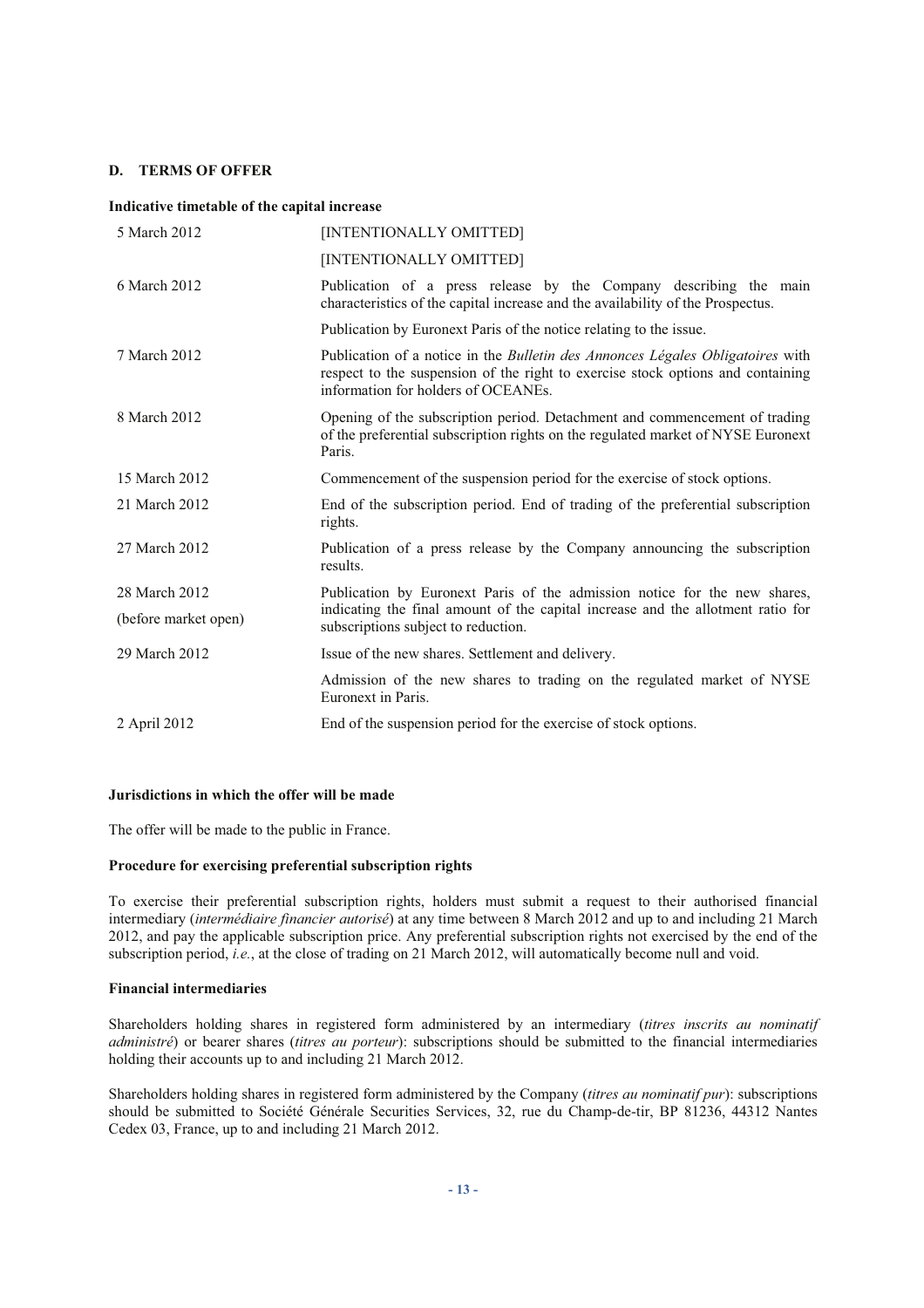Centralising institution charged with preparing the certificate of deposit of funds confirming the completion of the share capital increase: Société Générale Securities Services, 32, rue du Champ-de-tir, BP 81236, 44312 Nantes Cedex 03, France.

# **[INTENTIONALLY OMITTED]**

# **Investors' Contact**

Carole Dupont-Piétri Director of Financial Communication 75, avenue de la Grande Armée 75016 Paris Tel.: 01.40.66.42.59 Fax.: 01.40.66.51.99

E-mail: carole.dupont-pietri@mpsa.com

## **Obtaining the Prospectus**

Copies of the Prospectus may be obtained free of charge at the registered office of Peugeot S.A. at 75, avenue de la Grande Armée, 75116 Paris, France [INTENTIONALLY OMITTED].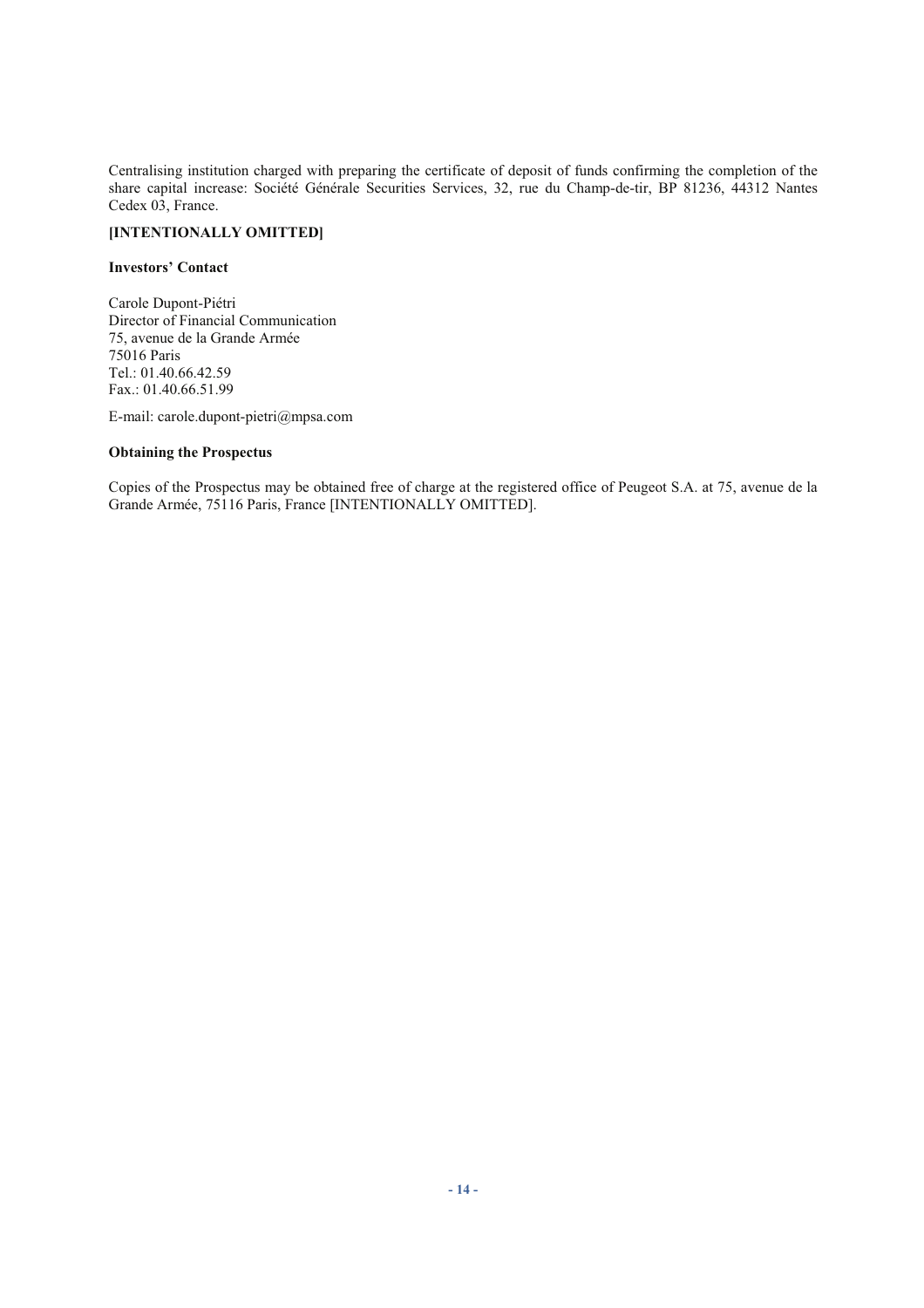# **1. RESPONSIBLE PERSONS**

# **1.1. Person responsible for the Prospectus**

Mr Philippe Varin Chairman of the Management Board Peugeot S.A.

# **1.2. Statement by the person responsible for the Prospectus**

"I declare that, having taken all reasonable care to ensure that such is the case, the information contained in this Prospectus is, to my knowledge, in accordance with the facts and contains no omission likely to affect its import.

# [INTENTIONALLY OMITTED]"

Philippe Varin Chairman of the Management Board

# **1.3. Person responsible for investor relations**

Carole Dupont-Piétri Director of Financial Communication 75, avenue de la Grande Armée 75016 Paris Tel.: 01.40.66.42.59 Fax.: 01.40.66.51.99 E-mail: carole.dupont-pietri@mpsa.com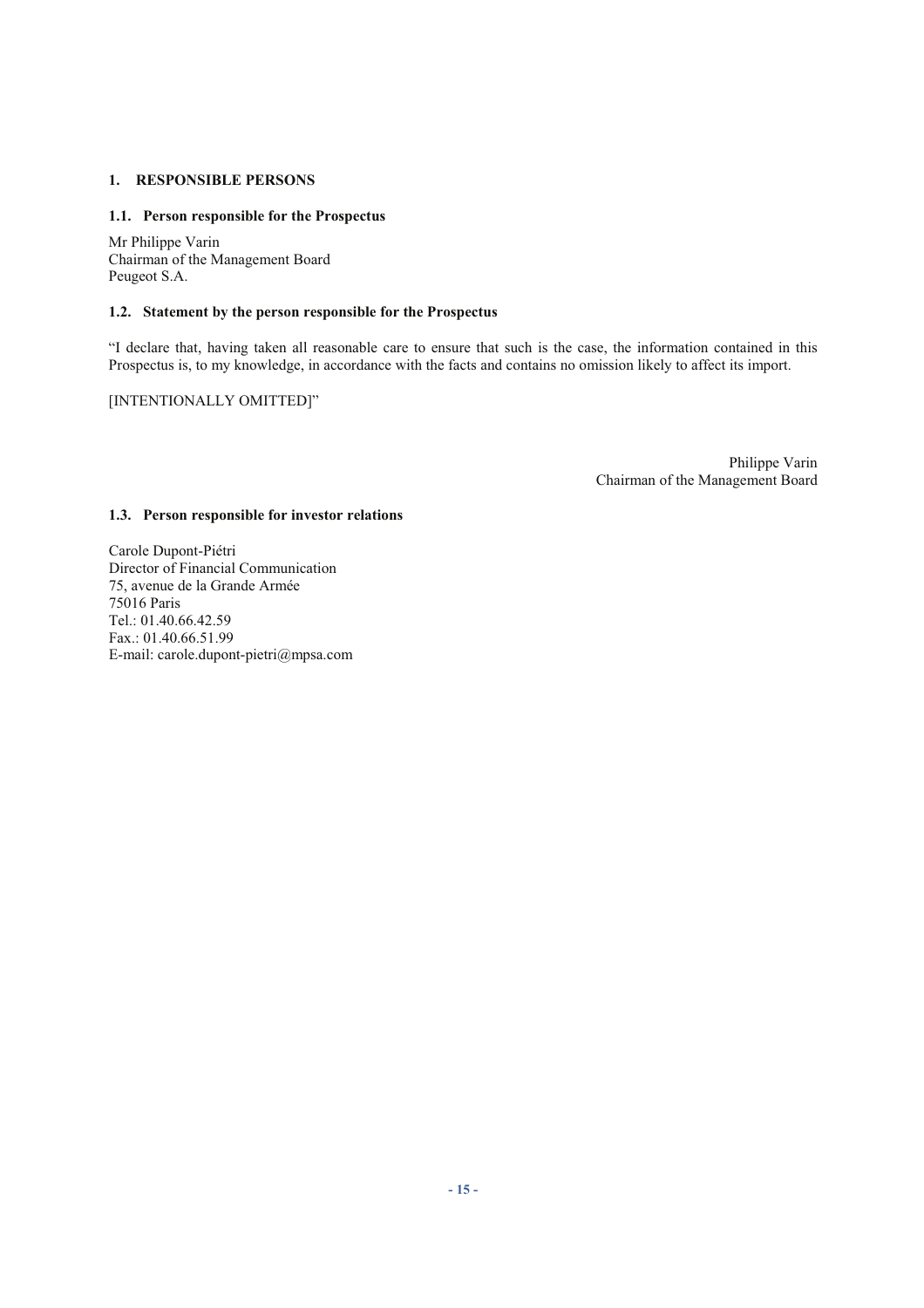# **2. RISK FACTORS**

The risk factors relating to the Company and its business are described in chapter 4 of the Registration Document forming part of the Prospectus.

Before making any decision to invest, investors should consider such risk factors, together with the following risk factors relating to the issued securities and the strategic alliance between the Company and General Motors.

#### **The market for preferential subscription rights may be highly volatile and offer only limited liquidity**

No assurance can be given that a market for preferential subscription rights will develop. If such a market does develop, it may be subject to greater volatility than the market for the Company's existing shares. The market price of the preferential subscription rights will depend on the market price of the Company's shares. In the event of a decrease in the market price of the Company's shares, the value of the preferential subscription rights may also decline. Holders of preferential subscription rights who choose not to exercise their preferential subscription rights may not succeed in selling such rights on the market.

#### **Shareholders who do not exercise their preferential subscription rights will have their ownership interest in the Company's share capital diluted**

To the extent that shareholders do not exercise their preferential subscription rights, their voting rights and ownership interest in the Company's share capital will be diluted. Should shareholders choose to sell their preferential subscription rights, the proceeds from such sale may not be sufficient to offset such dilution (see section 9 below).

#### **The market price for the Company's shares may fluctuate and fall below the subscription price of the shares issued upon exercise of the preferential subscription rights**

The Company's share price during the period when preferential subscription rights are traded may not reflect the market price of the shares on the date of issue of the new shares. The Company's shares may trade at a price below the market price prevailing at the time the transaction was launched. No assurance can be given that the market price of the Company's shares will not fall below the subscription price of the shares issued upon exercise of the preferential subscription rights. If the share price declines after the preferential subscription rights have been exercised, the holders of such rights will incur a loss if the new shares are immediately sold. Accordingly, no assurance can be given that, following the exercise of their preferential subscription rights, investors will be able to sell their shares in the Company at a price equal to or greater than the subscription price of the shares issued upon exercise of the preferential subscription rights.

# **The volatility and liquidity of the Company's shares may fluctuate significantly**

In recent years, stock markets have experienced significant fluctuations, often bearing no relation to the results of the companies whose shares were traded. Market fluctuations and general economic conditions may increase the volatility of the Company's shares. The market price of the Company's share price may fluctuate significantly in response to various factors and events, including the risk factors described in the Registration Document, forming part of this Prospectus, as well as the liquidity of the market for the Company's shares.

#### **Sales of the Company's shares or preferential subscription rights may occur on the market during the subscription period in the case of preferential subscription rights, or during or after the subscription period in the case of shares, and may have a negative impact on the market price of the shares or on the value of the preferential subscription rights**

Sales of the Company's shares, or of preferential subscription rights in the market, or the expectation that such sales may occur, during or after the subscription period in the case of shares, or during the subscription period in the case of preferential subscription rights, may have an adverse effect on the market price of the Company's shares or on the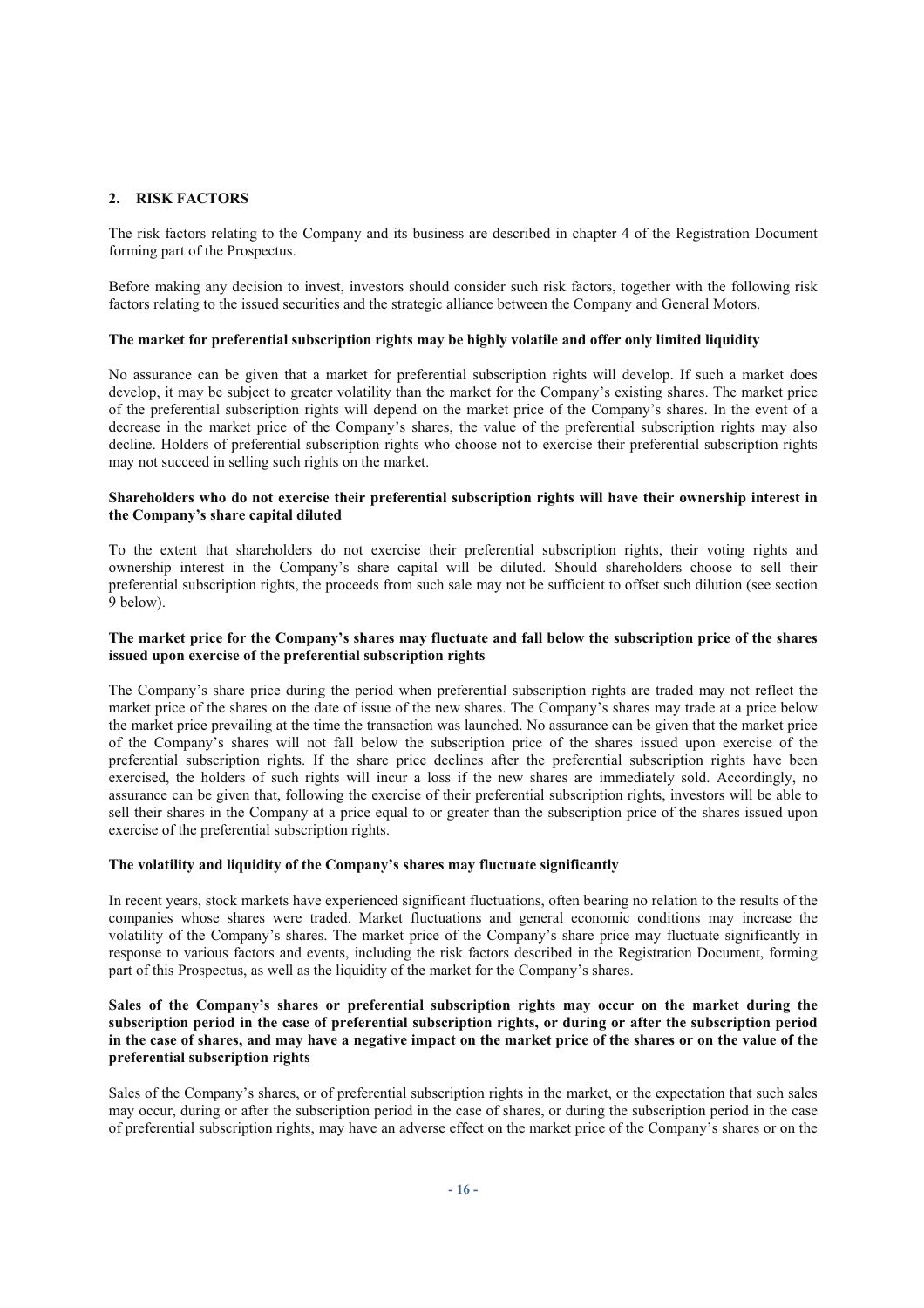value of the preferential subscription rights. The Company cannot predict the potential impact of any such sales of shares or preferential subscription rights, by its shareholders, on the market price of the shares or on the value of the preferential subscription rights.

#### **If the Company's share price falls, the value of the preferential subscription rights may decline**

The market price of the preferential subscription rights will depend, in particular, on the market price of the Company's shares. A decline in the market price of the Company's shares may have an adverse effect on the value of the preferential subscription rights.

# **The underwriting agreement may be terminated**

In certain circumstances (see section 5.4.3 below), the underwriting agreement for the offering may be terminated by the Underwriters up to and including the date of the effective completion of settlement of the offering. Consequently, in the event of a termination of the underwriting agreement in accordance with its terms, the preferential subscription rights acquired by investors in the market may ultimately be void. This may result, for such investors, in a loss equal to the purchase price for the preferential subscription rights (although the amount of the subscription fee would be refunded to such investors).

## **Risks related to the Alliance**

The strategic alliance between the Company and General Motors announced on 29 February 2012 (the "**Alliance**") was entered into pursuant to a Master Agreement as described in chapter 22 of the Registration Document. The Master Agreement contains a number of termination provisions allowing one or the other party to terminate the agreement, including in particular in the event that the implementing agreements with respect to the Alliance are not finalized by an agreed date. For example, any delays in the implementation of the Alliance or any disagreement between the parties could lead to a termination of the Master Agreement, which could have a material adverse effect on the business, results, financial condition, prospects or reputation of the Group.

In addition, the estimated amount and timing of the synergies announced by the Group in connection with the Alliance are based on a number of assumptions, including the successful implementation of the next steps of the Alliance, which may not be realised. As a result, the announced amount of synergies may not be achieved, or may be achieved only at a later time than currently expected, which could have a material adverse effect on the business, results, financial condition, prospects or reputation of the Group.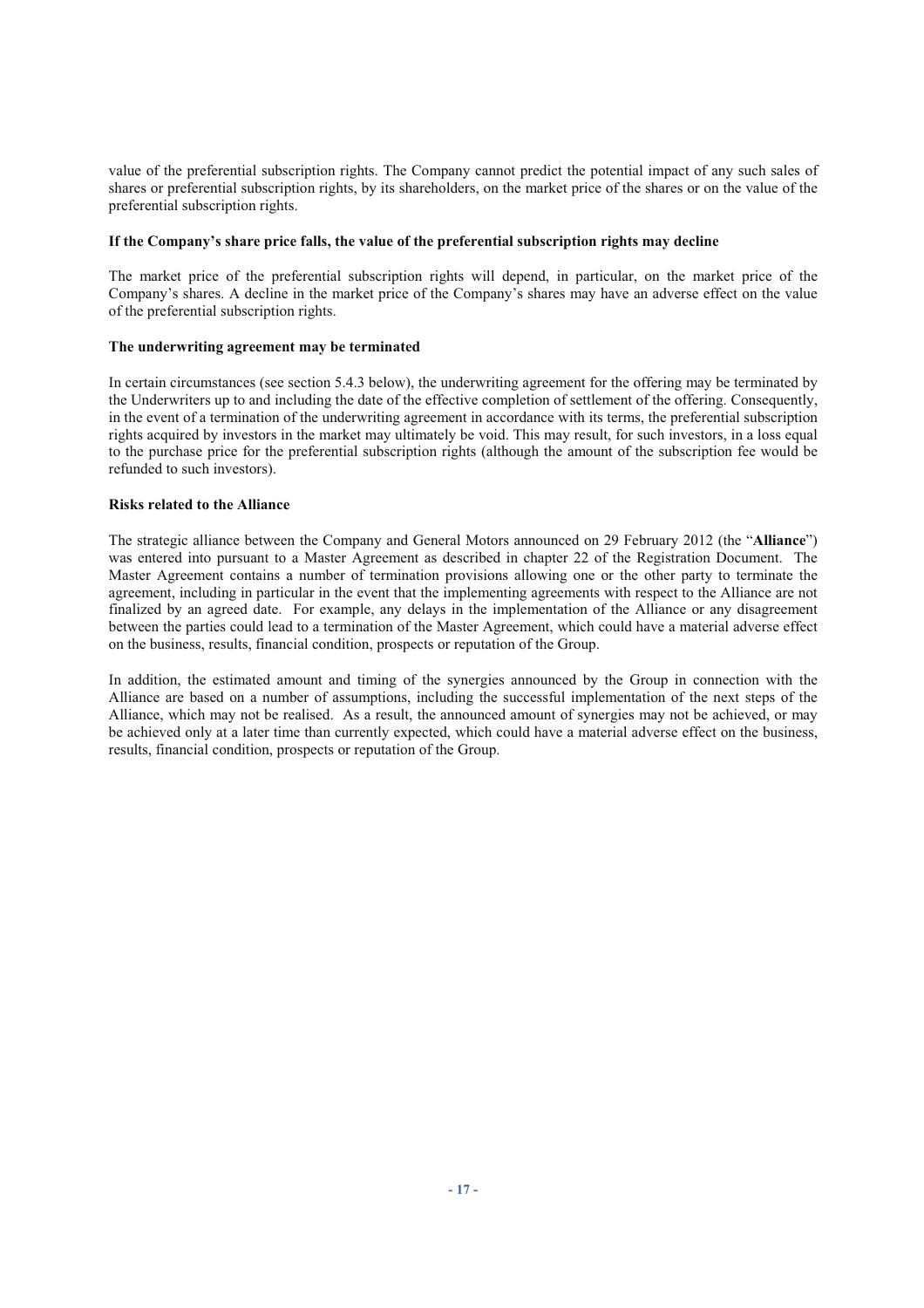# **3. KEY INFORMATION**

## **3.1. Net working capital statement**

The Company certifies that, in its opinion, the Group's net working capital is sufficient to meet its commitments in the twelve months following the date [hereof] [INTENTIONALLY OMITTED].

#### **3.2. Shareholders' equity and debt**

Details of consolidated shareholders' equity and consolidated net debt as of 31 December 2011 are given below:

#### **Summary table of consolidated shareholders' equity and debt**

In accordance with the recommendations of ESMA (European Securities and Markets Authority) (ESMA/2011/81/section 127), the following table shows consolidated shareholders' equity and net debt as of 31 December 2011. The table was prepared on the basis of data contained in the Company's audited consolidated financial statements as of 31 December 2011 prepared in accordance with IFRS.

The indebtedness data set out below relates to the Group's manufacturing and sales activities. It does not take into account the financing activities of Banque PSA Finance, which does not reflect the Group's indebtedness.

| In millions of Euros                                                         | 31 December 2011 |  |  |
|------------------------------------------------------------------------------|------------------|--|--|
| (IFRS)                                                                       | (unaudited)      |  |  |
| Shareholders' equity and debt<br>1.                                          |                  |  |  |
| <b>Total current debt</b>                                                    | 2,210            |  |  |
| Subject to bonds or pledges                                                  |                  |  |  |
| Guaranteed                                                                   | 48               |  |  |
| Not guaranteed and not subject to bonds or pledges                           | 2,162            |  |  |
| <b>Total non-current debt</b>                                                | 7,639            |  |  |
| Subject to bonds or pledges                                                  |                  |  |  |
| Guaranteed                                                                   | 748              |  |  |
| Not guaranteed and not subject to bonds or pledges                           | 6,891            |  |  |
| Total shareholders' equity <sup>3</sup>                                      | 14,494           |  |  |
| Share capital                                                                | 234              |  |  |
| Treasury shares                                                              | (502)            |  |  |
| Retained earnings                                                            | 28               |  |  |
| Retained earnings and other accumulated equity, excluding minority interests | 14,076           |  |  |
| Minority interests                                                           | 658              |  |  |
| 2. Net debt                                                                  |                  |  |  |
| $A - Cash$ and cash equivalents                                              | 5,190            |  |  |
| $B -$ Other non-current financial assets                                     | 1,035            |  |  |
| $C$ – Current financial assets                                               | 265              |  |  |
| $D - Liquidities (A+B+C)$                                                    | 6,490            |  |  |
| $E - Short-term debt$ (current financial liabilities)                        | 2,210            |  |  |
| $F - Medium$ and long-term debt (non-current financial liabilities)          | 7,639            |  |  |
| $G - Net debt (E+F-D)$                                                       | 3,359            |  |  |

As of 31 December 2011, non-terminable leasing commitments and off-balance sheet pension commitments amounted to €1,107 million, and €169 million, respectively (see note 37 of the notes to the audited consolidated financial statements as of 31 December 2011).

<sup>&</sup>lt;sup>3</sup> Consolidated shareholders' equity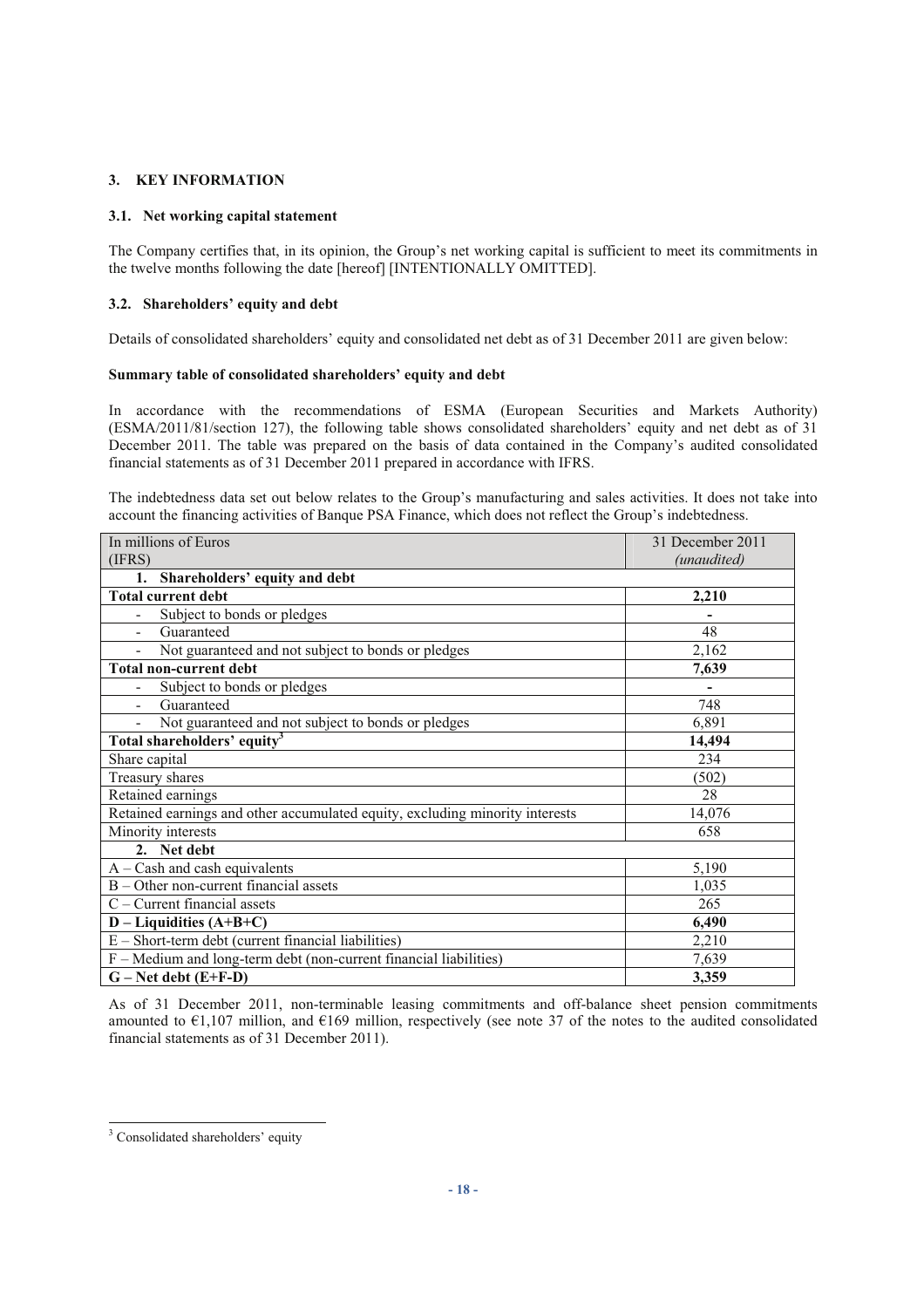Since the beginning of 2012, the following significant changes have occurred in gross medium to long-term debt:

- in Brazil, Peugeot Citroën do Brasil Automoveis Ltda's gross medium to long term debt increased by BRL70 million between 31 December 2011 and 29 February 2012, which amounts to a  $\epsilon$ 59 million debt increase, based on the variation of the BRL/EUR exchange rate over this period;
- Faurecia's gross medium to long term debt increased by  $E250$  million over the same period, consisting of (i) €150.5 million market value, as of the end of February 2012, of the €140 million nominal principal amount of additional notes, issued on 14 February 2012, of Faurecia's 9.375% notes due December 2016 initially issued in November 2011 and (ii) €100 million of additional drawdown, effected as of the end of February, on its syndicated  $\epsilon$ 1,150 million line of credit negotiated at the end of 2011.

# **3.3. Interests of individuals and legal entities participating in the offering**

The Underwriters and/or certain of their affiliates have provided and/or may in the future provide the Company or companies within its group, their shareholders or their directors and officers with various banking, financial, investment, commercial and other services, for which they have received or may receive a fee.

## **3.4. Purpose of the offering and use of proceeds**

The proceeds from the capital increase will be used principally to fund strategic investments related to projects of the global strategic alliance with General Motors.

These investments will be used to finance projects in connection with the sharing of certain vehicle platforms, components and modules, which will create synergies with respect to development costs and purchasing.

The proceeds from the capital increase will also permit the extension of the alliance to other areas of cooperation beyond the two initial pillars.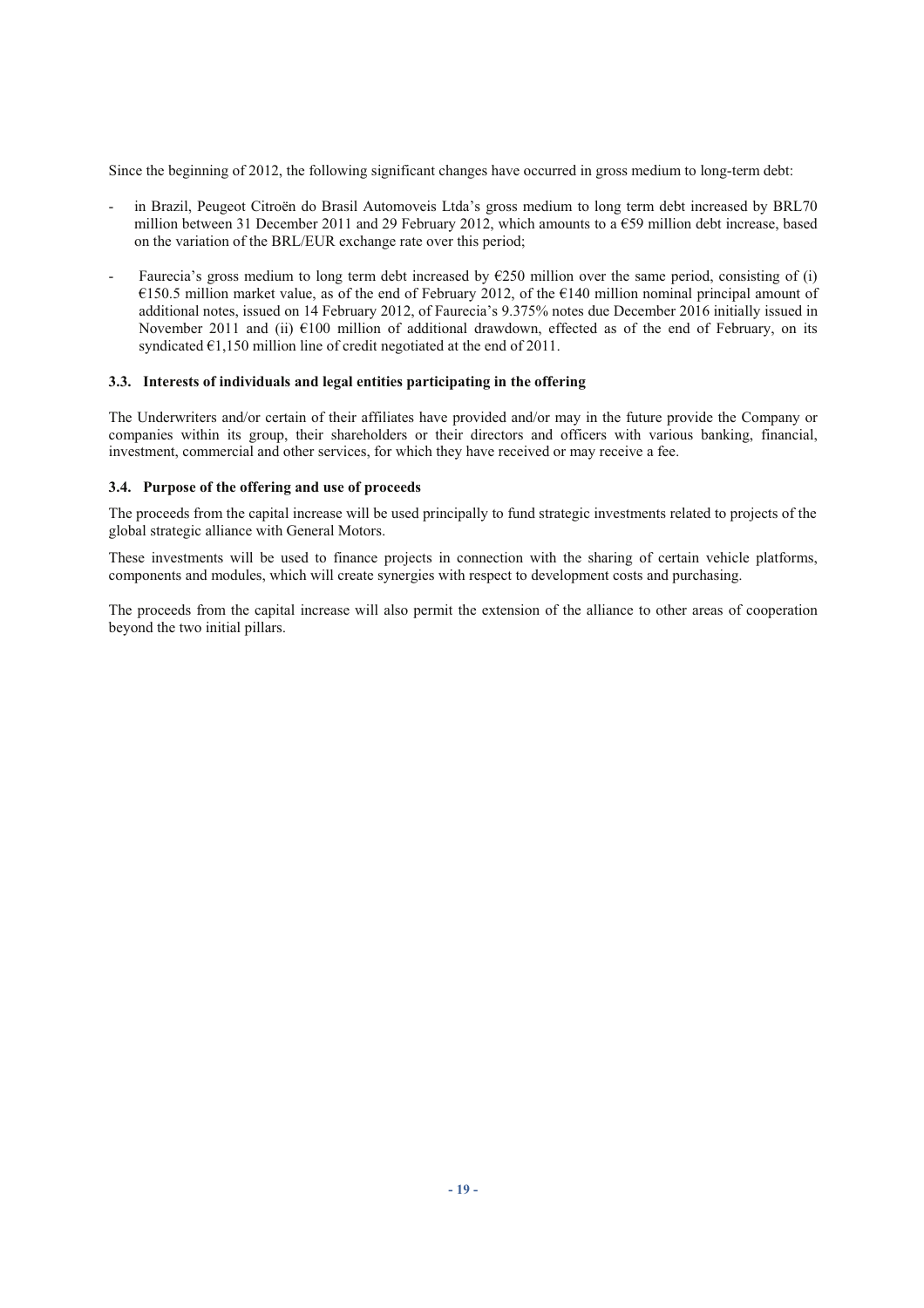# **4. INFORMATION ABOUT THE SECURITIES TO BE OFFERED AND ADMITTED TO TRADING ON THE REGULATED MARKET OF NYSE EURONEXT PARIS**

## **4.1. Type, class and dividend rights of the securities offered and admitted to trading**

The new shares to be issued are ordinary shares of the same class as the Company's existing shares. Holders of new shares will be entitled to receive dividend rights from 1 January 2011, and, from the date of issue of the new shares, will be entitled to all distributions declared by the Company following such date.

The new shares will be admitted to trading on the regulated market of NYSE Euronext Paris on 29 March 2012. The shares will be immediately fungible with the Company's existing shares already traded on the regulated market of NYSE Euronext Paris and, with effect from that date, will be quoted under the same ISIN code (FR0000121501) as the existing shares.

## **4.2. Applicable law and jurisdiction**

The new shares will be issued in accordance with French law and the competent courts, in the event of litigation, will be those where the Company's registered office is located whenever the Company is the defendant. Such courts will be designated according to the nature of the litigation, unless the French Code of Civil Procedure provides otherwise.

## **4.3. Form and method of registration in share accounts**

The new shares will be in registered form or bearer form, at the subscribers' discretion.

Pursuant to Article L. 211-3 of the French Monetary and Financial Code, ownership of the shares will be evidenced by book-entry interests in a securities account held by the Company or an authorised intermediary, as the case may be.

As a result, the rights of holders will be evidenced by an entry in a securities account opened in their name on the books of:

- Société Générale Securities Services, 32 rue du Champ-de-tir, BP 81236, 44312 Nantes Cedex 03, France, appointed by the Company, for shares held in registered form administered by the Company (*titres au nominatif pur*);
- an authorised intermediary of their choice and of Société Générale Securities Services, BP 81236, 32, rue du Champ-de-tir, 44312 Nantes Cedex 03, France, appointed by the Company, for shares held in registered form administered by a financial intermediary (*titres inscrits au nominative administré*); or
- an authorised intermediary of their choice for shares held in bearer form (*titres au porteur*).

Pursuant to Articles L. 211-15 and L. 211-17 of the French Monetary and Financial Code, shares may be transferred from one account to another, and transfer of ownership of the new shares will occur upon their registration in the securities account of the purchaser.

Application will be made for the new shares to be admitted to Euroclear France, which will ensure the clearing of the shares between account holders-custodians. The shares will also be the subject of an application for admission to Euroclear Bank S.A./N.V and Clearstream Banking , *société anonyme* (Luxembourg).

According to the indicative timetable for the capital increase, it is expected that the new shares will be credited to subscribers' securities accounts on 29 March 2012.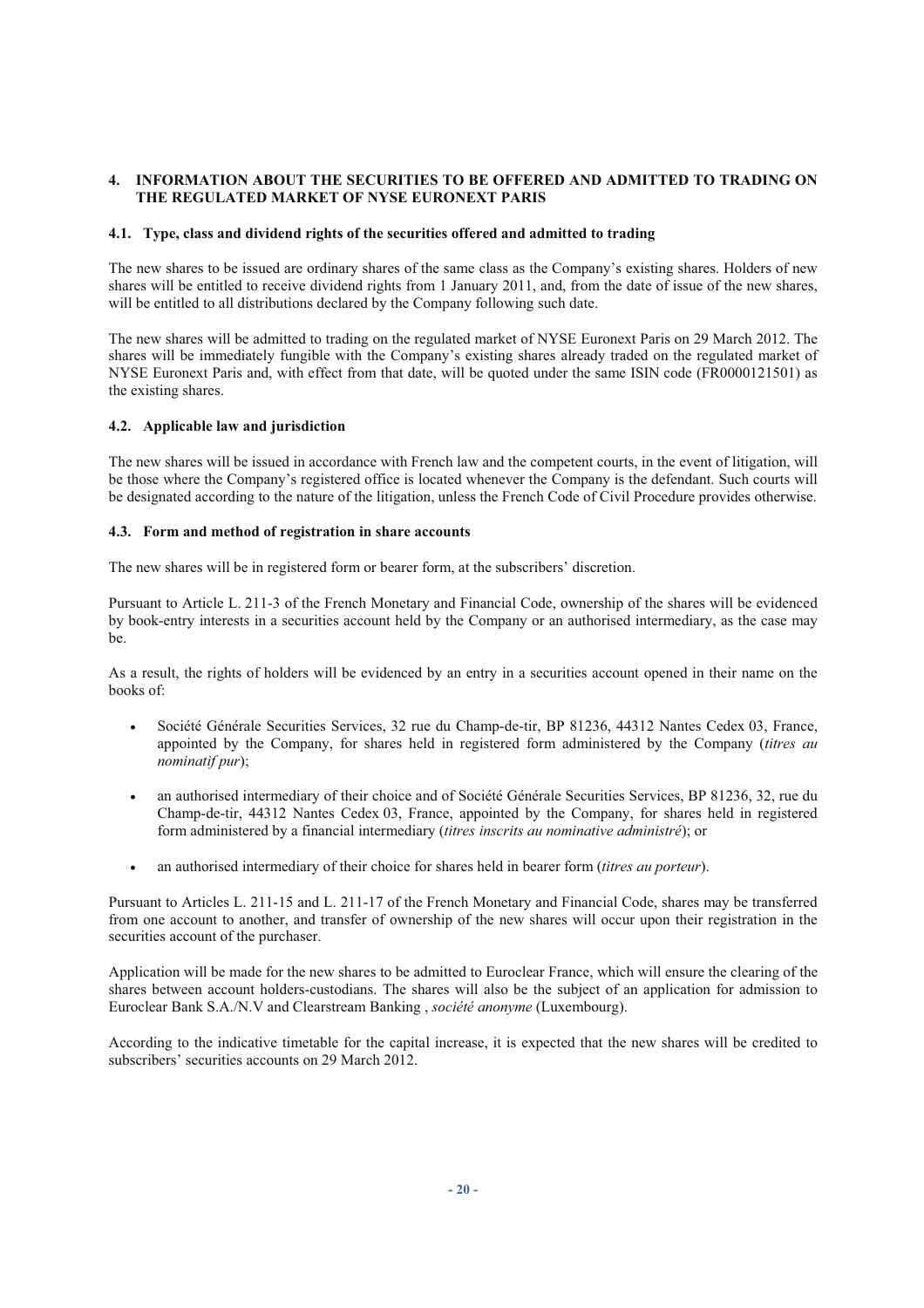#### **4.4. Currency of the issue**

The new shares will be denominated in Euros.

#### **4.5. Rights attached to the new shares**

Upon their creation, the new shares will be subject to all the provisions of the Company's articles of incorporation (*statuts*). Pursuant to current applicable French law and the Company's articles of incorporation (*statuts*), the main rights attached to the new shares are as follows:

#### **Rights to dividends – Rights to share in the issuer's profits**

The new shares issued will carry rights to dividends under the conditions described in section 4.1.

The Company's shareholders will be entitled to share in the Company's profits under the conditions set out in Articles L. 232-10 *et seq.* of the French Commercial Code.

The shareholders' general meeting approving the financial statements for the preceding fiscal year may decide to pay a dividend to all shareholders (Article L. 232-12 of the French Commercial Code).

In addition, interim dividends may be distributed prior to the approval of the financial statements for the relevant fiscal year (Article L. 232-12 of the French Commercial Code).

The shareholders'general meeting may grant shareholders the option of receiving all or part of their dividends or interim dividends either in cash or in shares issued by the Company (Articles L. 232-18 *et seq.* of the French Commercial Code).

The payment of dividends must take place within nine months of the end of the relevant fiscal year. This period may be extended by judicial decision (Article L. 232-13 of the French Commercial Code).

Any action brought against the Company for the payment of dividends owed with respect to the shares will become time-barred upon the expiry of a period of five years from their due date. Furthermore, dividends will also be forfeited to the French State upon the expiry of a period of five years from their due date.

Dividends paid to non-residents are generally subject to withholding taxes in France (see section 4.11 below).

## **Voting rights**

The voting rights attached to shares are proportional to the ownership interest represented by such shares in the Company's share capital. Each share carries the right to one vote (Article L. 225-122 of the French Commercial Code) subject to the provisions set out below.

Double voting rights, as compared to the voting right for other shares with regard to the proportionate interest in the authorised share capital that they represent, are allocated to all fully paid up shares that can be shown to have been registered in the name of the same shareholder for at least four years (Article L. 225-123 of the French Commercial Code).

In addition, in the event of an increase in share capital through the capitalisation of reserves, retained profits or issue premiums, a double voting right will be conferred, from the date of issue, on registered shares allocated free of charge to a shareholder in proportion to his existing shares in the Company carrying such rights (Article L. 225-123 of the French Commercial Code).

Without prejudice to the requirements to inform the Company and the AMF in the event that the ownership thresholds set by law and by the General Regulation ("*Règlement Général*") of the AMF are crossed, any individual or legal entity directly or indirectly acquiring a number of shares representing more than 2% of the Company's share capital must, within five days of the registration of such shares in its account, notify the Company of the total number of shares held and such notification must also be made whenever a further threshold of 1% is crossed.

This requirement to provide a notification set out in the articles of incorporation (*statuts*) also applies beyond the first legal threshold of 5%.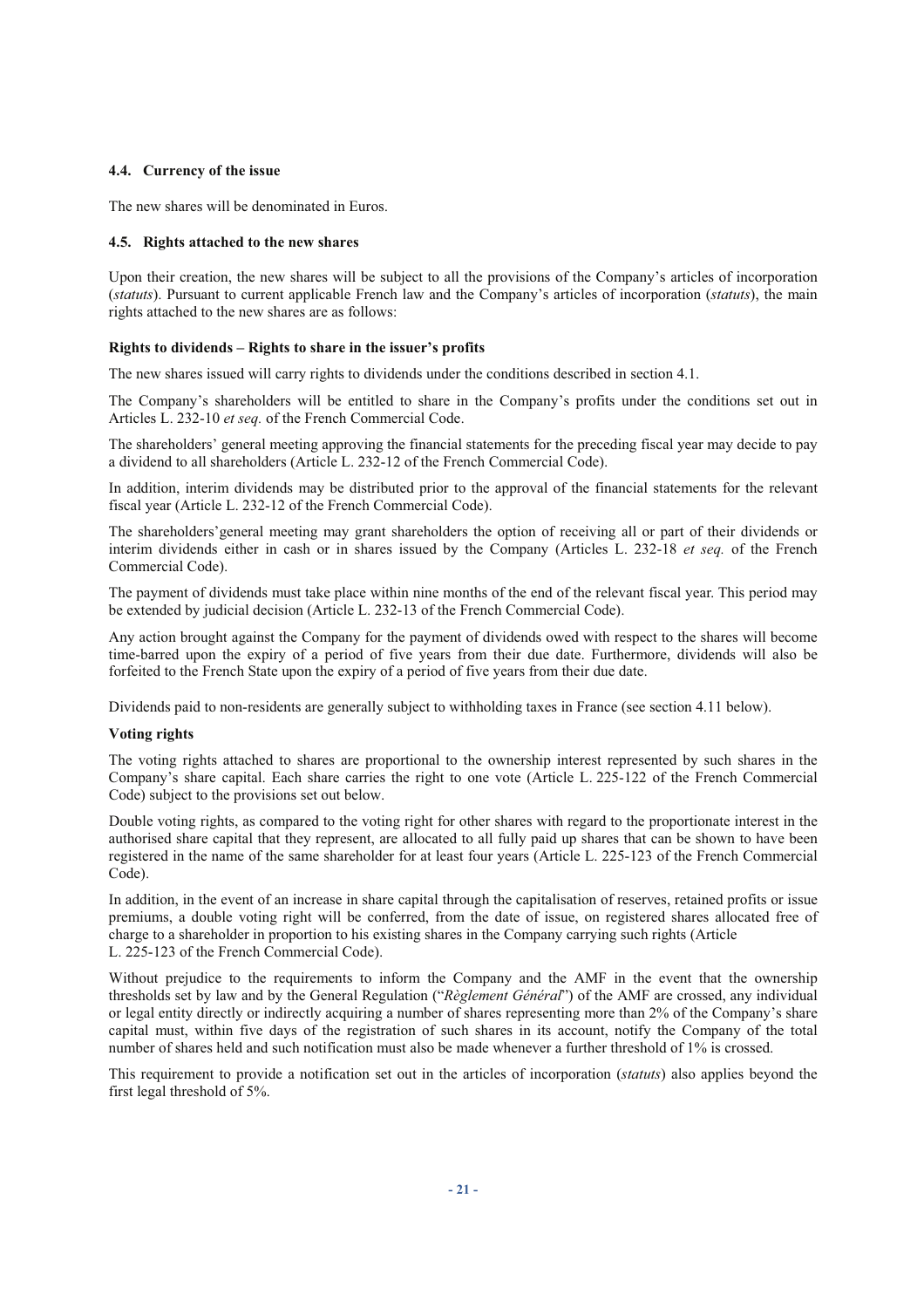At the request of one or more shareholders holding individually or jointly at least 5% of the share capital of the Company, shares in excess of the percentage that should have been notified to the Company in connection with the requirement to notify the crossing of the above threshold, will be stripped of voting rights until the end of a period of two years following the date when the notification should have been made.

#### **Preferential subscription rights of same class securities**

The shares carry a preferential subscription right in case of a capital increase. Shareholders will have, pro rata to their existing interest in the Company's share capital, a preferential right to subscribe in cash for shares issued as part of an immediate or future increase in share capital. During the subscription period, preferential subscription rights may be traded when detached from the underlying shares, provided that such underlying shares are also traded in similar conditions. If this is not the case, preferential subscription rights may be transferred on the same basis as the shares themselves. Shareholders may individually waive their preferential subscription rights (Articles L. 225-132 and L. 228-91 to L. 228-93 of the French Commercial Code).

The general meeting that decides upon or authorises an immediate or future capital increase may cancel the preferential subscription rights for the entire capital increase or for one or more tranches thereof and may provide for or authorise a priority subscription period for the benefit of shareholders (Article L. 225-135 of the French Commercial Code).

Issues without preferential subscription rights may be carried out either by way of a public offering or, up to a maximum of 20% of the authorised share capital per year, by way of an offer pursuant to Article L. 411-2-II of the French Monetary and Financial Code (offer to qualified investors, restricted circle of investors acting on their own account), and the issue price will be at least equal to the weighted average price for the last three trading days preceding the pricing date, to which a maximum discount of 5% may apply (Articles L. 225-136 1° section 1, L. 225-136 3° and R. 225-119 of the French Commercial Code). However, the general meeting may authorise the Management Board to set the issue price based on such conditions as the general meeting may determine, up to a maximum amount of 10% of the share capital per year (Article L. 225-136 1° section 2 of the French Commercial Code).

The general meeting may also cancel the preferential subscription rights when the Company conducts a capital increase that is:

- for certain designated persons satisfying certain criteria that the general meeting may determine. The issue price or the conditions governing the setting of such price will be determined by the extraordinary general meeting on the basis of a report of the Management Board and a special report of the statutory auditors (Article L. 225-138 of the French Commercial Code),
- for the purpose of allocating newly issued shares as consideration for the securities contributed to a public exchange offer for the securities of a company whose shares are admitted to trading on a regulated market of a State that is a party to the Agreement on the European Economic Area or a member of the Organisation for Economic Cooperation and Development. In such case, the statutory auditors must make a determination as to the conditions and consequences of the offering (Article L. 225-148 of the French Commercial Code).

In addition, the general meeting may decide to carry out a capital increase:

- in order to pay for contributions in kind. The value of such contributions will be assessed by one or more special auditors. The general meeting may delegate to the Management Board the necessary powers to carry out a capital increase, up to a maximum of 10% of the authorised share capital, in order to pay for contributions in kind comprising equity securities or securities giving access to the share capital (Article L. 225-147 of the French Commercial Code),
- reserved for the members (employees of the Company or of companies associated with the Company within the meaning of Article L. 225-180 of the French Commercial Code) of a company savings plan (Article L. 225-138- 1 of the French Commercial Code). The subscription price cannot be more than 20% lower than the average listed price during the twenty trading days preceding the date of the decision setting the opening date of the subscription (Article L. 3332-19 of the French Employment Code),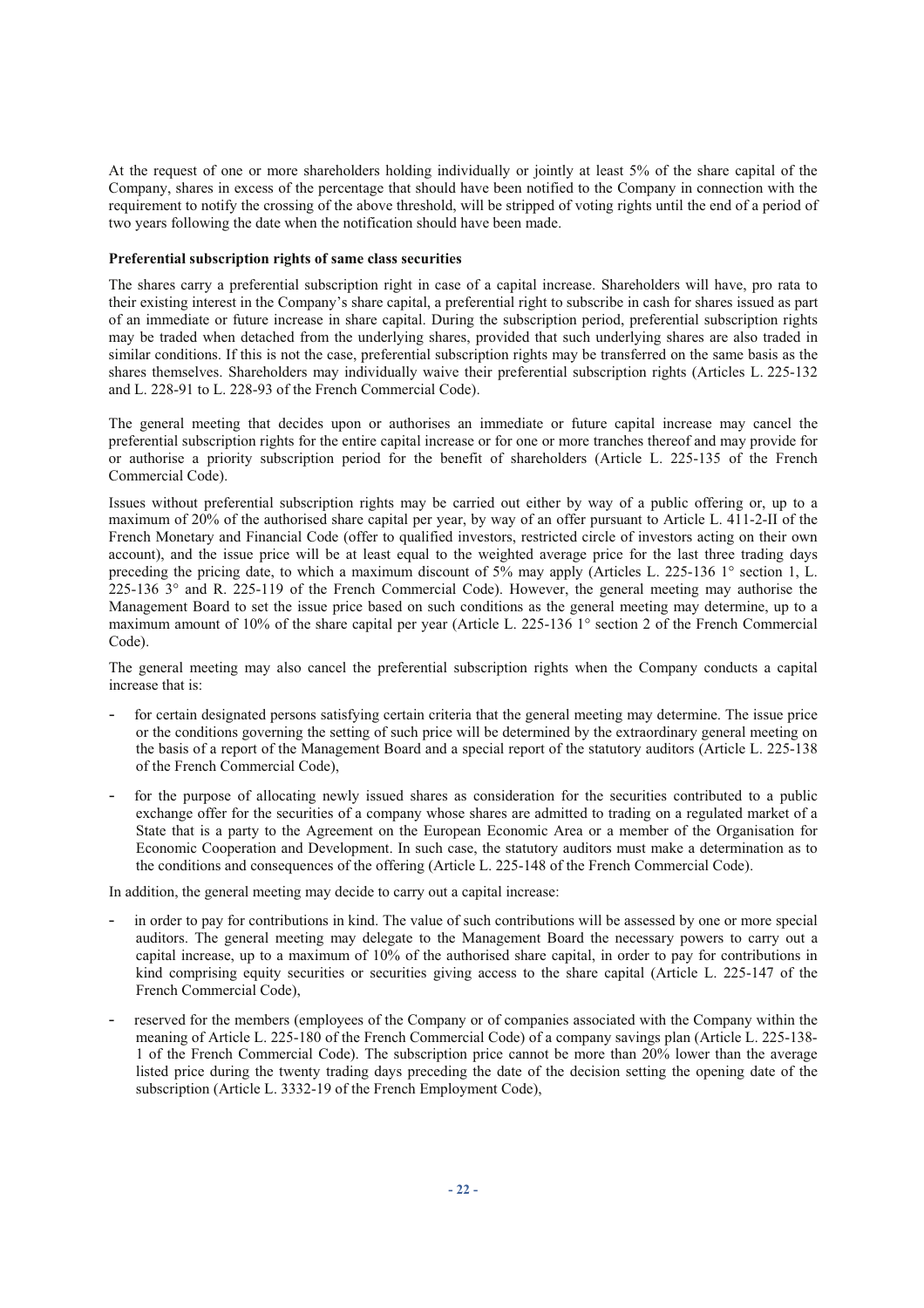by means of the allocation of performance shares to salaried staff of the Company or group companies, to certain categories of such persons or to directors and officers, up to a maximum of 10% of the Company's authorised share capital (Articles L. 225-197-1 *et seq.* of the French Commercial Code).

Finally, the Company may allocate stock options to salaried staff of the Company or group companies, to certain categories of such persons or to their directors and officers, up to a maximum of one third of the Company's authorised share capital (Articles L. 225-177 *et seq.* of the French Commercial Code).

#### **Right to share in any surplus in the event of liquidation**

Any shareholders' equity remaining after repayment of the nominal value of the shares will be shared between shareholders in the same proportion as their ownership interest in the Company's authorised share capital (Article L. 237-29 of the French Commercial Code).

#### **Buyback clauses and conversion clauses**

The Company's articles of incorporation (*statuts*) do not contain any special share buyback or conversion clauses.

## **Identification of shareholders**

The Company is entitled at any time, upon payment of any relevant fee, to request the central depository holding the Company's securities accounts in respect of its equity securities to provide, as the case may be, the name or company name, nationality, date of birth or year of incorporation and address of the holders of securities granting an immediate or future voting right at the Company's general meetings, as well as the number of equity securities held by each of such persons or entities and, if applicable, any restrictions applicable to such securities.

Based on the list provided by the central depository, the Company has the power, whether through the central depository or directly, and under the same conditions and subject to the same penalties, to request persons or entities appearing on that list, and whom the Company considers may be registered on behalf of third parties, to provide the identity of the owners of the shares and the number of shares owned by each of them.

As long as the Company believes that certain identified shareholders are acting on behalf of third party owners of the shares, the Company will be entitled to request that such shareholders disclose the identity of the owners of the shares, and the number of shares owned by each of them (Articles L. 228-2 *et seq*. of the French Commercial Code).

#### **4.6. Authorisations**

a) Delegation of authority by the general meeting of shareholders held on 31 May 2011

*"Fifteenth resolution (Delegation of authority given to the Management Board for the purpose of issuing securities giving direct or indirect access to the share capital, while maintaining preferential subscription rights).*

*The general meeting, acting in accordance with the quorum and majority conditions required for extraordinary general meetings, having considered the report of the Management Board and the special report of the statutory auditors, and in accordance with the provisions of Articles L. 225-129-2 and L. 228-92 of the French Commercial Code:* 

*I. delegates to the Management Board, under the conditions provided by Article 9 of the articles of incorporation (statuts), its authority, within a period of twenty-six months with effect from the date of this general meeting, to decide upon one or more capital increases, to be carried out by means of:* 

- *a) the issue in Euros, whether in France or abroad, of Peugeot SA shares and/or any negotiable securities giving access by any means, whether immediately and/or in the future, to Peugeot SA shares, negotiable securities other than shares that are capable of being denominated in foreign currencies; and/or*
- *b) the capitalisation of profits, reserves or issue premiums, through the allocation of performance shares or the increase of the nominal value of the existing shares.*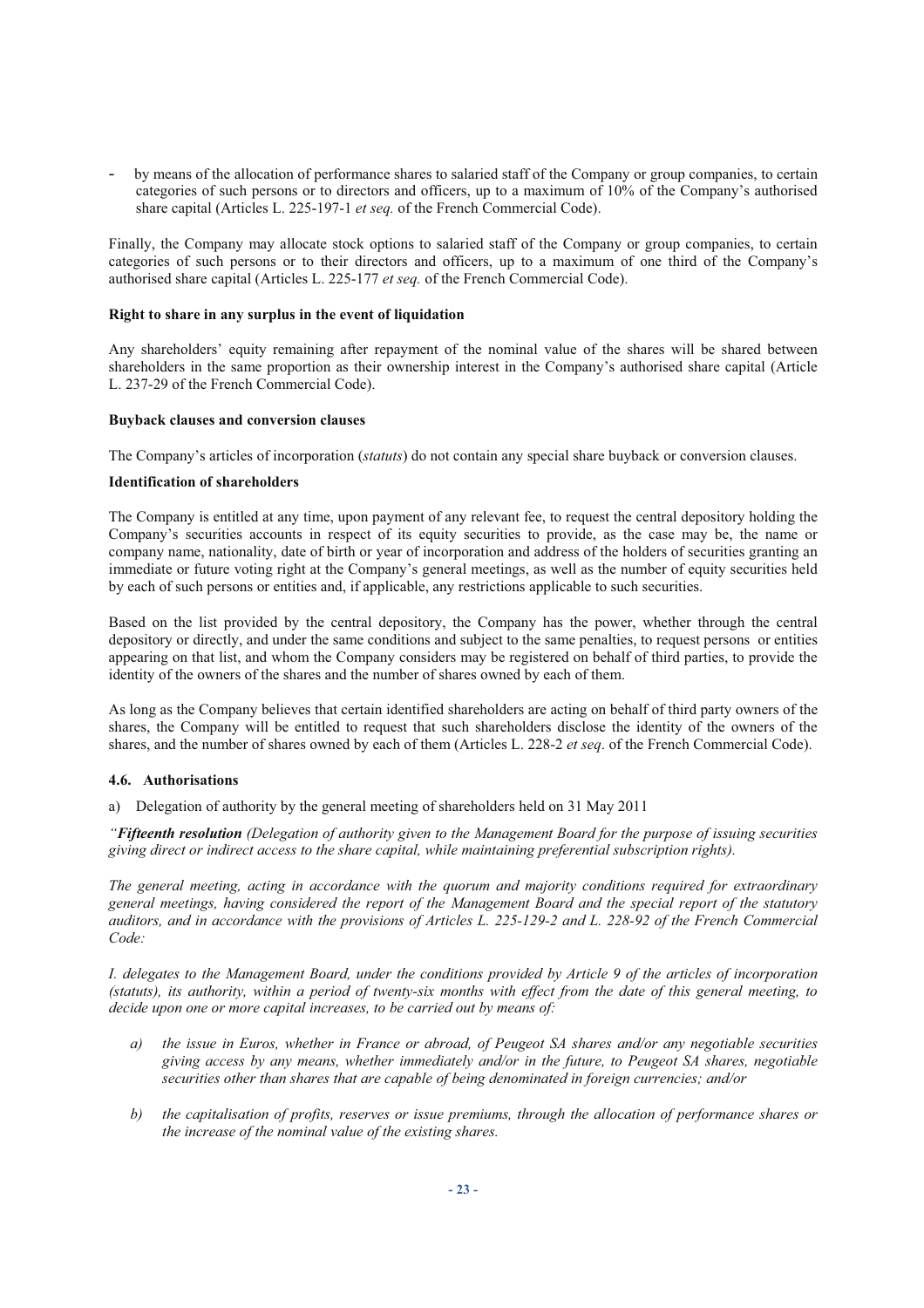*II. decides that the total amount of the capital increases capable of being carried out immediately and/or in the future (including any shares potentially issued to preserve the rights of the holders of negotiable securities previously issued), may not have the effect of increasing the authorised share capital, currently €234,049,225, to an amount in excess of €400,000,000, the amount of issue and/or redemption premiums not being included in the cap set forth above;* 

*III. decides that the amount of negotiable debt securities giving access to the authorised share capital and capable of being issued in this manner may not exceed a nominal maximum amount of €1,500,000,000;* 

*IV. decides that the shareholders will have preferential subscription rights with respect to the negotiable securities issued pursuant to this resolution, in proportion of the amount of their shares;* 

*V. decides:* 

- *a) that, if subscriptions by irrevocable entitlement and, if applicable, subject to reduction, do not absorb the entirety of an issue of shares or negotiable securities as defined above, the Management Board may offer all or part of the unsubscribed securities to the public;*
- *b) that, in the event of a capital increase by capitalisation of profits, reserves or issue premiums, fractional rights will not be negotiable, and the corresponding shares will be sold, the proceeds of such sales being allocated to the holders of the rights, no later than 30 days after the date of registration in their accounts of the whole number of shares allocated;*
- *c) that, in the event of an issue of hybrid securities, shareholders will not have any preferential subscription rights with respect to the shares to be issued to holders of such hybrid securities.*

*This delegation of authority replaces the delegation of authority given by the sixth resolution of the combined general meeting held on 3 June 2009."* 

b) Decision of the Supervisory Board

In accordance with Article 9.IV.a) of the Company's articles of incorporation (*statuts*), the Company's Supervisory Board decided, at its meeting on 27 February 2012, to approve the principle of a capital increase with preferential subscription rights for a maximum amount, including issue premium, of  $\epsilon$ 1,050,000,000, such increase to be completed no later than 30 June 2012.

c) Decision of the Management Board

Pursuant to the delegation of authority given by the fifteenth resolution of the general meeting of shareholders held on 31 May 2011, the Company's Management Board decided, at its meeting on 28 February 2012:

- to proceed with a capital increase in a maximum amount, including issue premium, of  $\epsilon$ 1,050,000,000, with preferential subscription rights; and
- to sub-delegate to the Chairman of the Management Board the powers necessary to suspend the ability to exercise stock options and to increase the share capital by a maximum amount, including issue premium, of €1,050,000,000, with preferential subscription rights, and to set the definitive terms and conditions of the transaction.
- d) Decision of the Chairman of the Management Board

The Chairman of the Company's Management Board, acting pursuant to the sub-delegation of the Management Board, decided on 5 March 2012 to suspend the ability to exercise stock options from 15 March 2012 up to and including 31 March 2012 and to effect an increase of the share capital by €999,013,088.96 through the issue of 120,799,648 new shares, with preferential subscription rights, at the rate of 16 new shares for 31 existing shares, to be subscribed and paid in cash, at a subscription price of €8.27 per new share, comprising €1 of nominal value and  $€7.27$  of issue premium.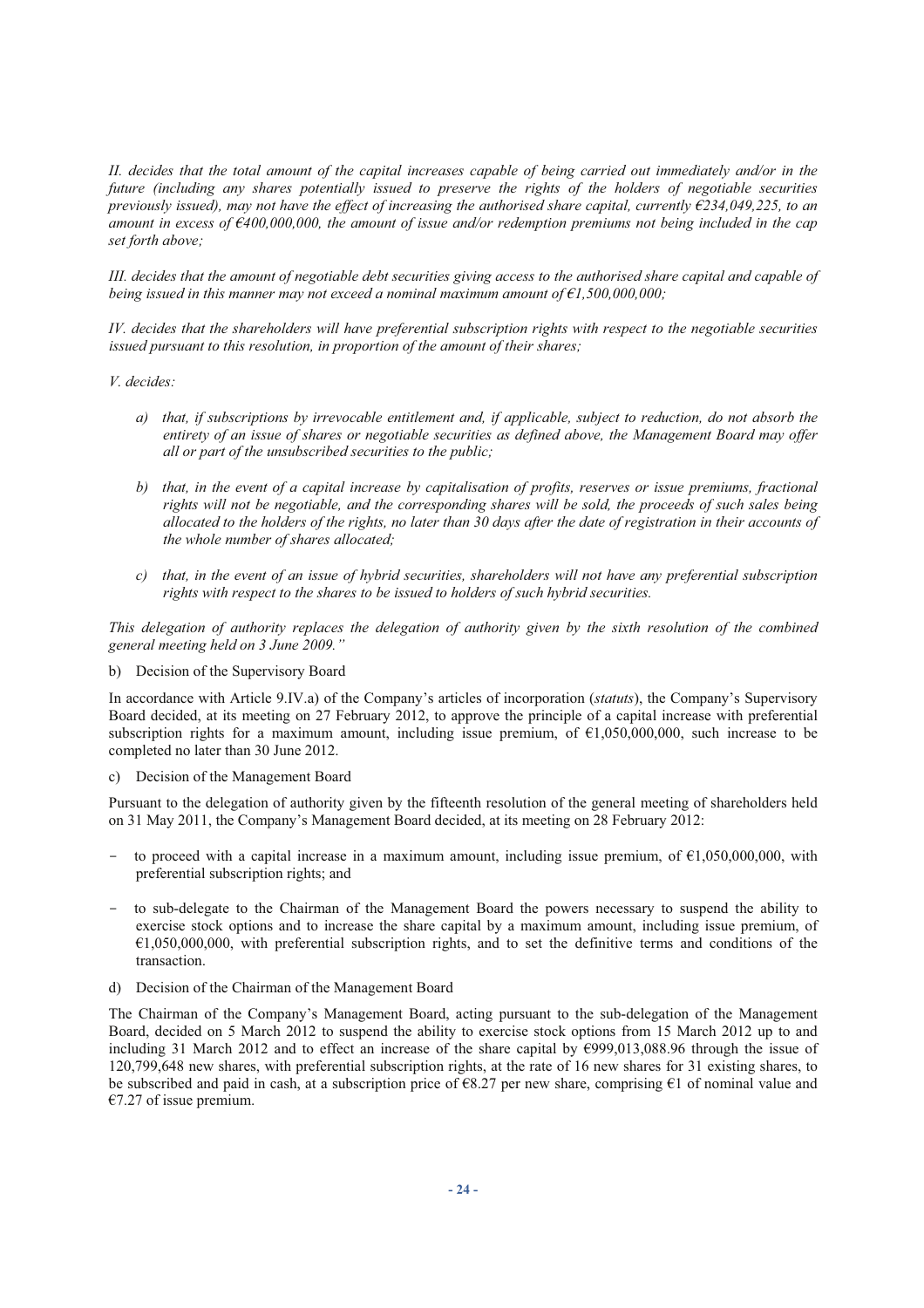In accordance with the provisions of Article L. 225-134 of the French Commercial Code and the terms of the Management Board's decision dated 28 February 2012, if subscriptions by irrevocable entitlement and subscriptions subject to reduction do not absorb the entire issue, the Chairman of the Management Board may limit the amount of the transaction to the amount of the subscriptions received, in case they represent at least three quarters of the capital increase decided upon, or freely distribute all or part of the unsubscribed shares, or offer them to the public (see, however, section 5.4.3).

# **4.7. Scheduled issue date for the new shares**

The scheduled issue date for the new shares is 29 March 2012.

# **4.8. Restrictions on the sale of the new shares**

No provision of the Company's articles of incorporation (*statuts*) limits the sale of the shares comprising the Company's share capital.

# **4.9. French regulations regarding public offers**

The Company is subject to the legislative and regulatory provisions in force in France with regard to mandatory takeover bids, buy-back offers and squeeze-outs.

4.9.1. Mandatory takeover bids

Article L. 433-3 of the French Monetary and Financial Code and Articles 234-1 *et seq.* of the General Regulation ("*Règlement Général*") of the AMF set forth the circumstances in which a mandatory takeover bid must be made, on terms such that it can be approved by the AMF, for all the equity securities and securities conferring access to share capital or voting rights of a company whose shares are admitted to trading on a regulated market.

4.9.2. Public buy-back offers and squeeze-outs

Article L. 433-4 of the French Monetary and Financial Code and Articles 236-1 *et seq*. (buy-back offers), 237-1 *et seq*. (squeeze-out following a buy-back offer) and 237-14 *et seq.* (squeeze-out following any takeover bid) of the General Regulation ("*Règlement Général*") of the AMF set forth the circumstances in which a buy-back offer must be made, and the circumstances in which proceedings to squeeze-out minority shareholders must be implemented, in the case of a company whose shares are admitted to trading on a regulated market.

## **4.10. Public takeover bids initiated by third parties for the issuer's share capital during the current or previous fiscal year**

No public takeover bid was initiated by any third party in respect of the Company's share capital during the current or previous fiscal year.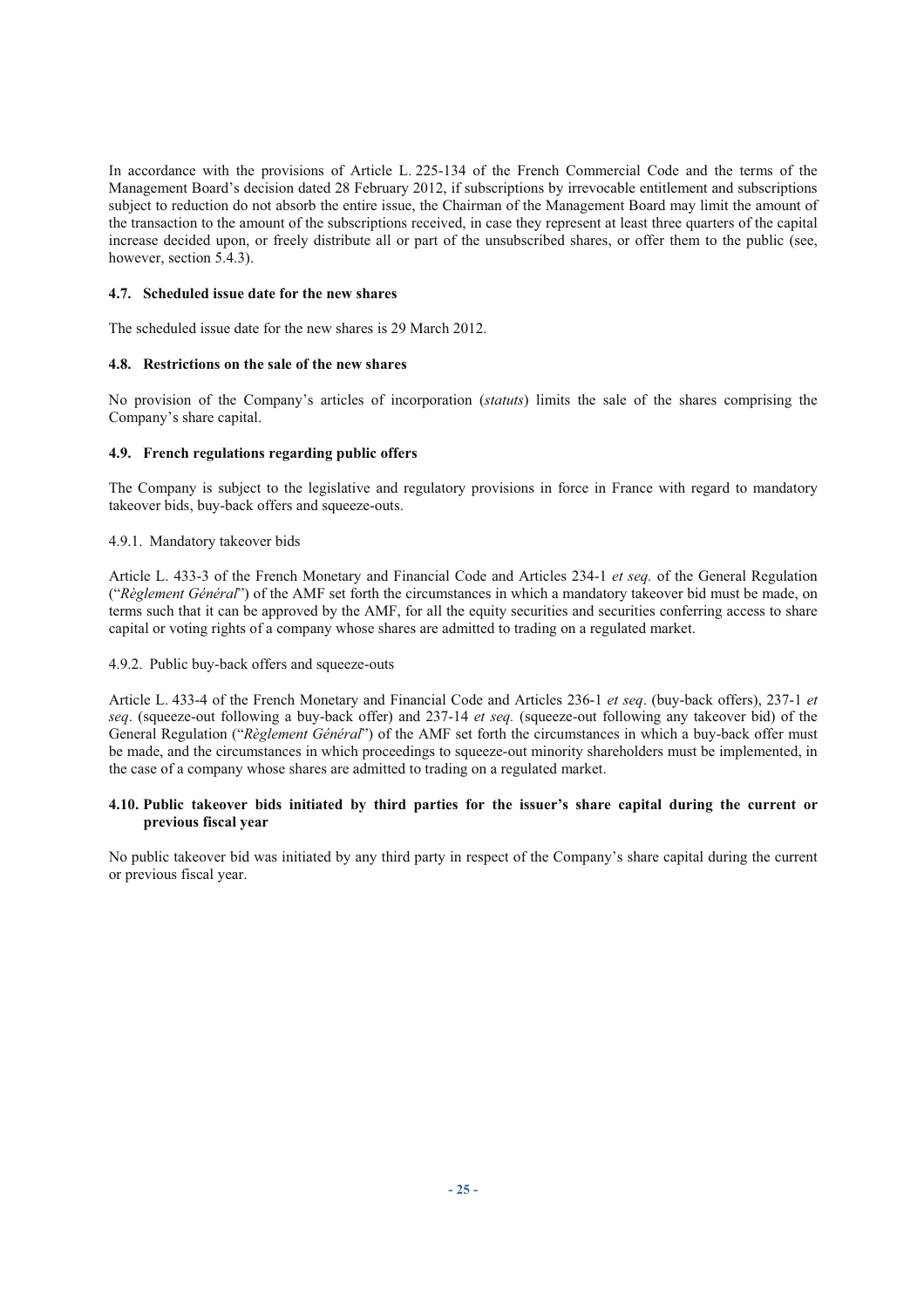#### **4.11. Withholding tax on dividends paid to non-residents**

The information contained in this securities note is only a summary of the tax consequences that may apply in France, under current French tax law, and subject to the potential application of international tax treaties, for shareholders who do not reside in France for tax purposes, owning shares other than through a permanent residence or stable establishment in France and receiving dividends with respect to those shares. The rules set out below may be subject to legislative or regulatory amendments (in some cases with retroactive effect) or to changes in interpretation by the French tax authorities. In any event, this information is not intended to constitute a complete analysis of all tax consequences potentially applicable to a non-resident shareholder in France for tax purposes. Such shareholders should contact their usual tax adviser to confirm the tax treatment applicable to their particular situation.

In principle, dividends paid by the Company are subject to withholding tax deducted by the entity paying the dividends when the tax residence or registered office of the beneficiary is located outside France. The rate of this withholding tax is set at (i) 21% where the beneficiary is an individual whose tax residence is located in a Member State of the European Union or in another State which is a party to the agreement on the European Economic Area and which has entered into an administrative assistance agreement with France in order to prevent fraud and tax evasion; (ii) 15% where the beneficiary is an organisation whose registered office is located in a Member State of the European Union or in another State that is party to the agreement on the European Economic Area that has entered into an administrative assistance agreement with France in order to prevent fraud and tax evasion and which would be taxed in the manner provided for by Article 206-5 of the French General Tax Code if it had its registered office in France: and (iii) 30% in other cases.

However, irrespective of the location of the beneficiary's tax residence or registered office, if dividends distributed by the Company are paid outside France in a State or territory that is non-cooperative within the meaning of Article 238-0 A of the French General Tax Code, they will be subject to withholding tax at the rate of 55%.

The withholding tax may be reduced, or even eliminated, in accordance with (i) Article 119 *ter* of the French General Tax Code, which applies for certain shareholders under certain circumstances to shareholders that are legal entities with effective headquarters in a European Union State; (ii) administrative practice in the cases and under the circumstances provided for by the administrative guidelines dated 10 May 2007 and 12 July 2007 (4 C-7-07 and 4 C-8-07); or (iii) any international tax treaties that may be applicable.

The Company's shareholders that are concerned should contact their usual tax adviser in order to determine whether they are may benefit from a reduction in or exemption from the withholding tax and to understand how these treaties may apply to their situation, in particular pursuant to the administrative guidelines dated 25 February 2005 (4 J-1-05) relating to the so-called "normal" or "simplified" procedure for reducing or obtaining an exemption from the withholding tax.

Persons who do not reside in France for tax purposes must also comply with the tax legislation in force in their country of residence, as may be amended by the international tax treaty between France and such country.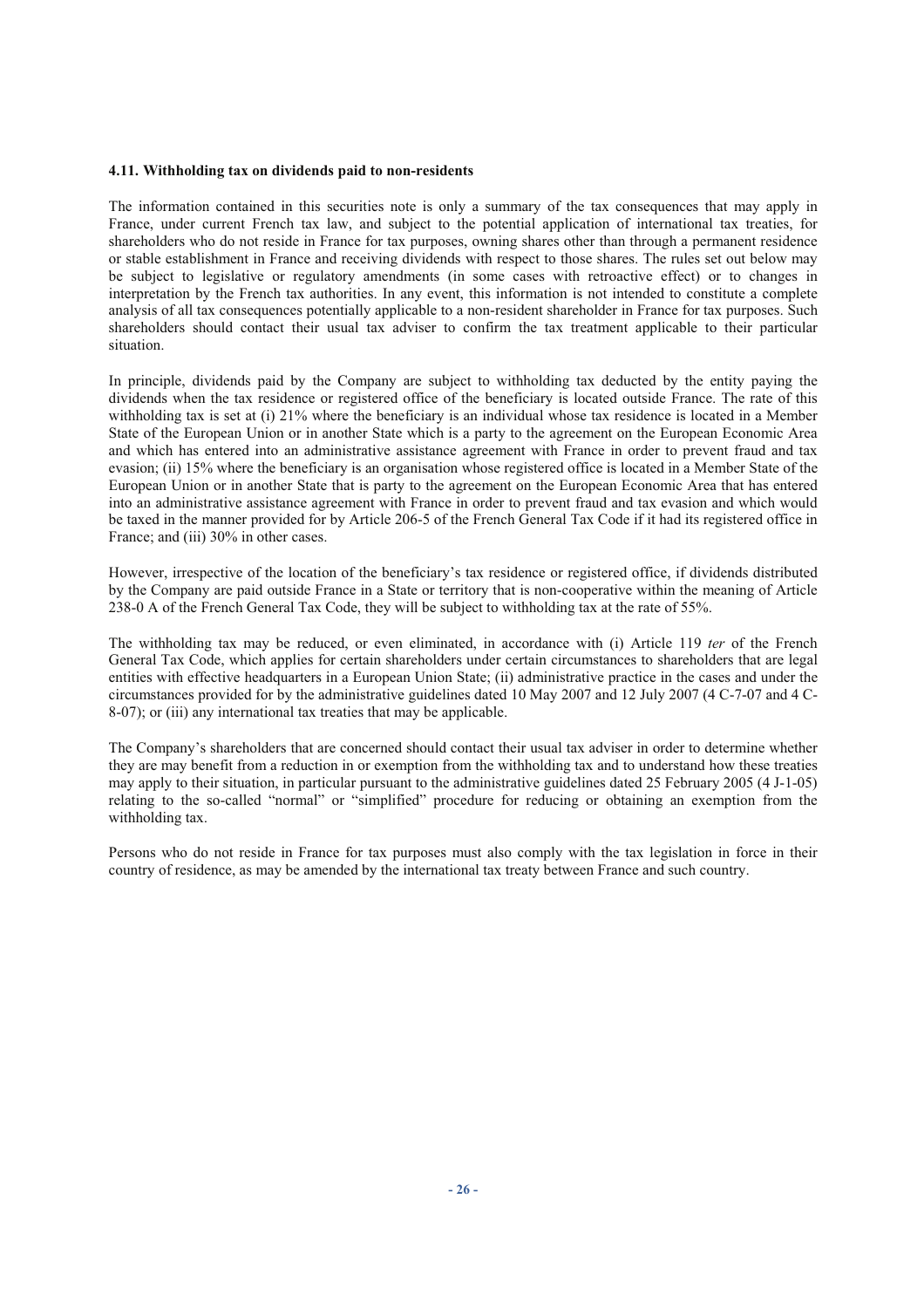# **5. OFFER CONDITIONS**

#### **5.1. Conditions, offer statistics, indicative timetable and subscription application**

#### 5.1.1. Offer conditions

The Company's capital increase will be carried out with shareholders' preferential subscription rights, at the rate of 16 new shares for  $31$  existing shares with a nominal value of  $61$  each.

Each shareholder will receive a preferential subscription right for each share registered in such shareholder's securities account at the close of business on 7 March 2012.

The beneficiaries of stock options exercising such options before 15 March 2012 will receive shares with preferential subscription rights pursuant to the exercise of those options.

Due to their terms and conditions, the OCEANEs will not receive shares allowing holders to participate in this offering.

The rights of the holders of OCEANEs will be adjusted in accordance with the terms and conditions of the OCEANEs. Holders of OCEANEs who exercise their share allocation rights before 29 February 2012 will receive shares with preferential subscription rights attached.

31 preferential subscription rights will confer a right to subscribe for 16 new shares with a nominal value of  $\epsilon$ 1 each.

Preferential subscription rights that are not exercised by the end of the subscription period, *i.e.* by close of trading on 21 March 2012, will automatically be null and void.

## **Suspension of the ability to exercise stock options**

The ability to exercise stock options obtained under all option plans will be suspended from 15 March 2012 and up to and including 31 March 2012, in accordance with the legal and regulatory provisions and the provisions of the respective option plan regulations. This suspension will be published in the *Bulletin des Annonces légales obligatoires* (BALO) on 7 March 2012 in the form of the notice provided for by Article R. 225-133 of the French Commercial Code, and will take effect on 15 March 2012.

## **Preservation of the rights of holders of stock options obtained under all option plans and of holders of OCEANEs - Information of the beneficiaries of the performance share allocation plan**

The rights of holders of stock options obtained under all option plans and the rights of holders of OCEANEs will be preserved in accordance with applicable legal and regulatory provisions, and in accordance with the provisions of the option plan regulations and the terms of issue of the OCEANEs, respectively. The rights of the beneficiaries of the performance share allocation plan will not be adjusted.

#### 5.1.2. Issue size

The total amount of the issue, including issue premium, is €999,013,088.96 (comprising a nominal value of €120,799,648 and an issue premium of €878,213,440.96) corresponding to the product of the number of new shares issued, *i.e.* 120,799,648 new shares, multiplied by the subscription price of a new share, *i.e.* €8.27 (including the nominal value of  $\epsilon$ 1 and the issue premium of  $\epsilon$ 7.27).

Pursuant to the provisions of Article L. 225-134 of the French Commercial Code and the terms of the Management Board's decision dated 28 February 2012, if subscriptions by irrevocable entitlement and subscriptions subject to reduction do not absorb the entire issue, the Chairman of the Management Board, acting upon sub-delegation by the Management Board, may use some or all of the following alternatives, in such order as he may determine: to limit the amount of the transaction to the amount of subscriptions received, to the extent such subscription represents at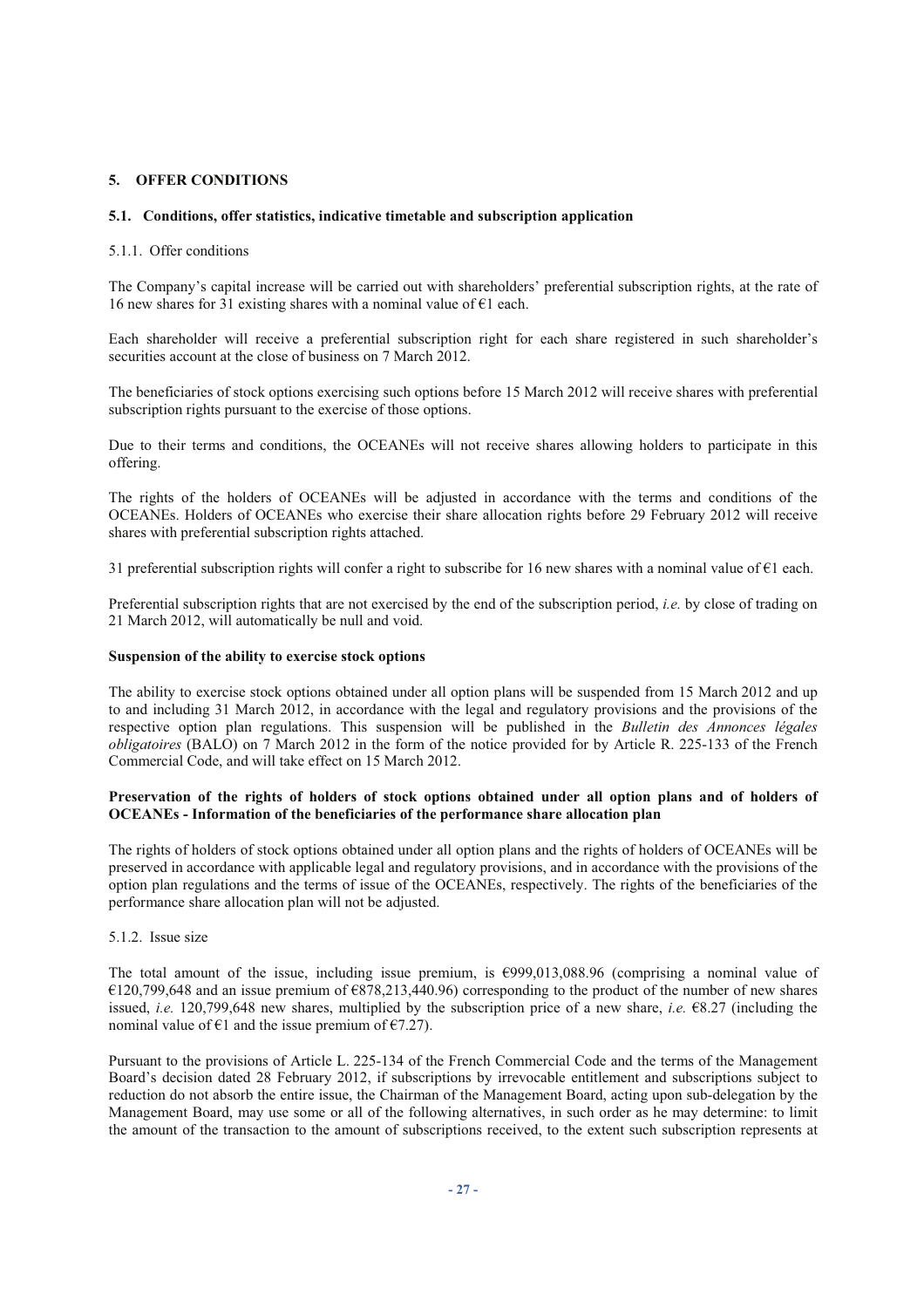least three quarters of the intended capital increase, to distribute the unsusbscribed shares freely, or to offer the unsubscribed shares to the public*.*

It should, however, be noted that this offer is subject to subscription undertakings by EPF, FFP and General Motors, and underwritten by a banking syndicate for a total of 100% of its amount (see sections 5.2.2 and 5.4.3).

- 5.1.3. Subscription period and procedure
- a) Subscription period

The subscription period for the new shares will be open from 8 March 2012 up to and including 21 March 2012.

b) Preferential subscription rights

#### *Subscriptions by irrevocable entitlement* **(***à titre irréductible***).**

A preferential right to subscribe for new shares will be reserved for the holders of preferential subscription rights referred to in section 5.1.1 and for the transferees of their preferential subscription rights, who may subscribe by irrevocable entitlement at the rate of 16 new shares with a nominal value of  $\epsilon$ 1 each per 31 existing shares owned (31 preferential subscription rights will allow holders to subscribe for 16 new shares at a price of  $\epsilon$ 8.27 per share), without taking into account fractional shares.

Preferential subscription rights may only be exercised with respect to a whole number of shares. Shareholders or transferees of shareholders' rights who do not hold a sufficient number of existing shares to obtain a whole number of new shares by way of a subscription by irrevocable entitlement must make their own arrangements to acquire in the market the number of preferential subscription rights necessary to subscribe for a whole number of the Company's shares, and may arrange for joint exercise of their rights, but without this resulting in a joint subscription, as the Company only recognises one owner per share.

Preferential subscription rights with respect to fractions of shares may be traded in the market during the subscription period.

#### *Subscriptions subject to reduction* **(***à titre réductible***).**

Concurrently with the filing of subscriptions by irrevocable entitlement, shareholders or the transferees of their preferential subscription rights may apply to subscribe subject to reduction for the number of new shares they wish to subscribe for, in addition to the number of new shares resulting from the exercise of their preferential subscription rights by irrevocable entitlement.

Any new shares that have not been taken up by shareholders exercising their preferential subscription rights by irrevocable entitlement will be allocated among shareholders and purchasers of preferential subscription rights who have applied for additional shares subject to reduction. Orders for subscriptions subject to reduction will be allotted up to the number of shares requested and pro rata to the number of existing shares in respect of which the preferential rights have been exercised by irrevocable entitlement, without any fractions of new shares being allocated.

In the event that a single subscriber presents several separate subscriptions, the number of shares allocated to such subscriber subject to reduction will be calculated on the basis of all such subscriber's preferential subscription rights if such subscriber expressly makes a special request to that effect in writing, no later than on the closing date of the subscription. This request must be attached to one of the subscriptions and must provide all the information necessary for the rights to be combined, specifying the number of subscriptions made as well as the name(s) of the authorised intermediary or intermediaries with whom those subscriptions were filed.

Subscriptions in the name of different subscribers may not be combined in order to obtain shares subject to reduction.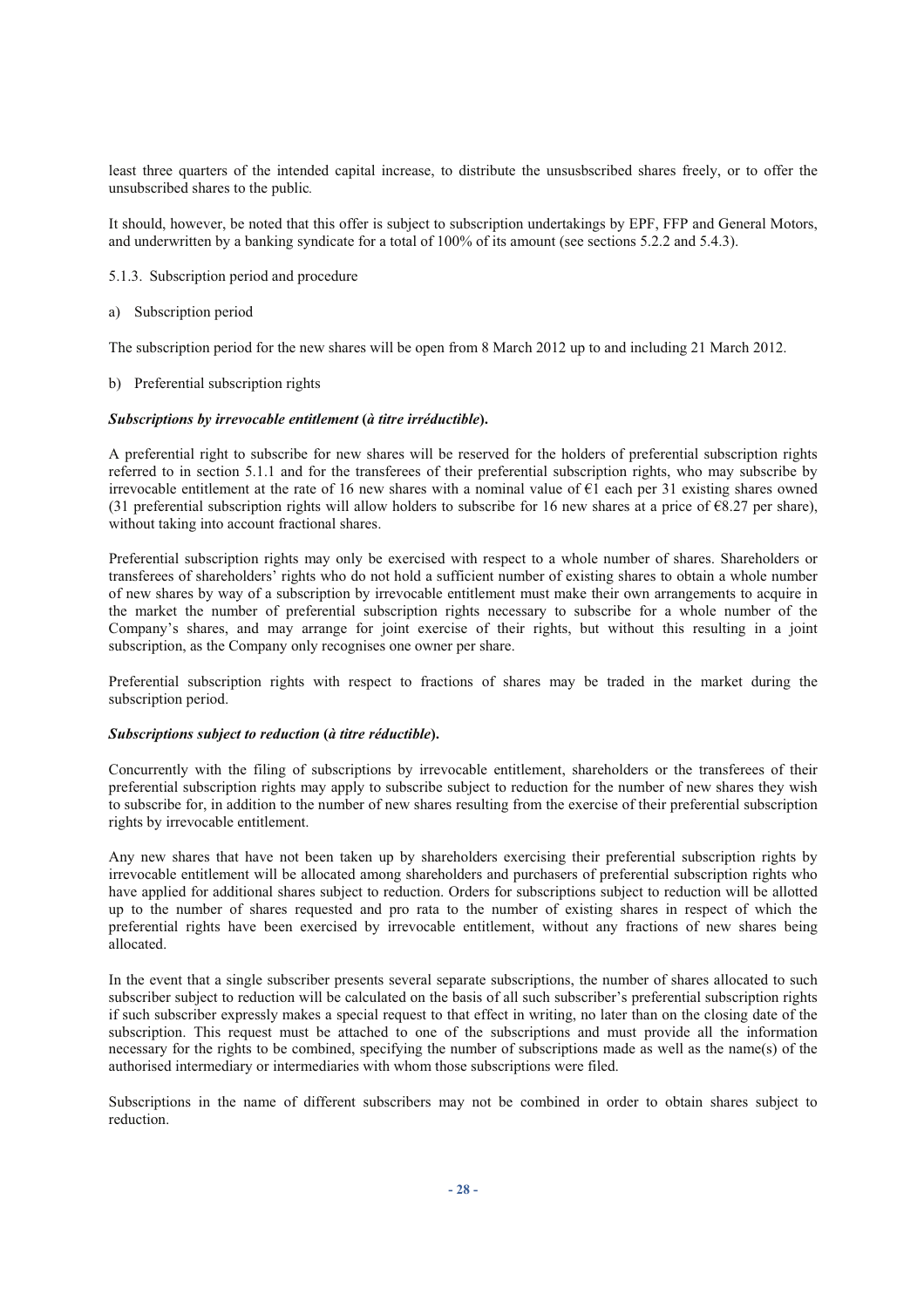A notice will be published by the Company in a legal announcements journal in the location of the Company's registered office and/or a notice will be distributed by Euronext Paris indicating the ratio used for the allocation of subscriptions subject to reduction (see section 5.1.9).

#### **Theoretical ex-rights values of preferential subscription rights and Peugeot S.A. shares – Discounts on the issue price of the new shares as compared to the stock market price of the shares and as compared to the theoretical ex-rights value of the shares**

Based on the volume weighted average of Peugeot S.A.'s share price on 5 March 2012, *i.e*. €14.2801:

- the issue price of the new shares, of  $\epsilon$ 8.27, represents a discount at face value of 42.09%,
- the theoretical value of the preferential subscription rights is  $E2.05$ ,
- the theoretical ex-rights value of the shares is  $\epsilon$ 12.234; and
- the issue price of the new shares represents a 32.40% discount as compared to the theoretical ex-rights value of the shares.

These values are not necessarily indicative of the expected value of the preferential subscription rights during the subscription period, the ex-rights value of the shares, or the discounts, as determined in the market.

By way of illustration, based on the closing price of Peugeot S.A.'s shares on 5 March 2012, *i.e.* €14.205, the indicative theoretical value of the preferential subscription right would be  $\epsilon$ 2.02.

c) Procedure for exercising preferential subscription rights

In order to exercise their preferential subscription rights, holders must submit a request to their authorised financial intermediary at any time between 8 March 2012 up to and including 21 March 2012, and pay the corresponding subscription price (see section 5.1.8 below).

Preferential subscription rights must be exercised by their beneficiaries before the end of the subscription period, failing which they will automatically become null and void.

In accordance with applicable law, preferential subscription rights may be traded during the subscription period referred to in this section, under the same conditions as existing shares.

Transferors of preferential subscription rights will be divested of such rights in favour of their transferees, who, for the purposes of exercising the acquired preferential subscription rights, will simply be substituted in all the rights and obligations of the owners of the existing shares.

Preferential subscription rights that have not been exercised by the end of the subscription period will automatically become null and void.

d) Preferential subscription rights detached from the Company's treasury shares

Pursuant to Article L. 225-206 of the French Commercial Code, the Company cannot subscribe for its own shares.

Preferential subscription rights detached from the 17,187,450 treasury shares held by the Company, *i.e.* 7.34% of the share capital as of 31 December 2011, which have not been allocated to the beneficiaries of options to purchase shares allocated by the Company who exercised their options before 15 March 2012will be sold on the market before the end of the subscription period under the conditions provided in Article L. 225-210 of the French Commercial Code (including the 4,398,821 preferential subscription rights detached from the treasury shares that will be sold to General Motors, see section 5.2.2).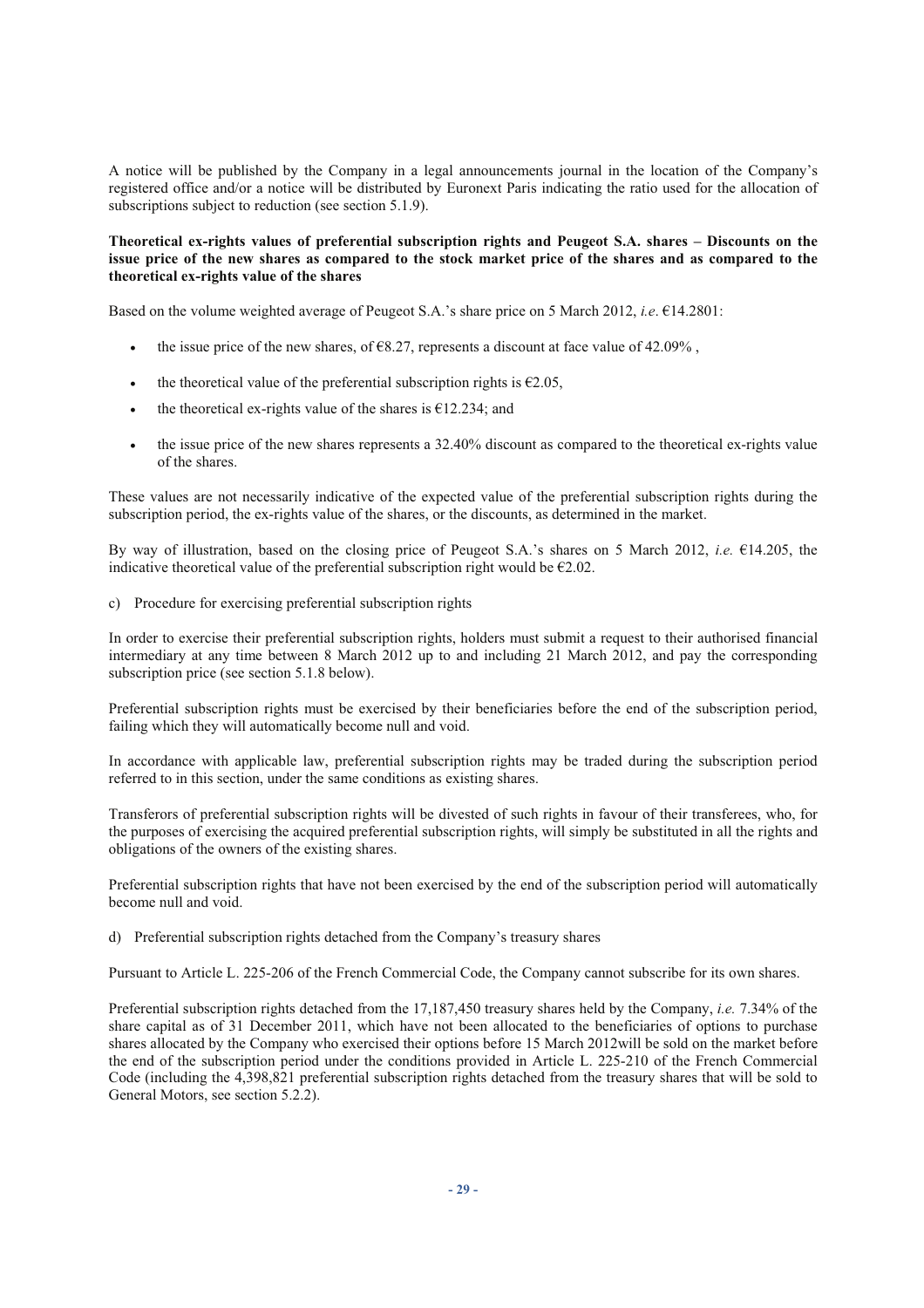#### e) Indicative timetable for the capital increase

| 5 March 2012         | [INTENTIONALLY OMITTED]                                                                                                                                                                                         |
|----------------------|-----------------------------------------------------------------------------------------------------------------------------------------------------------------------------------------------------------------|
|                      | [INTENTIONALLY OMITTED]                                                                                                                                                                                         |
| 6 March 2012         | Publication of a press release by the Company describing the main characteristics<br>of the capital increase and the availability of the Prospectus.                                                            |
|                      | Publication by Euronext Paris of the notice relating to the issue.                                                                                                                                              |
| 7 March 2012         | Publication of a notice in the <i>Bulletin des Annonces Légales Obligatoires</i> with<br>respect to the suspension of the right to exercise stock options and containing<br>information for holders of OCEANEs. |
| 8 March 2012         | Opening of the subscription period. Detachment and commencement of trading of<br>the preferential subscription rights on the regulated market of NYSE Euronext<br>Paris.                                        |
| 15 March 2012        | Commencement of the suspension period for the exercise of stock options.                                                                                                                                        |
| 21 March 2012        | End of the subscription period. End of trading of the preferential subscription<br>rights.                                                                                                                      |
| 27 March 2012        | Publication of a press release by the Company announcing the subscription<br>results.                                                                                                                           |
| 28 March 2012        | Publication by Euronext Paris of the admission notice for the new shares,                                                                                                                                       |
| (before market open) | indicating the final amount of the capital increase and the allotment ratio for<br>subscriptions subject to reduction.                                                                                          |
| 29 March 2012        | Issue of the new shares. Settlement and delivery.                                                                                                                                                               |
|                      | Admission of the new shares to trading on the regulated market of NYSE<br>Euronext in Paris.                                                                                                                    |
| 2 April 2012         | End of the suspension period for the exercise of stock options.                                                                                                                                                 |
|                      |                                                                                                                                                                                                                 |

# 5.1.4. Revocation/Suspension of the offer

The issue of 120,799,648 new shares will be subject to subscription undertakings from EPF and FFP and General Motors and to an underwriting agreement with a banking syndicate, which, in total, covers 100% of its amount (see section 5.4.3). This underwriting agreement is not a performance guarantee (*garantie de bonne fin*) within the meaning of Article L. 225-145 of the French Commercial Code, and it may be terminated under certain circumstances. This capital increase may not be completed and subscriptions may be cancelled retroactively if the underwriting agreement is terminated and if the amount of subscriptions received represents less than three quarters of the intended issue (see sections 5.1.2 and 5.4.3). [INTENTIONALLY OMITTED]

#### 5.1.5. Reduction of the subscription orders

The issue is being carried out with preferential subscription rights. Shareholders may subscribe by irrevocable entitlement at the rate of 16 new shares per 31 existing shares (see section 5.1.3) without their orders being subject to reduction.

Shareholders may also subscribe subject to reduction. The conditions governing subscriptions subject to reduction for shares not subscribed for by irrevocable entitlement and the reduction procedure are described in sections 5.1.3. and 5.3.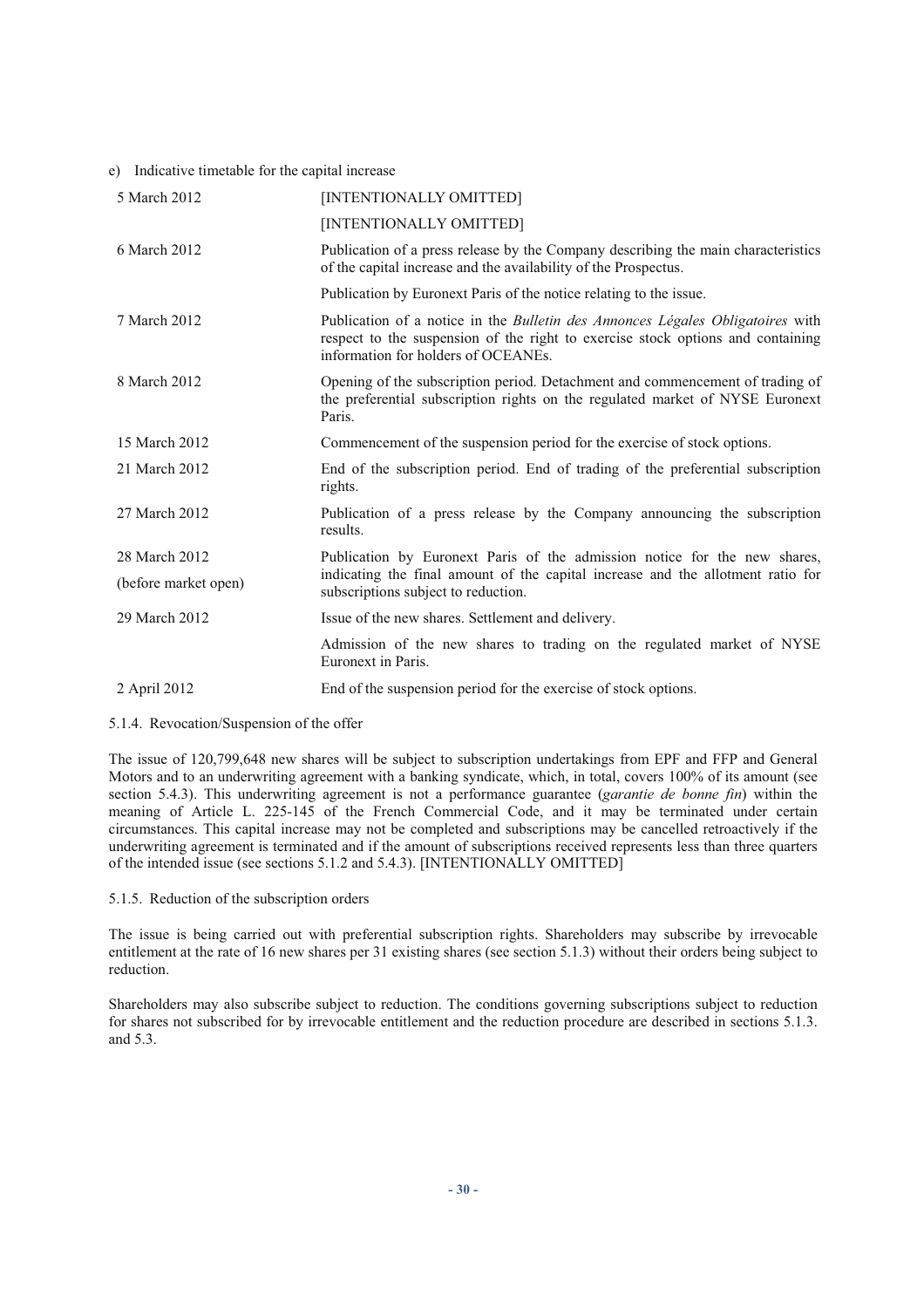#### 5.1.6. Minimum and/or maximum amount of a subscription

As the offering is being carried out with preferential subscription rights with irrevocable entitlement as well as subject to reduction, the minimum subscription will be for an amount of 16 new shares requiring the exercise of 31 preferential subscription rights, and there is no maximum subscription (see section 5.1.3).

#### 5.1.7. Revocation of subscription orders

Subscription orders are irrevocable.

#### 5.1.8. Payment of funds and terms of delivery of new shares

Subscriptions for shares and payments of funds by holders of shares in registered form administered by an intermediary (*nominatif administré*) or bearer shares (*au porteur*) should be submitted to their authorised intermediaries acting in their name and for their account, up to and including 21 March 2012.

Subscriptions and payments by holders of shares in registered form administered by the Company (*titres au nominatif pur*) should be submitted free of charge to Société Générale Securities Services, BP 81236, 32, rue du Champ-de-tir, 44312 Nantes Cedex 03, France, appointed by the Company, up to and including 21 March 2012.

Each subscription must include the payment of the subscription price.

Subscriptions for which payment has not been made will automatically be cancelled without formal notice being required.

Funds paid in respect of subscriptions will be held centrally by Société Générale Securities Services – 32, rue du Champ-de-tir, BP 81236, 44312 Nantes Cedex 03, France, which will be responsible for preparing the certificate of deposit of funds recording the completion of the capital increase.

The scheduled delivery date of the new shares is 29 March 2012.

#### 5.1.9. Publication of the results of the offer

At the close of the subscription period referred to in section 5.1.3 above, and after subscriptions have been centralised, a Company press release announcing the results of the subscriptions will be published and will be made available on the Company's website.

In addition, a notice published by Euronext Paris relating to the admission of the new shares will indicate the definitive number of shares issued and the allotment ratio for subscriptions subject to reductions (see section 5.1.3.b).

Procedure for the exercise and negotiability of preferential subscription rights

See section 5.1.3 above.

# **5.2. Plan of distribution and allotment of securities**

5.2.1. Category of potential investors - Jurisdictions in which the offer is being made - Restrictions applicable to the offer

#### **Category of potential investors**

Since the issue is being completed with preferential subscription rights by irrevocable entitlement as well as subject to reduction, subscription for the new shares to be issued will be reserved for the original holders of the preferential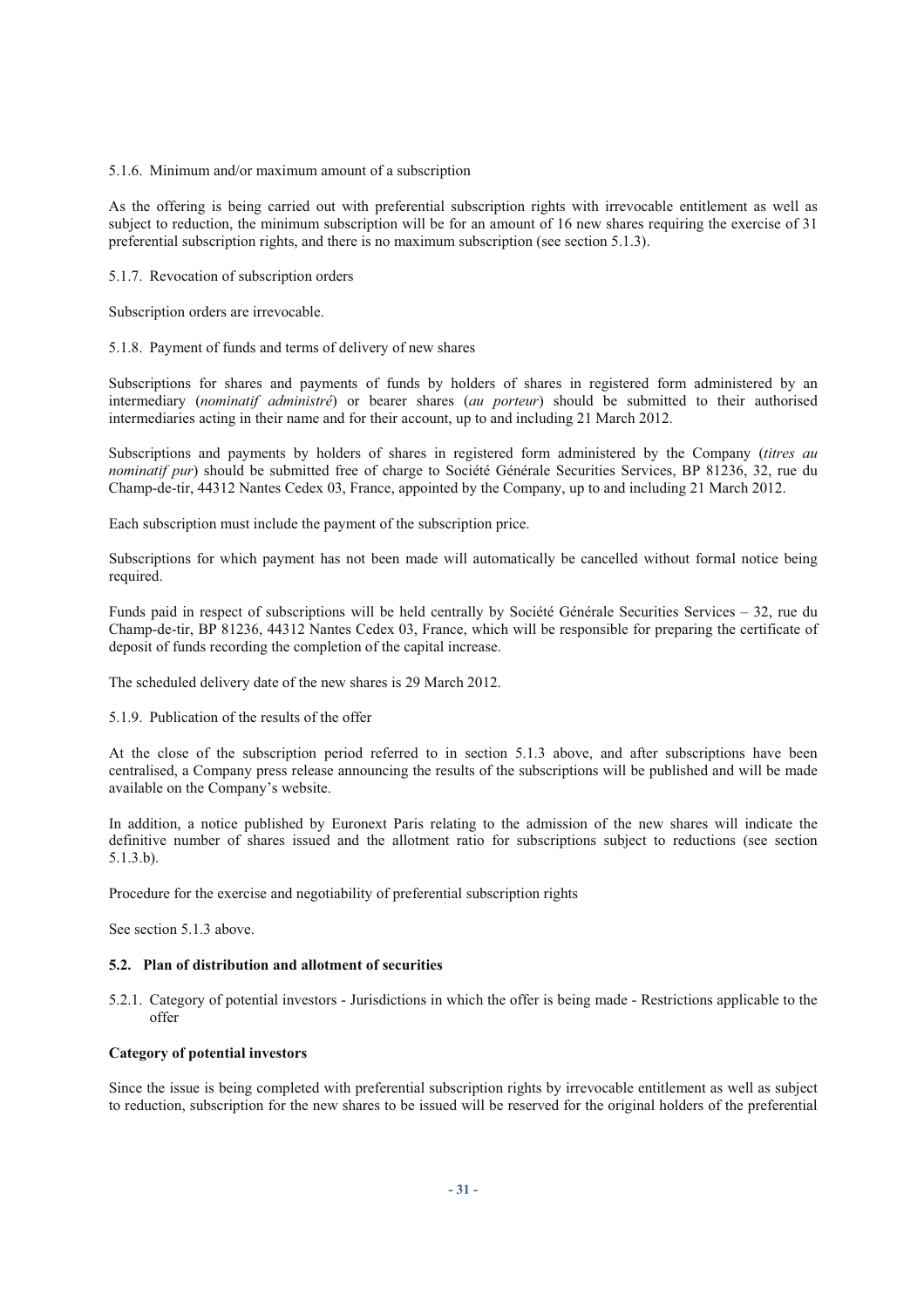subscription rights and for the transferees of such preferential subscription rights under the conditions described in section  $5.1.3.b.$ 

#### **Jurisdictions in which the offer will be available**

The offer will be made to the public in France.

#### **Restrictions applicable to the offer**

The distribution of this Prospectus, the sale of the shares and of the preferential subscription rights and the subscription for the new shares may, in certain countries including the United States of America, be governed by specific regulations. Any person in possession of this Prospectus must inquire as to and comply with any local restrictions. Authorised intermediaries may not accept any subscriptions for the new shares or any exercise of preferential subscription rights from clients with an address in a country where such restrictions apply, and such orders will be deemed null and void.

No person receiving this Prospectus, including trustees and nominees, may distribute it in or send it to such countries other than in accordance with applicable laws and regulations.

Any person who, for whatever reason, distributes or permits the distribution of this Prospectus to such a country must draw the attention of the recipient to the restrictions in this section.

Generally, any person exercising their preferential subscription rights outside France must ensure that doing so does not contravene applicable laws. Neither the Prospectus nor any other document relating to the capital increase may be distributed outside France other than in accordance with applicable local laws and regulations, or constitute a subscription offer in countries where such an offer would contravene the applicable local legislation.

a) Restrictions concerning Member States of the European Economic Area (other than France) in which Directive 2003/71/EC of 4 November 2003 (the "**Prospectus Directive**") has been transposed

With respect to each Member State of the European Economic Area which has implemented the Prospectus Directive, other than France (each, a "**Relevant Member State**"), no action has been undertaken or will be undertaken to make an offer to the public of preferential subscription rights or new shares requiring the publication of a prospectus in any Relevant Member State. As a result, an offer to the public in any Relevant Member State of any preferential subscription rights or new shares may be made only under the following exemptions under the Prospectus Directive, if these exemptions have been implemented in that Relevant Member State:

(i) to qualified investors, as defined in the Prospectus Directive;

(ii) to any legal entity which has two or more of the following criteria: (1) an average number of at least 250 employees during the last financial year; (2) a total balance sheet of more than  $643$  million; and (3) an annual net turnover of more than €50 million, as shown in its last company or consolidated accounts; or

(iii) in any other circumstances not requiring Peugeot to publish a prospectus as provided under Article 3(2) of the Prospectus Directive.

For the purposes of this paragraph, the expression an "offer to the public of preferential subscription rights or new shares" in any Relevant Member State means the communication in any form and by any means of sufficient information on the terms of the offer and the preferential subscription rights or new shares to be offered so as to enable an investor to decide to purchase, or subscribe for any securities, as the same may be varied in that Relevant Member State by any measure implementing the Prospectus Directive in that Relevant Member State, and the expression "Prospectus Directive" means Directive 2003/71/EC and includes any relevant implementing measure in each Relevant Member State.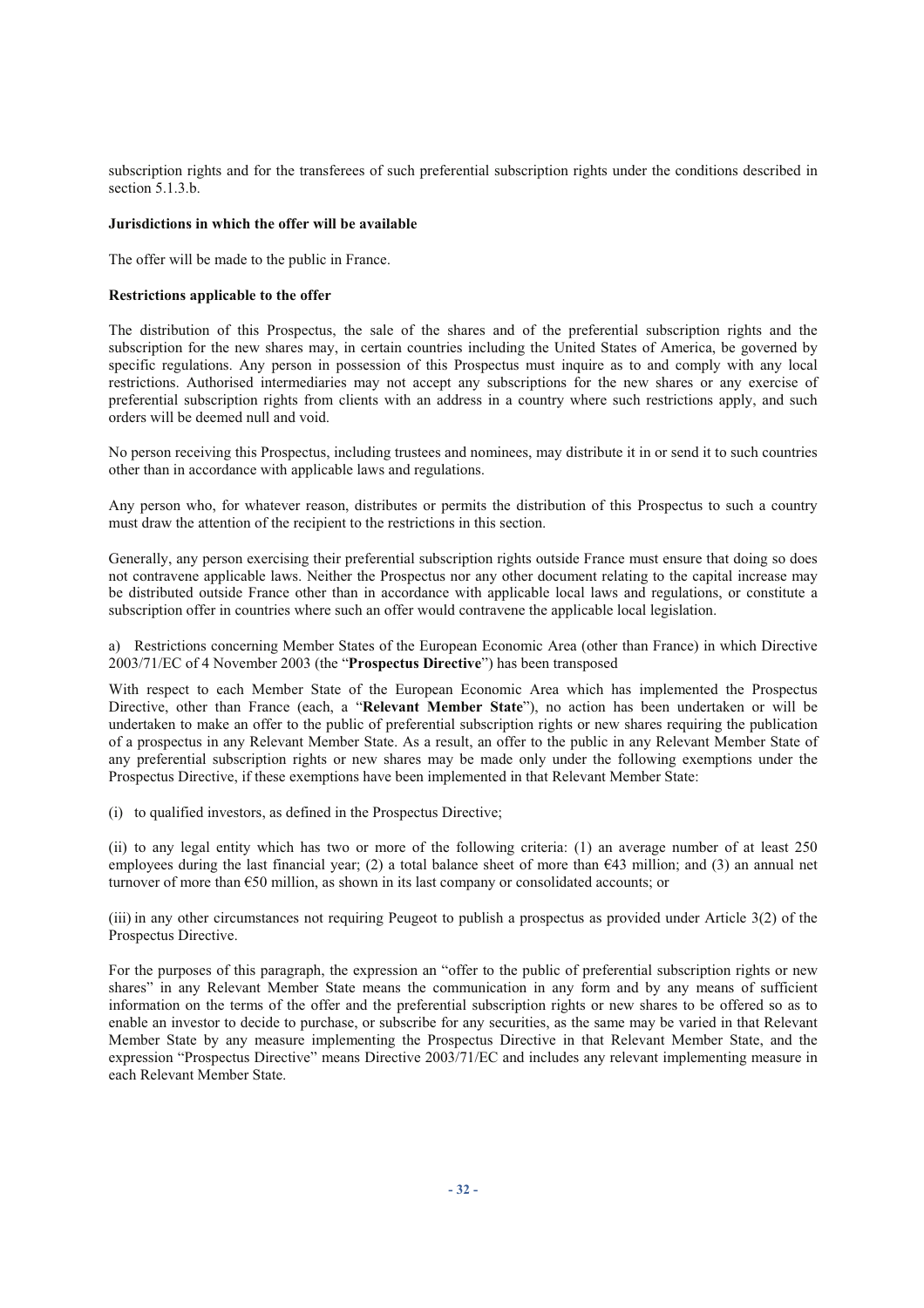Such restrictions concerning Member States apply in addition to any other restrictions applicable in Member States that have transposed the Prospectus Directive.

In general, any person exercising preferential subscription rights outside France must ensure that to do so does not infringe the applicable legislation. Neither the Prospectus nor any other document relating to the capital increase may be distributed outside France other than in accordance with the laws and regulations applicable locally, or constitute a subscription offer in countries where such an offer would infringe on the local applicable legislation.

#### b) Additional restrictions relating to other countries

#### *(1) Restrictions relating to the United States of America*

Neither the new shares nor the preferential subscription rights have been or will be registered within the meaning of the U.S. Securities Act of 1933, as amended (the *"***U.S Securities Act***"*). The new shares and preferential subscription rights cannot be offered, sold, exercised, transferred or delivered in the United States of America, as defined by Regulation S under the U.S. Securities Act, except to "qualified institutional buyers" as defined by Rule 144A of the U.S. Securities Act, in the context of an offer made pursuant to an exemption from the registration requirements of the U.S. Securities Act. Consequently, in the United States, investors who are not qualified institutional buyers cannot participate in the offer, subscribe for the new shares or exercise preferential subscription rights.

Subject to the exemption provided by Section 4(2) of the U.S. Securities Act, no envelope containing any subscription orders may be mailed from the United States of America or sent in any other way from the United States of America, and all persons exercising their preferential subscription rights and wishing to hold shares in registered form must provide an address outside the United States of America.

Any person acquiring new shares or any person purchasing and/or exercising preferential subscription rights will be deemed to have represented, warranted and acknowledged, by accepting the delivery of the new shares or preferential subscription rights, either that he is acquiring new shares or purchasing and/or exercising the preferential subscription rights in the context of an offshore transaction as defined by Regulation S of the U.S. Securities Act, or that he is a qualified institutional buyer as defined by Rule 144A of the U.S. Securities Act. In the latter case, he must sign an investor letter addressed to the Company in English in the form available from the Company.

Subject to the exemption provided by Section 4(2) of the U.S. Securities Act, authorised intermediaries may not accept subscriptions for new shares from clients with an address in the United States, and such requests will be deemed to be null and void.

In addition, until the expiration of a period of 40 days from the later of (a) the commencement of the subscription period and (b) the commencement of any offering by the Underwriters of new shares underlying preferential subscription rights, an offer to sell or a sale of the new shares in the United States of America by a dealer (whether or not participating in this offer) may violate the registration requirements of the U.S. Securities Act if such offer to sell or sale takes place other than in accordance with an exemption from the registration requirements of the U.S. Securities Act.

# *(2) Restrictions relating to Italy*

No prospectus has or will be registered in Italy with the Italian Stock Exchange Commission (*Commissione Nazionale per le Società di Borsa*, "**CONSOB**") in accordance with Italian stock exchange rules. Consequently, no new share or preferential subscription right may or will be offered, sold, or distributed, and no copy of this Prospectus nor of any other document relating to the new shares or preferential subscription rights may or will be distributed in Italy, except:

(a) to qualified investors *(investori qualificati)* (the "**Qualified Investors**") under the terms of Article 100 of Legislative Decree no. 58 of 24 February 1998, as amended (the "**Financial Services Law**") and as defined in Article 34-*ter*, section 1, (b) of CONSOB Regulation no. 11971 of 14 May 1999, as amended ("**Regulation 11971**"); or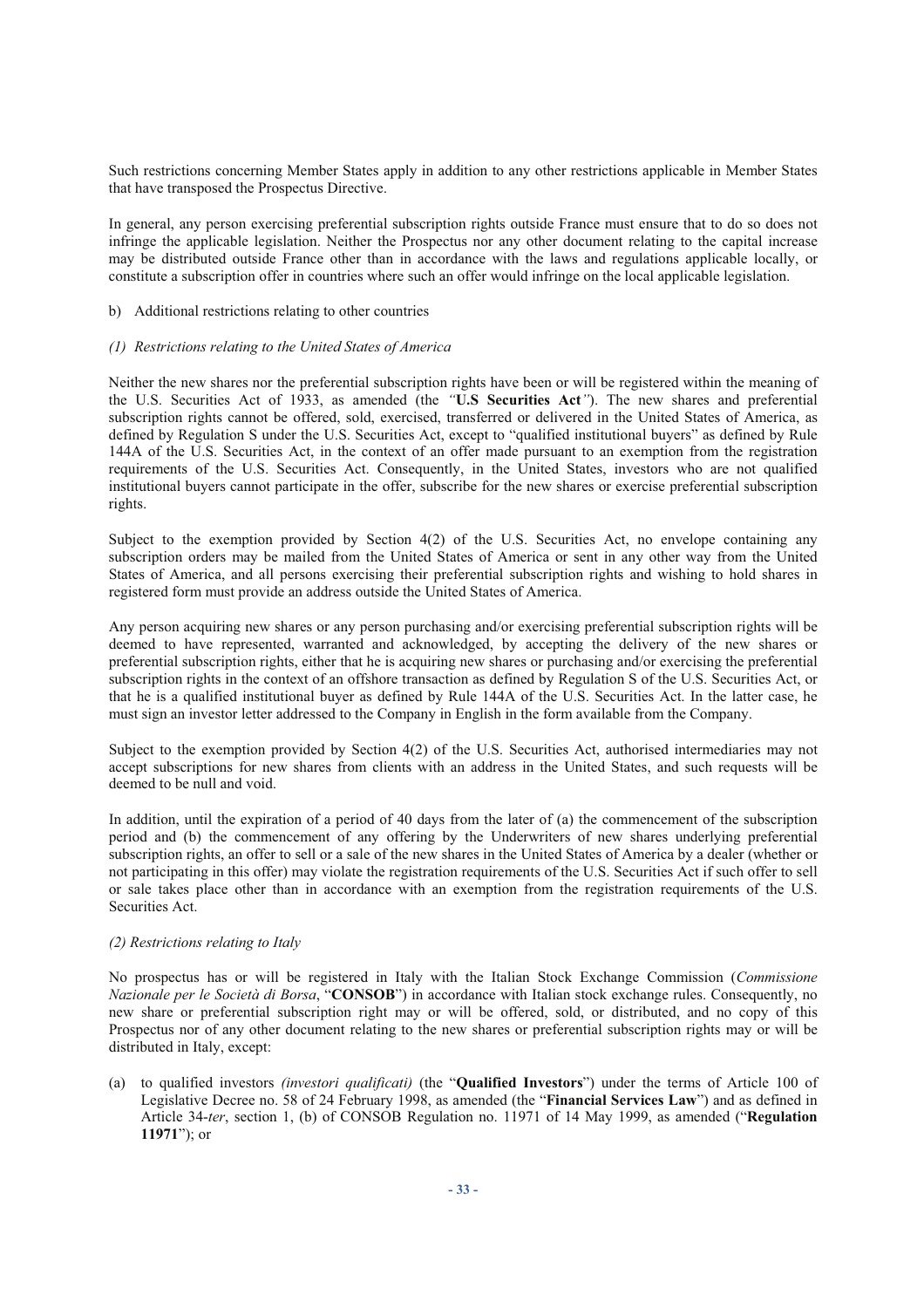(b) in circumstances exempt from the application of the regulations concerning offers of financial products to the public under the terms of Article 100 of the Financial Services Law and Article 34-*ter* of the CONSOB Regulation no. 11971.

Any offer, sale or delivery of new shares or preferential subscription rights or any distribution in Italy of copies of this Prospectus or any other document relating to the new shares or to the preferential subscription rights in the circumstances described in (a) and (b) above must and will occur:

- (i) through an investment company or financial intermediary licensed to carry out such business in Italy in accordance with the Financial Services Law and Legislative Decree no. 385 of 1 September 1993, as amended (the "**Banking Law**"), and with CONSOB Regulation no. 16190 of 29 October 2007, as amended;
- (ii) in accordance with Article 129 of the Banking Law and the guidance notes of the Bank of Italy (*Banca d'Italia*), pursuant to which the Bank of Italy can request certain information on the issue or offer of financial instruments in Italy; and
- (ii) in accordance with all Italian laws and regulations relating to the stock exchange, tax and exchange controls, and any other applicable legal and regulatory provisions and any other condition or limitation that may be imposed, in particular, by CONSOB or the Bank of Italy.

This Prospectus and any other documents relating to the new shares or preferential subscription rights, and the information they contain, may only be used by their original addressees, and must not, under any circumstances, be distributed to third parties resident or located in Italy. Any person resident or located in Italy other than the original addressees of this Prospectus must not rely on it or on its contents.

#### *(3) Restrictions relating to the United Kingdom*

This Prospectus is only being distributed to persons who are (i) outside of the United Kingdom, (ii) investment professionals under Article 19(5) of the Financial Services and Markets Act 2000 (Financial Promotion) Order 2005 (the **"Order"**) or (iii) high net worth companies, or other persons described in Article 49(2) (a) to (d) (high net worth companies, unincorporated associations etc) of the Order (hereafter collectively referred to as **"Relevant Persons"**).

No invitation, offer or agreements to subscribe, purchase or otherwise acquire preferential subscription rights or new shares may be proposed or concluded other than with Relevant Persons. The preferential subscription rights and the new shares may be offered or issued in the United Kingdom only to Relevant Persons, and no person in the United Kingdom other than a Relevant Person may act or rely on this Prospectus or any provision thereof. Persons distributing this Prospectus must satisfy themselves that it is lawful to do so.

#### *(4) Restrictions relating to Australia, Canada and Japan*

The preferential subscription rights and the new shares may not be offered, sold or acquired in Australia, Japan or, subject to limited exceptions, Canada.

# 5.2.2. Subscription undertakings

## **Subscription undertakings of the Company's main shareholders or of members of its administrative, management or supervisory bodies**

Pursuant to a letter of undertaking dated 29 February 2012, Établissements Peugeot Frères ("**EPF**") and FFP, which respectively hold 8.17% and 22.80% of the share capital and 12.38% and 33.24% of the voting rights of the Company, have irrevocably undertaken:

- with respect to EPF: to exercise 6,193,893 preferential subscription rights attached to its shares (*i.e.* 32.40% of its preferential subscription rights), in order to subscribe by irrevocable entitlement for 3,196,848 new shares (which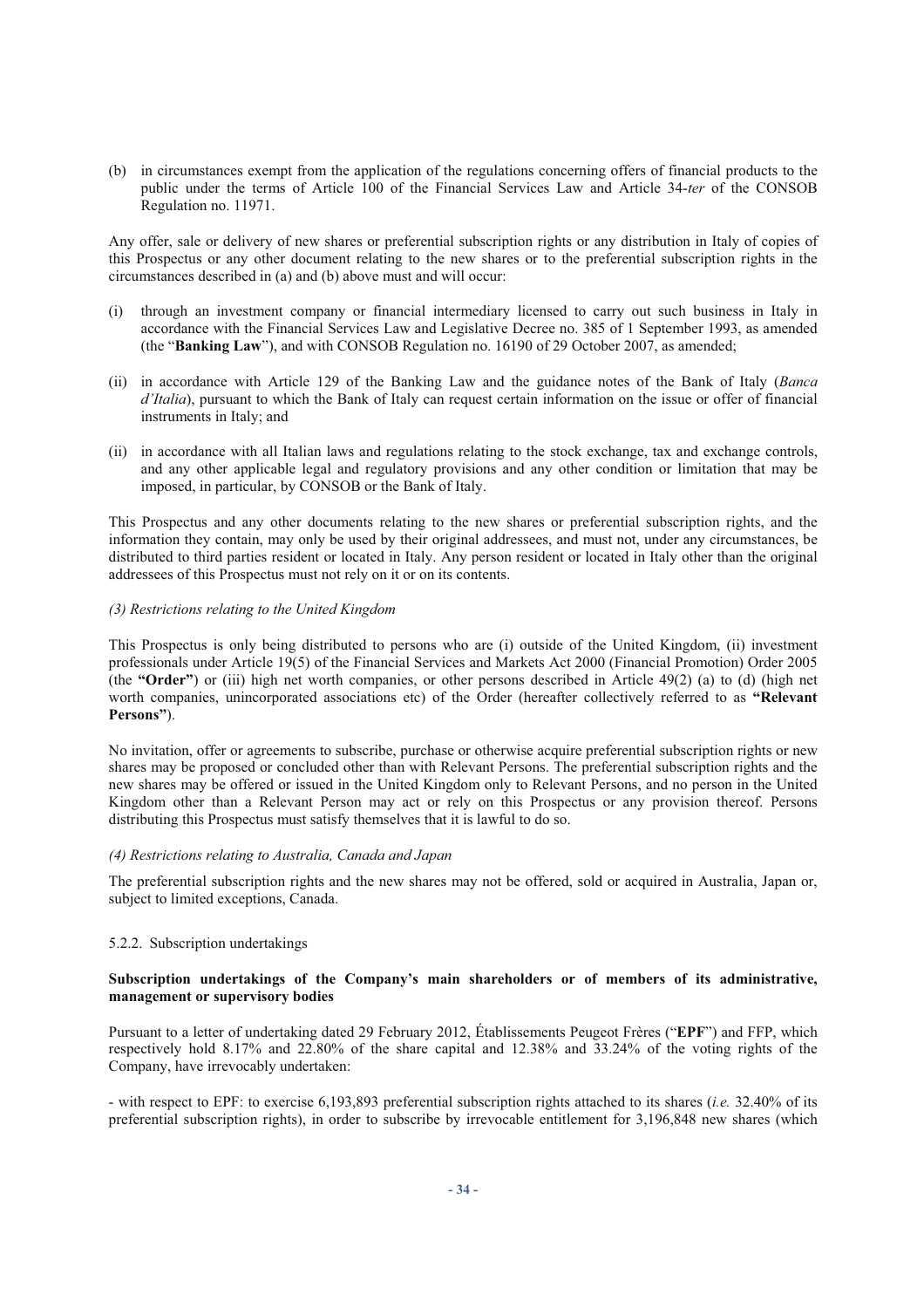reflects a subscription amount of €26,437,932.96, including premium) (so that this will be a neutral transaction for EPF);

- with respect to FFP: to exercise 26,681,762 preferential subscription rights attached to its shares (*i.e.* 50% of its preferential subscription rights), in order to subscribe by irrevocable entitlement for 13,771,232 new shares (which reflects a subscription amount of  $\epsilon$ 113,888,088,64, including premium).

EPF and FFP reserve the right to acquire and exercise additional preferential subscription rights and/or exercise subscriptions not subject to reduction.

As of the date hereof, FFP has informed the Company that it is negotiating bank financing in order to allow it to exercise half of its preferential subscription rights. However, FFP may instead use its existing credit lines which would be sufficient for such purpose.

EPF and FFP will sell to General Motors all of the unexercised preferential subscription rights attributed to them at a price of  $\epsilon$ 2.05 per preferential subscription right, *i.e.* at the theoretical value of the preferential subscription right, (based on the volume weighted average of Peugeot S.A.'s share price on 5 March 2012, *i.e* €2.05) (the "**Theoretical Value of the Preferential Subscription Right**")

|                       | <b>Shares</b><br>outstanding | $%$ interest | <b>Exercisable voting</b><br>rights | % of theoretical<br>voting rights |
|-----------------------|------------------------------|--------------|-------------------------------------|-----------------------------------|
| <b>EPF</b>            | 22,312,608                   | $6.29\%$     | 9.94%                               | $9.64\%$                          |
| <b>FFP</b>            | 67,134,806                   | 18.92%       | 27.93%                              | 27.10%                            |
| <b>General Motors</b> | 24,839,429                   | $7.00\%$     | 5.96%                               | 5.8%                              |
| Treasury shares       | 12,788,623                   | $3.60\%$     |                                     | $3\%$                             |
| Other                 | 227,773,520                  | 64.19%       | 56.17%                              | 54.5%                             |
| <b>TOTAL</b>          | 354,848,992                  | $100\%$      | $100\%$                             | $100\%$                           |

Following the completion of the capital increase, the capital and voting rights of the Company will be as follows<sup>4</sup>:

#### **Undertaking by General Motors**

Pursuant to the two agreements referred to below, and subject to the share capital increase referred to in this Prospectus being completed no later than 20 April 2012, General Motors has undertaken to acquire preferential subscription rights and treasury shares which will result, following the completion of the transaction, in General Motors owning a 7% stake in the Company's share capital:

 General Motors has undertaken to acquire and exercise, subject to EPF and FFP exercising their preferential subscription rights pursuant to their undertakings (see "Subscription undertakings of the main shareholders" above), all of the preferential subscription rights which it will receive from EPF and FFP. The preferential subscription rights to be acquired by General Motors will be sold by EPF and FFP at a price of  $\epsilon$ 2.05 per preferential subscription right, *i.e.* at the Theoretical Value of the Preferential Subscription Right, pursuant to a purchase agreement among EPF, FFP and General Motors dated 29 February 2012. The total price for the acquisition of such preferential subscription rights will amount to €81 million. General Motors' subscription undertaking represents a subscription by irrevocable entitlement of €20,440,608 new shares, *i.e.* 5.76% of

 4 Subject to any potential subscriptions subject to reduction by EPF and FFP.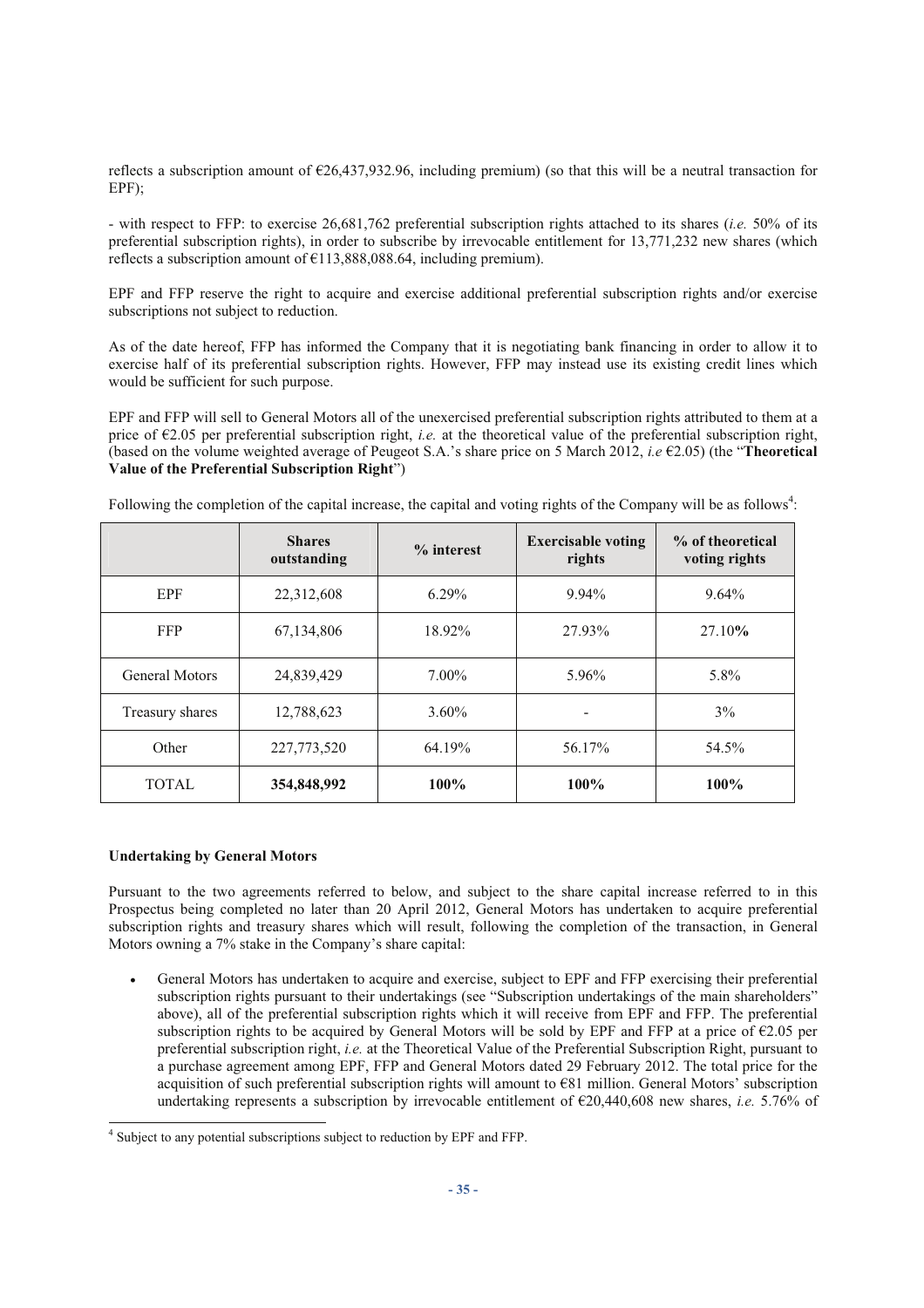the Company's capital after completion of the transaction and a subscription in an amount, including premium, of €169,043,828.16;

 Pursuant to a purchase agreement between the Company and General Motors dated 29 February 2012, General Motors has undertaken to acquire 4,398,821 treasury shares<sup>5</sup> held by the Company, representing 25.59% of the Company's treasury shares and 1.24% of the Company's share capital following the transaction, at a price of €12.234 per share, which reflects the theoretical ex-rights value of the shares. The total price for the acquisition of such treasury shares from the Company will amount to  $\epsilon$ 53.8 million. This purchase will be completed on the date of the settlement of the capital increase (scheduled for 29 March 2012).

General Motors is bound, during a period starting on 29 February 2012 and ending on 29 May 2012, by a lock-up commitment, subject to certain exceptions, as described in section 5.4.3 of this securities note.

General Motors and the Peugeot family group are not acting jointly with regard to the Company. Except for General Motors' lock-up and standstill commitments (described in chapter 22 of the Registration Document), the master agreement governing the alliance does not contain any provisions regarding the governance of the Company, and does not specifically provide any veto or similar right.

## 5.2.3. Pre-allotment disclosure

Since the offering is being carried out with preferential subscription rights with irrevocable entitlement and preferential subscription rights not subject to reduction, the holders of preferential subscription rights and the transferees of such rights, exercising such rights in the circumstances described in section 5.1.3.b), will (subject to section 5.4.3) be assured to subscribe, without the possibility of a reduction, for 16 new shares with a nominal value of €1 each, at a unit price of €8.27, per lot of 31 preferential subscription rights exercised.

Any concurrent applications for subscriptions for new shares subject to reduction will be processed in accordance with the allotment ratio for subscriptions subject to reduction, which will be announced in a notice published by Euronext Paris (see sections 5.1.3.b) and 5.1.9).

#### 5.2.4. Notice to subscribers

Subject to effective completion of the capital increase, subscribers who have placed orders for a subscription by irrevocable entitlement are assured to receive the number of new shares for which they have subscribed (see section 5.1.3.b)).

Subscribers who have placed orders to subscribe subject to reduction under the conditions set out in section 5.1.3.b) will be informed of their allotment by their financial intermediary.

A notice published by the Company in a legal announcements in the location of the Company's registered office and a notice published by Euronext Paris will, if applicable, announce the allotment ratio for subscriptions subject to reduction (see sections 5.1.3.b) and 5.1.9).

# 5.2.5. Overallotment and greenshoe

Not applicable.

#### **5.3. Subscription price**

The subscription price is  $\epsilon$ 8.27 per share, of which  $\epsilon$ 1 represents the nominal value per share and  $\epsilon$ 7.27 the issue premium.

<sup>&</sup>lt;sup>5</sup> The treasury shares to be transferred have been acquired in connection with a share repurchase programme in order to provide coverage for the OCEANEs.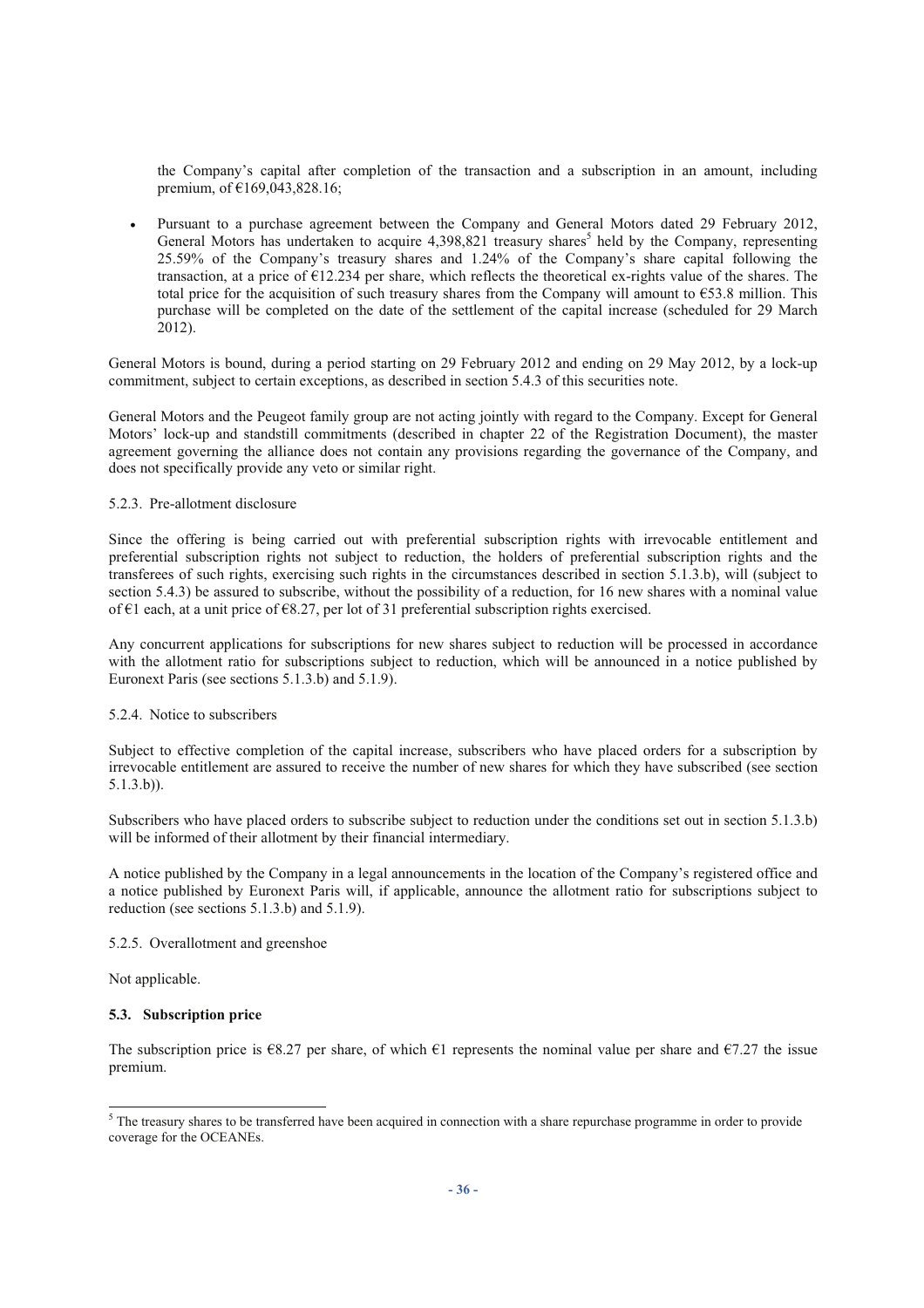At the time of subscription, the price of  $\epsilon$ 8.27 per share subscribed, representing the entire nominal value and issue premium, must be fully paid up in cash or by the set-off of liquid receivables owed by the Company.

Subscriptions that have not been fully paid up will be cancelled automatically without formal notice being required.

Amounts paid for subscriptions subject to reduction (see section 5.1.3.b), and which remain unused after the allotment, will be refunded without interest to subscribers by the authorised intermediaries that received them.

#### **5.4. Placement and underwriting**

#### [INTENTIONALLY OMITTED]

5.4.1. Names and addresses of the authorised intermediaries in charge of the deposit of subscription funds and of the financial servicing of the shares

Funds paid in respect of subscriptions will be centralised at Société Générale Securities Services – 32, rue du Champ-de-tir, BP 81236, 44312 Nantes Cedex 03, France, which will issue the certificate of deposit of funds recording the completion of the capital increase.

The administrative servicing of securities (registration of registered shares, conversion of bearer shares) and financial servicing of the Company's shares will be handled by Société Générale Securities Services, 32, rue du Champ-de-tir, BP 81236, 44312 Nantes Cedex 03, France.

5.4.2. Underwriting – Lock-up/standstill commitments

#### *Underwriting*

Pursuant to an underwriting agreement relating to the new shares entered into on 5 March 2012 among the Company and [a group of Underwriters] [INTENTIONALLY OMITTED] (together the "**Underwriters**"), the Underwriters severally but not jointly undertake to arrange for the subscription of, or, in the event that any new shares remain unsubscribed at the end of the subscription period, to subscribe for, all the newly issued shares, except for shares subject to the subscription undertakings of EPF and FFP, and of General Motors. The underwriting agreement does not constitute a performance guarantee (*garantie de bonne fin*) within the meaning of Article L. 225-145 of the French Commercial Code.

This underwriting agreement may be terminated [by the Underwriters] at any time up to and including the settlement date for the capital increase, under certain circumstances, in particular in the event of any inaccuracy in, or failure to comply with, the Company's representations and warranties or undertakings. The agreement may also be terminated in case of a material adverse change in the condition of the Company and its subsidiaries or in case of certain national or international events affecting in particular France, the United Kingdom or the United States (including limitations, interruptions or suspensions of trading on regulated markets, or interruptions in commercial banking activities, acts of terrorism, declarations of war any other national or international calamity).

In the event that this underwriting agreement is terminated in this manner, the certificate of the depository of the funds will not be issued on the date of settlement, the issue of the new shares will not be completed and subscriptions will be retroactively cancelled.

#### **Lock-up commitments**

#### *a) Lock-up commitment of the Company*

The Company has agreed with the Underwriters that, during the period beginning from the date of the underwriting agreement to and including the date 180 days after the settlement date of the capital increase, neither it nor any of its subsidiaries will, or will announce the intention to, issue, offer, sell, sell any option or contract to purchase, purchase any option or contract to sell, grant any option, right or warrant to purchase or otherwise transfer or dispose of,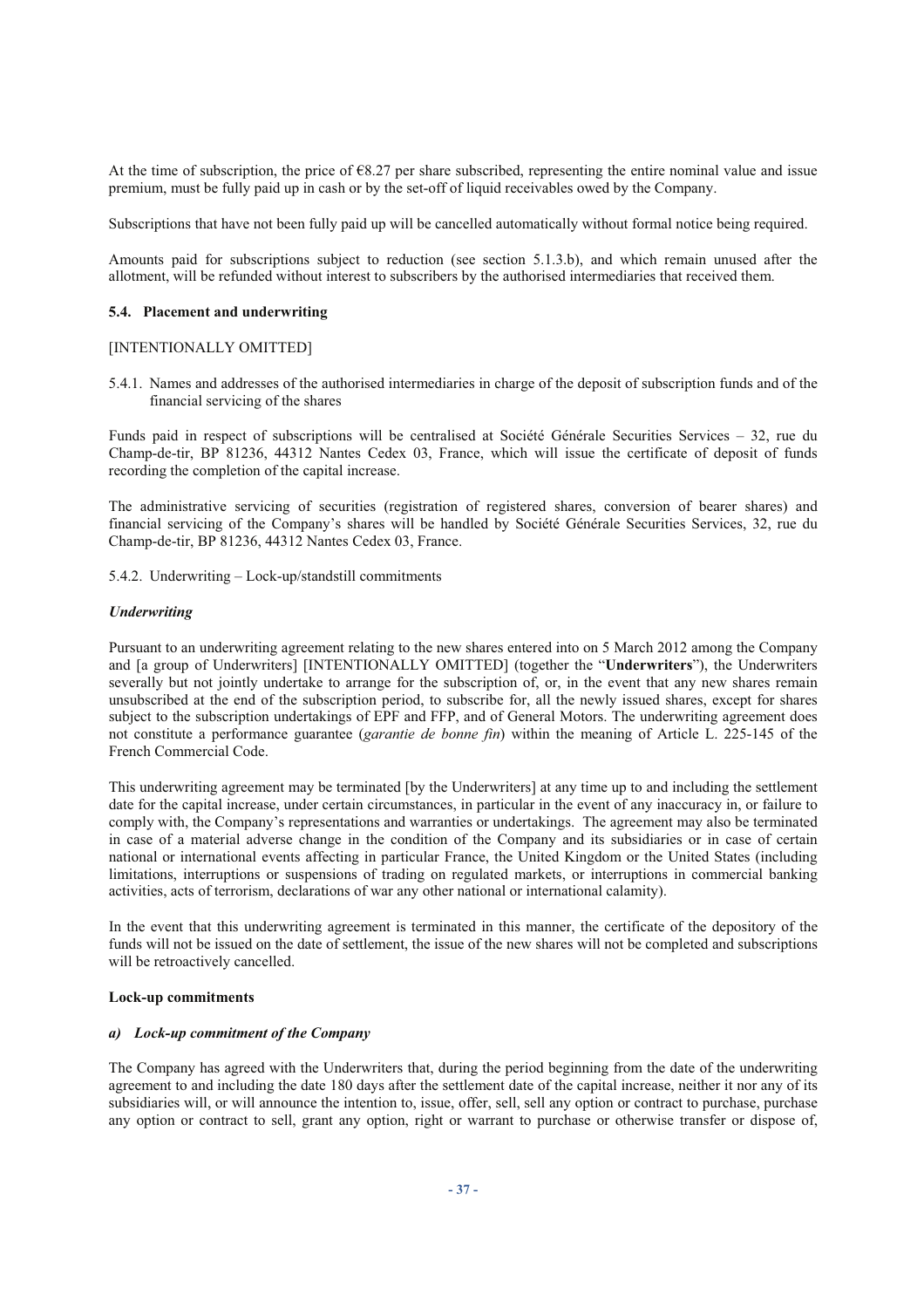directly or indirectly, any shares of the Company or other securities that are substantially similar to the shares of the Company, or any securities that are convertible or redeemable into or exchangeable for, or that represent the right to receive, shares or any such substantially similar securities, or enter into any derivative or other transaction having substantially similar economic effect with respect to its shares or any such securities, in each case without the prior written consent of [certain of the Underwriters]. This undertaking is subject to the following exceptions:

- · options and shares that may be granted, issued, offered or sold to the Company's managers and employees, in the context of an existing plan authorized by the general meeting of shareholders at the date of the underwriting agreement;
- shares to be delivered pursuant to free share or performance share programmes or to the exercise of stock options existing or to be granted pursuant to stock purchase or subscription option plans or pursuant to free share or performance share programmes authorized by the general meeting of shareholders at the date of the underwriting agreement;
- shares of the Company issued or exchanged due to exercise of the conversion/exchange rights of the OCEANEs; and
- any share sold in connection with a buy-back programme of the Company's shares (including pursuant to a liquidity agreement*).*

## *b) Standstill commitment of EPF and FFP*

Each of EPF and FFP has agreed [with the Underwriters], for a period ending 90 days after the settlement date of the capital increase, not to take any of the following actions, or in case of a merger, spin-off, public offer or similar transactions, and except, with respect to FFP, for the right of FFP to use the shares acquired in connection with this capital increase as collateral:

- offer, assign, sell, use as collateral or otherwise transfer (including in market transactions, private placements to institutional investors or over the counter transactions), directly or indirectly (including through the use of any optiond or other derivatives), any shares or any other security giving access, by conversion, exchange, repayment, warrants, exercise or in any other manner, with immediate or future effect, to the share capital of the Company; or
- publicly disclose its intention with regard to such offer, assignment, sale, use as collateral or other transfer.

#### *c) Lock-up commitment of General Motors*

With respect to the shares of the Company acquired in connection with the agreements described herein, General Motors has agreed with the Company, during a period starting on 29 February 2012 and ending on 29 May 2012, not to, directly or indirectly transfer title to such shares, grant any right or promise, enter into any agreement or undertaking with a third party or announce its intention (i) to transfer the ownership of, or rights in, such shares (including securities lending, hedging, equity swaps or any other derivative) or (ii) to affect the exercise of any right attached to the shares (in particular through a *fiducie* or a trust), or enter into any contract, option or any other agreement, commitment or undertaking to do any of the actions described above (including selling any option or contract to purchase such shares or purchasing any option or contract to sell such shares) or other transaction having a substantially similar effect. This agreement is subject to the following exceptions:

- the transfer of such shares to an entity wholly-owned by General Motors with the words "General Motors" or "GM" in its corporate name (other than Adam Opel AG, Chevrolet Europe GmbH or subsidiaries thereof), subject to such entity agreeing to continue to comply with General Motors' lock-up and such entity continuing to be wholly-owned by General Motors and retaining the words "General Motors" or "GM" in its corporate name; and
- the tender of such shares to an offeror in connection with a tender offer for all the shares of the Company recommended by the supervisory board of the Company and cleared by the AMF.

#### [INTENTIONALLY OMITTED]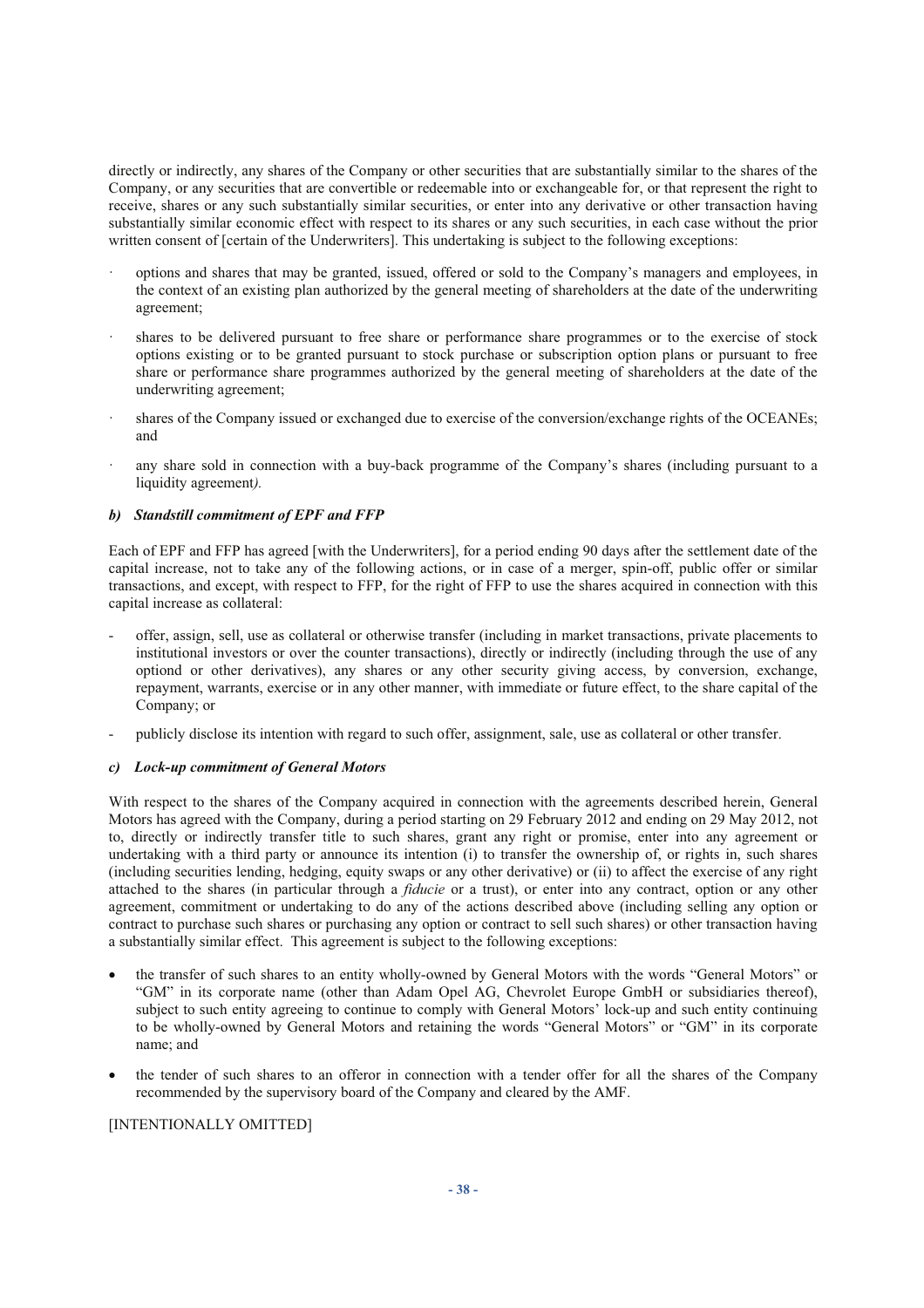# **6. ADMISSION TO TRADING AND DEALING ARRANGEMENTS**

#### **6.1. Admission to trading**

The preferential subscription rights will be detached on 8 March 2012 and traded on the regulated market of NYSE Euronext Paris until the end of the subscription period, *i.e.* until 21 March 2012, under the ISIN code FR0011215409.

As a result, the existing shares will be traded ex-rights with effect from 8 March 2012.

An application will be made for admission to trading of the new shares issued as part of the capital increase on the regulated market of NYSE Euronext Paris.

The shares will be admitted to trading on such market with effect from 29 March 2012. The shares will immediately be fungible with the Company's existing shares and will be traded on the same listing line under ISIN code FR0000121501.

## **6.2. Place of market listing**

The Company's shares will be admitted to trading on the regulated market of NYSE Euronext Paris.

## **6.3. Simultaneous offerings of the Company's shares**

Not applicable

## **6.4. Liquidity agreement**

No liquidity agreement relating to the Company's shares has been entered into as of the date [hereof] [INTENTIONALLY OMITTED].

#### **6.5. Stabilisation – Market transactions**

[INTENTIONALLY OMITTED] [A designated] stabilisation manager [INTENTIONALLY OMITTED], may effect, on any market, any purchase or sale transactions with respect to the shares and preferential subscription rights.

These transactions may affect the market price of the shares and preferential subscription rights and may notably result in a higher market price than the price which might otherwise prevail.

In view of the characteristics of this share offering with preferential subscription rights, the market transactions effected by the stabilisation manager may be qualified as stabilisation operations within the meaning of section 7 of Article 2 of EC Regulation No. 2273/2003 of 22 December 2003. Such share transactions may be completed at a price that is higher than the subscription price of the new shares to be issued.

Any such transactions will be carried out in such a way as to respect the integrity of the market and in accordance with the "Market Abuse" Directive (Directive 2003/06/EC of the European Parliament and of the Council of 28 January 2003 on insider trading and market manipulation), as transposed into French law.

Such transactions may be carried out from 8 March 2012 and up to and including 21 March 2012. However, the stabilisation manager is in no way obligated to carry out such transactions, and if such transactions are carried out, they may be discontinued at any time.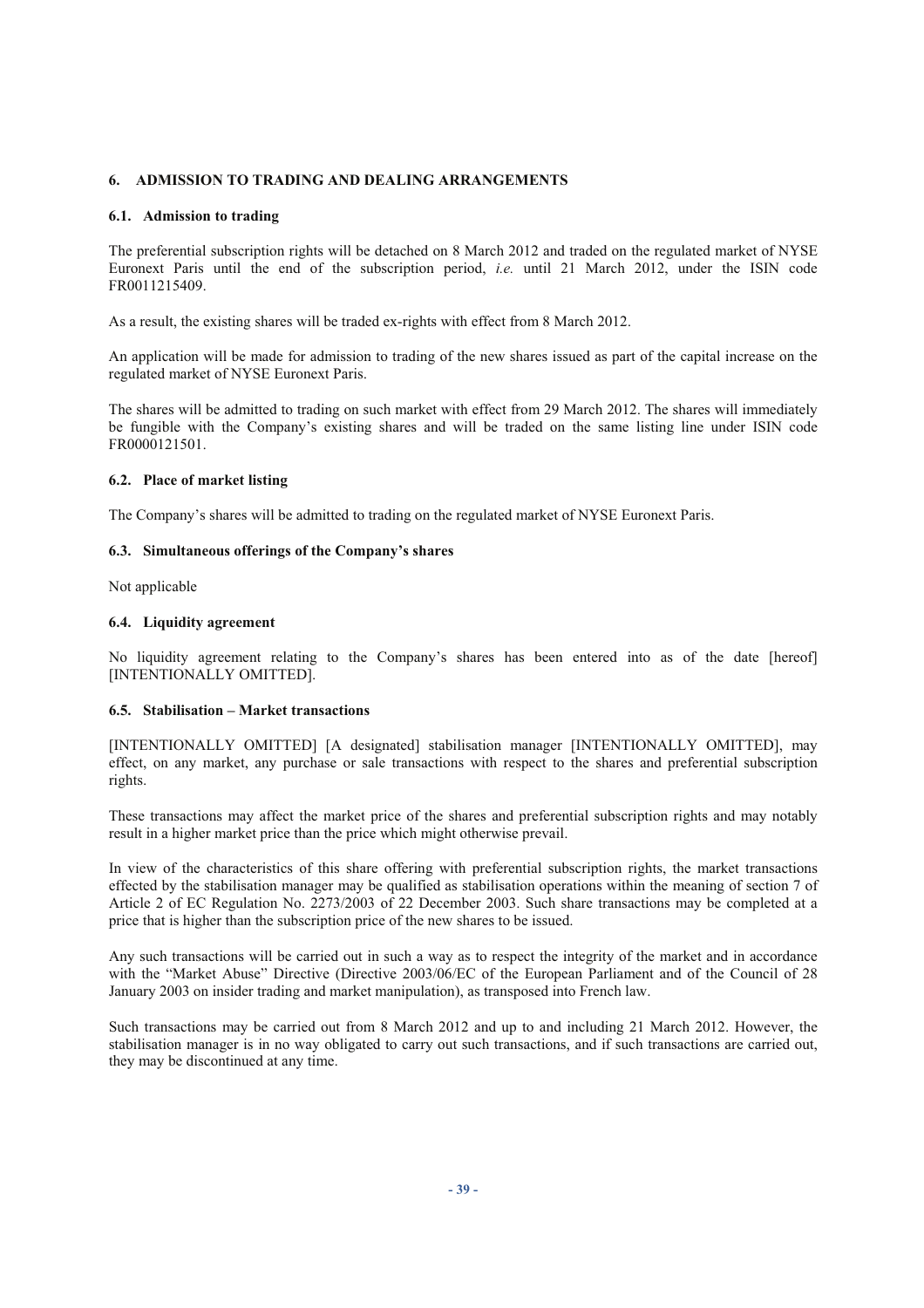# **7. SALES BY HOLDERS OF SECURITIES**

Not applicable (subject to section 5.1.3.d).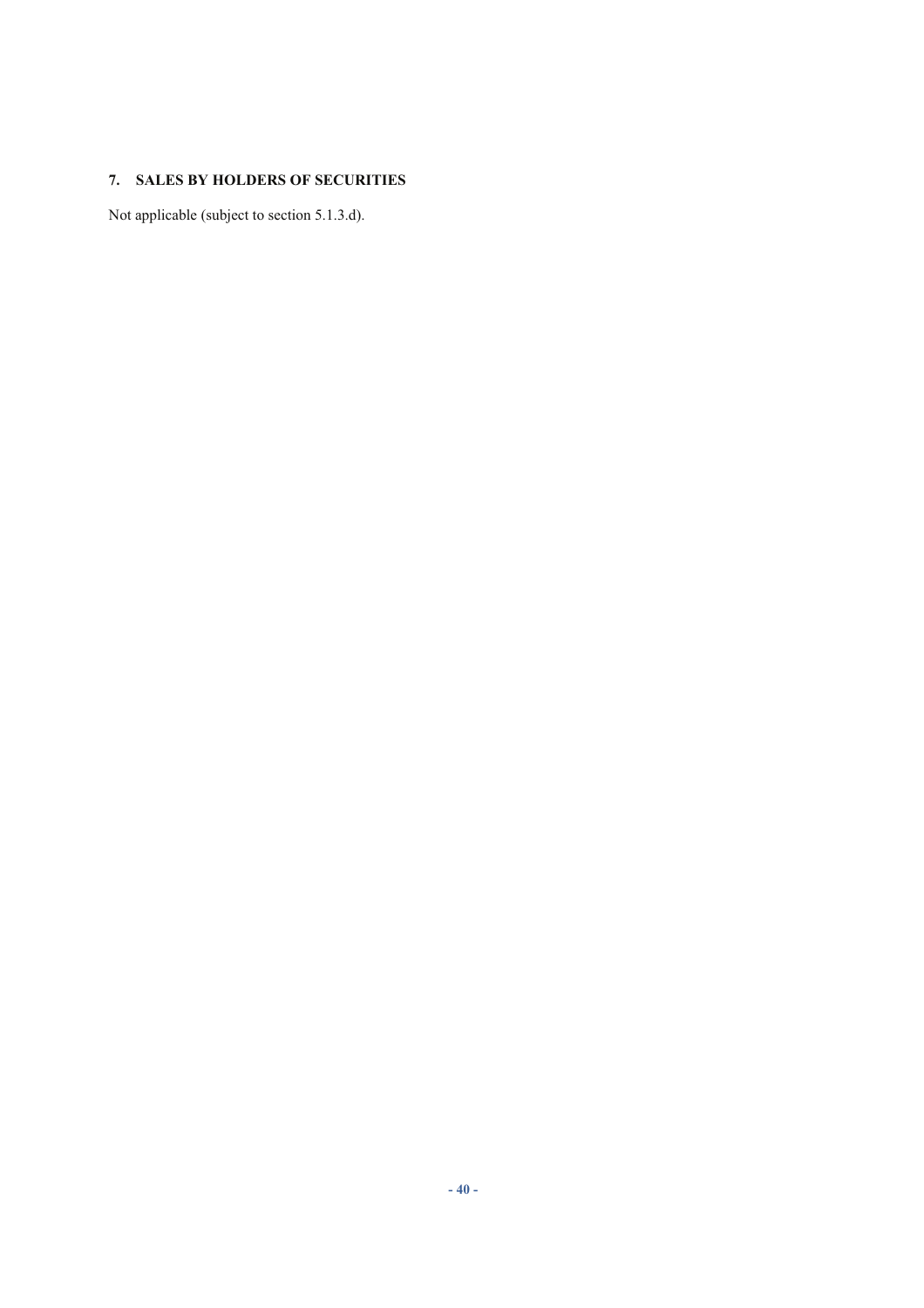# **8. EXPENSES RELATED TO THE OFFERING**

# **Proceeds and expenses relating to the capital increase**

The gross proceeds from the offering are equal to the product of the number of new shares to be issued and the unit subscription price for the new shares. The net proceeds from the offering are equal to the gross proceeds less the expenses referred to below.

By way of illustration, the gross proceeds and the estimated net proceeds of the issue are likely to be as follows:

- e gross proceeds:  $\epsilon$ 999,013,088.96;
- $\bullet$  fees of financial intermediaries and legal and administrative fees: approximately  $\epsilon$ 31.6 million;
- estimated net proceeds: approximately  $\epsilon$ 967 million.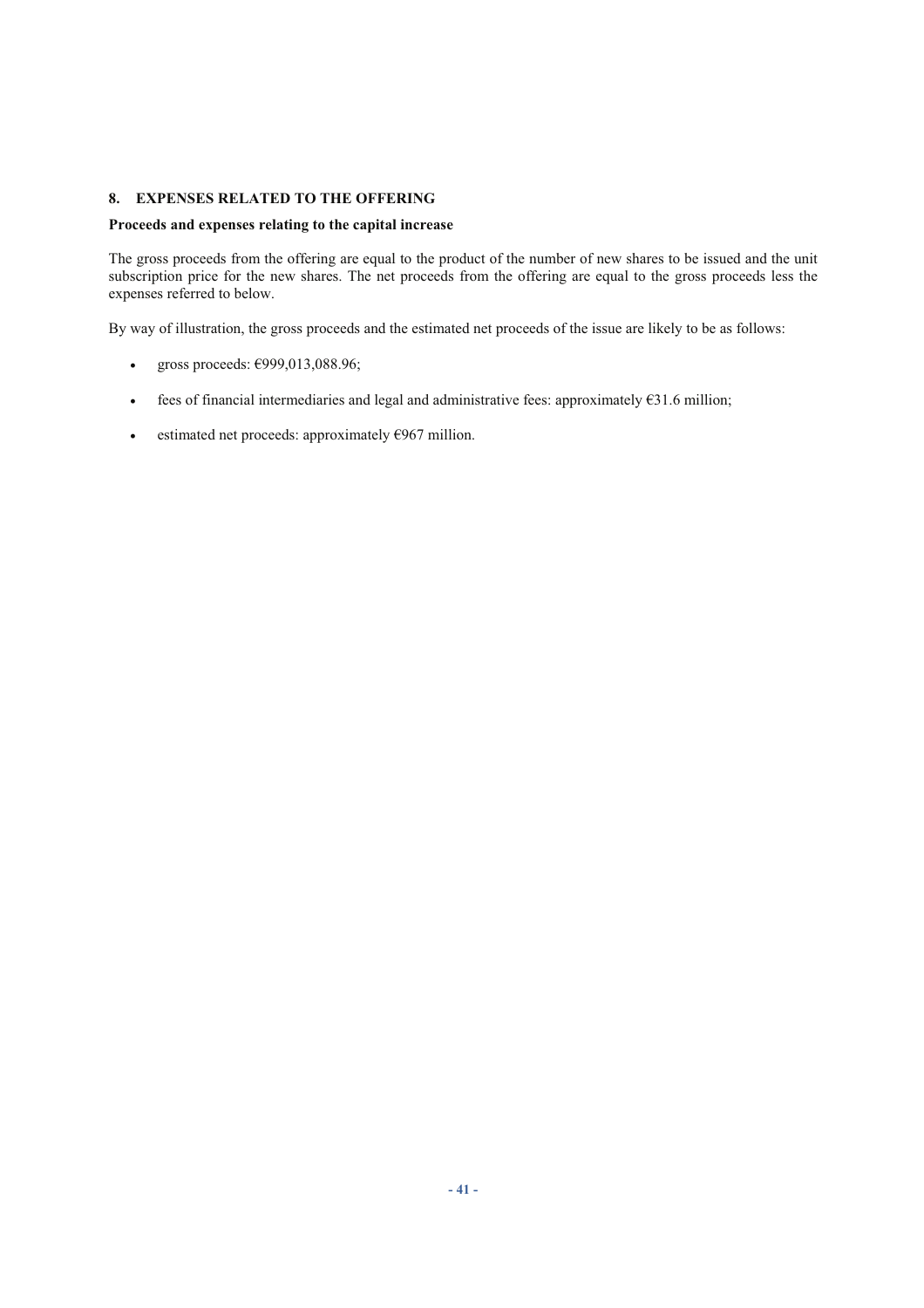# **9. DILUTION**

# **9.1. Impact of the offering on shareholders' equity**

By way of illustration, the impact of the offering on the Group's consolidated shareholders' equity on a per share basis (*calculated on the basis of the Group's consolidated shareholders' equity as of 31 December 2011 – as reported in the consolidated financial statements of 31 December 2011 – and on the basis of the number of shares outstanding on such date net of treasury shares*) would be as follows:

|                                                                               | Share of shareholders' equity |                                          |
|-------------------------------------------------------------------------------|-------------------------------|------------------------------------------|
|                                                                               | per share (in Euros)          |                                          |
|                                                                               | Non-diluted<br><b>hasis</b>   | <b>Diluted</b><br>$\textbf{basis}^{(1)}$ |
| Prior to the issuance of new shares pursuant to the capital increase          | 66.84                         | 62.25                                    |
| After the issuance of 120,799,648 new shares pursuant to the capital increase | 45.31                         | 43.66                                    |

*(1) In the event of the definitive purchase by beneficiaries of all 807,900 performance shares, the exercise of all 4,698,000 stock options and the conversion of the 22,907,055 unconverted OCEANEs, and taking into account the adjustment of the rights of all holders of stock options and OCEANEs, as the case may be.* 

## **9.2. Impact of the offering on shareholders**

By way of illustration, the impact of the offering on the percentage interest of a holder of 1% of the Company's share capital prior to the issue but who does not subscribe to the offering (*calculated on the basis of the number of shares outstanding as of 31 December 2011*) would be as follows:

|                                                                               | Shareholder interest $(\% )$ |                                 |
|-------------------------------------------------------------------------------|------------------------------|---------------------------------|
|                                                                               | Non-diluted<br><b>basis</b>  | <b>Diluted</b><br>$basis^{(1)}$ |
| Before the issuance of new shares pursuant to the capital increase            | $1\%$                        | $0.909\%$                       |
| After the issuance of 120,799,648 new shares pursuant to the capital increase | $0.66\%$                     | 0.61%                           |

*(1) In the event of conversion of the 22,907,055 unconverted OCEANEs and taking into account the adjustment of the rights of all holders of OCEANEs.*